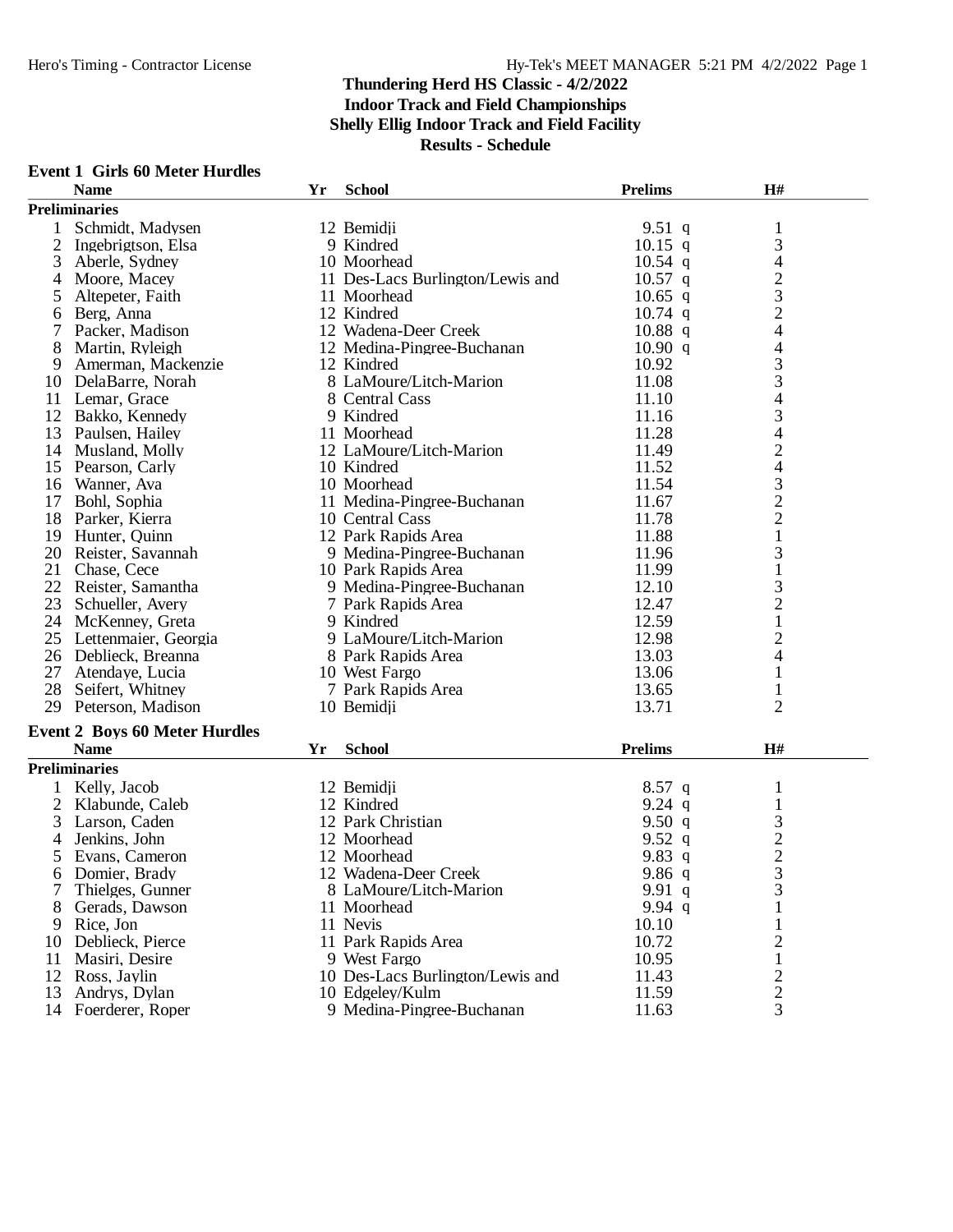|    | Preliminaries  (Event 2 Boys 60 Meter Hurdles)<br><b>Name</b> | Yr | <b>School</b>                    | <b>Prelims</b> | H#                                              |  |
|----|---------------------------------------------------------------|----|----------------------------------|----------------|-------------------------------------------------|--|
|    | 15 Strasburg, Landon                                          |    | 9 Park Rapids Area               | 11.68          | 1                                               |  |
|    | 16 Briscoe, Wyatt                                             |    | 9 Kindred                        | 11.97          | 3                                               |  |
|    | 17 Lehmann, Tayton                                            |    | 9 Wadena-Deer Creek              | 12.28          | $\overline{2}$                                  |  |
|    | Event 3 Girls 60 Meter Dash                                   |    |                                  |                |                                                 |  |
|    | <b>Name</b>                                                   | Yr | <b>School</b>                    | <b>Prelims</b> | H#                                              |  |
|    | <b>Preliminaries</b>                                          |    |                                  |                |                                                 |  |
|    | Wisnewski, Elise                                              |    | 10 Central Cass                  | 7.99 $q$       | 1                                               |  |
| 2  | Olson, Ella                                                   |    | 10 Oak Grove Lutheran            | 8.20 q         | 6                                               |  |
| 3  | Jacobson, Mayzee                                              |    | 11 Central Cass                  | $8.29$ q       |                                                 |  |
| 4  | Siverson, Olivia                                              |    | 8 Central Cass                   | $8.45$ q       | $\frac{5}{7}$                                   |  |
| 5  | Lindquist, Summer                                             |    | 12 Moorhead                      | $8.46$ q       | $\overline{c}$                                  |  |
| 6  | Donat, Kylie                                                  |    | 10 Bemidji                       | $8.47$ q       | 5                                               |  |
| 7  | Henke, Ali                                                    |    | 9 Kindred                        | $8.49$ q       | 3                                               |  |
| 8  | Olderbak, Alexis                                              |    | 11 Moorhead                      | $8.55$ q       | $\overline{\mathcal{L}}$                        |  |
| 9  | Moore, Macey                                                  |    | 11 Des-Lacs Burlington/Lewis and | 8.61           | 3                                               |  |
| 10 | Janich, Audrey                                                |    | 9 Moorhead                       | 8.62           | $\overline{7}$                                  |  |
| 11 | Bertsch, Jaelyn                                               |    | 8 Edgeley/Kulm                   | 8.64           | 6                                               |  |
| 12 | Lesko, Onika                                                  |    | 7 LaMoure/Litch-Marion           | 8.75           | 1                                               |  |
| 13 | Lloyd, Elli                                                   |    | 8 Edgeley/Kulm                   | 8.77           | 4                                               |  |
| 14 | Kelly, Jadyn                                                  |    | 10 Bemidji                       | 8.78           | $\mathbf{1}$                                    |  |
| 15 | Ellenson, Olivia                                              |    | 9 Central Cass                   | 8.86           | 6                                               |  |
|    | 16 Lucas, Leah                                                |    | 12 Bemidji                       | 8.92           | $\overline{7}$                                  |  |
| 17 | Wald, Tiahna                                                  |    | 10 Edgelev/Kulm                  | 8.92           | 6                                               |  |
| 18 | Jones, Cipriana                                               |    | 9 Moorhead                       | 8.94           |                                                 |  |
| 18 | Burner, Kacie                                                 |    | 11 Kindred                       | 8.94           | $\frac{2}{2}$                                   |  |
| 20 | Freier, Tina                                                  |    | 12 Kindred                       | 8.96           | $\overline{4}$                                  |  |
| 21 | Davis, Olivia                                                 |    | 11 Park Rapids Area              | 8.98           | 6                                               |  |
| 22 | Dinukar, Joyce                                                |    | 10 Moorhead                      | 9.04           | 5                                               |  |
| 23 | Oldakowski, Lydia                                             |    | 8 Wadena-Deer Creek              | 9.05           | $\overline{4}$                                  |  |
| 24 | Vrieze, Laney                                                 |    | 9 Park Rapids Area               | 9.05           | $\overline{7}$                                  |  |
| 25 | Berg, Anna                                                    |    | 12 Kindred                       | 9.10           |                                                 |  |
| 25 | Bohl, Sophia                                                  |    | 11 Medina-Pingree-Buchanan       | 9.10           | $\begin{array}{c} 2 \\ 2 \\ 3 \\ 5 \end{array}$ |  |
| 27 | Stroh, Grace                                                  |    | 9 LaMoure/Litch-Marion           | 9.12           |                                                 |  |
| 28 | Ogren, Lexi                                                   |    | 9 Kindred                        | 9.13           |                                                 |  |
| 29 | Martin, Ryleigh                                               |    | 12 Medina-Pingree-Buchanan       | 9.14           | 6                                               |  |
| 30 | Krier, Ava                                                    |    | 9 Wyndmere-Lidgerwood            | 9.15           | 3                                               |  |
| 31 | Dunner, Mariah                                                |    | 12 Moorhead                      | 9.29           | 5                                               |  |
| 32 | Van Eeden, Mia                                                |    | 8 LaMoure/Litch-Marion           | 9.31           | $\mathbf{1}$                                    |  |
| 33 | Jangula, Kiara                                                |    | 11 Edgelev/Kulm                  | 9.32           | 7                                               |  |
| 34 | Collins, Kylee                                                |    | 12 Wadena-Deer Creek             | 9.32           | 4                                               |  |
| 35 | Williams, Brynn                                               |    | 9 Wyndmere-Lidgerwood            | 9.33           | 3                                               |  |
| 36 | McQuillan, Charli                                             |    | 11 Kindred                       | 9.37           | 5                                               |  |
| 37 | Carlson, Emily                                                |    | 12 Medina-Pingree-Buchanan       | 9.39           | 4                                               |  |
| 38 | Alpha, Blessing                                               |    | 9 Central Cass                   | 9.40           | $\boldsymbol{7}$                                |  |
|    | 39 Gardner, Ariana                                            |    | 9 West Fargo                     | 9.41           | $\overline{c}$                                  |  |
| 40 | Domier, Jenna                                                 |    | 8 Wadena-Deer Creek              | 9.46           | 6                                               |  |
| 41 | Bah, Ejatu                                                    |    | 9 West Fargo                     | 9.51           | 4                                               |  |
|    | 42 Eddy, Elsie                                                |    | 7 Oak Grove Lutheran             | 9.53           | 3                                               |  |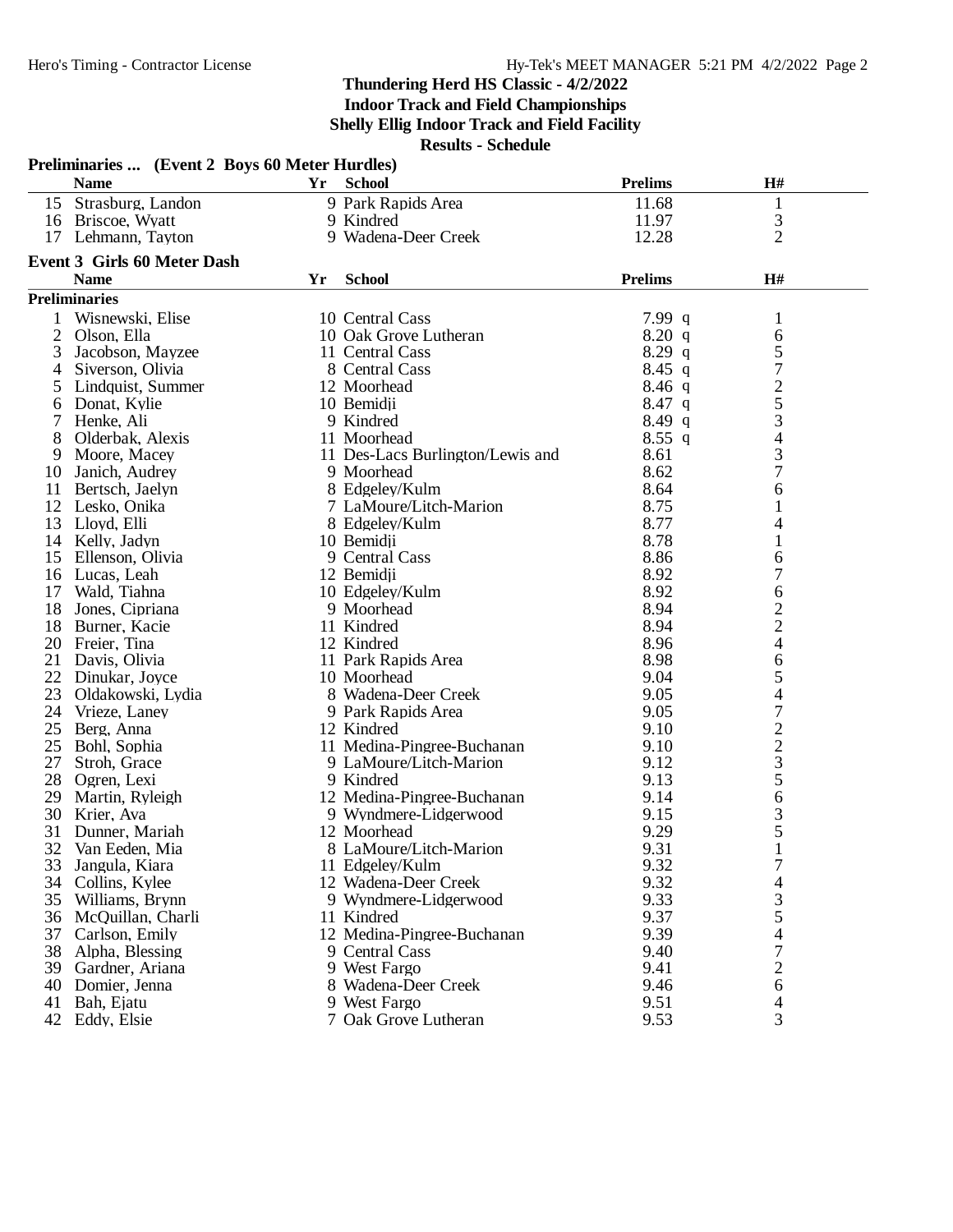**Indoor Track and Field Championships**

**Shelly Ellig Indoor Track and Field Facility**

**Results - Schedule**

## **Preliminaries ... (Event 3 Girls 60 Meter Dash)**

|                | <b>Name</b>                       | Yr | <b>School</b>                    | <b>Prelims</b> | $\mathbf{H}$ #           |  |
|----------------|-----------------------------------|----|----------------------------------|----------------|--------------------------|--|
|                | 43 Dravis, Kate                   |    | 9 Park Rapids Area               | 9.54           | 5                        |  |
| 44             | Christians, Taylor                |    | 9 West Fargo                     | 9.56           | 7                        |  |
|                | 45 Gwiazdon, Nora                 |    | 10 Park Rapids Area              | 9.62           | 6                        |  |
| 46             | Bachmeier, Jaricha                |    | 9 West Fargo                     | 9.71           | $\mathbf 1$              |  |
| 47             | Siah, Sonita                      |    | 9 West Fargo                     | 9.74           | $\overline{c}$           |  |
| 48             | Mansour, Grace                    |    | 9 West Fargo                     | 9.79           | $\mathbf{1}$             |  |
| 49             | Seifert, Whitney                  |    | 7 Park Rapids Area               | 9.82           | 5                        |  |
| 50             | Mittleider, Brydgette             |    | 11 Medina-Pingree-Buchanan       | 9.85           | 7                        |  |
| 51             | Jerdee, Maria                     |    | 9 Wyndmere-Lidgerwood            | 9.87           | $\mathbf 1$              |  |
|                | 52 Hazelton, Jaidyn               |    | 9 Edgeley/Kulm                   | 10.03          | $\overline{c}$           |  |
| 53             | Hankel, Lariya                    |    | 11 Central Cass                  | 10.23          | 4                        |  |
|                |                                   |    |                                  |                |                          |  |
|                | <b>Event 4 Boys 60 Meter Dash</b> |    |                                  |                |                          |  |
|                | <b>Name</b>                       | Yr | <b>School</b>                    | <b>Prelims</b> | H#                       |  |
|                | <b>Preliminaries</b>              |    |                                  |                |                          |  |
| 1              | Salman, Alonn                     |    | 12 Moorhead                      | $7.16$ q       | 4                        |  |
| $\overline{2}$ | Haugo, Michael                    |    | 11 Moorhead                      | $7.24$ q       | 6                        |  |
| 3              | Wisnewski, Frosty                 |    | 12 Central Cass                  | $7.25$ q       | 5                        |  |
| 4              | Olson, Paul                       |    | 12 Kindred                       | 7.30q          | 8                        |  |
| 5              | Dixon, Jamal                      |    | 12 Moorhead                      | 7.30q          | 9                        |  |
| 6              | Wendt, Karson                     |    | 11 Moorhead                      | 7.38q          | 8                        |  |
|                | Carlson, Abraham                  |    | 11 Moorhead                      | $7.43$ q       | 3                        |  |
| 8              | Deutsch, Jake                     |    | 12 Central Cass                  | 7.48q          | 8                        |  |
| 9              | Swenson, Jorgen                   |    | 11 Kindred                       | 7.51           | 5                        |  |
| 10             | Ellison, Will                     |    | 12 Central Cass                  | 7.60           | 6                        |  |
| 11             | Rath, Xander                      |    | 10 Kindred                       | 7.60           | 7                        |  |
| 12             | Wiersma, Owen                     |    | 11 Central Cass                  | 7.62           | 7                        |  |
| 13             | Karfear, Abel                     |    | 11 Moorhead                      | 7.65           | $\overline{c}$           |  |
| 14             | McGaughy, Kyreece                 |    | 12 LaMoure/Litch-Marion          | 7.66           | 3                        |  |
| 15             | Baldwin, Tommy                    |    | 10 Wyndmere-Lidgerwood           | 7.67           | 4                        |  |
| 16             | Runyan, Cameron                   |    | 11 Park Rapids Area              | 7.69           | $\mathbf{1}$             |  |
| 17             | Newby, Seth                       |    | 11 Bemidji                       | 7.72           | $\mathbf{2}$             |  |
| 18             | Gutzmer, Johnny                   |    | 12 Wyndmere-Lidgerwood           | 7.72           | $\overline{\mathcal{L}}$ |  |
|                |                                   |    | 12 Kindred                       | 7.72           |                          |  |
| 19             | Lunde, Colin                      |    |                                  |                | 9                        |  |
| 20             | Schumacher, Spencer               |    | 11 Oak Grove Lutheran            | 7.77           | 5                        |  |
|                | 21 Foerderer, Roper               |    | 9 Medina-Pingree-Buchanan        | 7.78           | $\overline{2}$           |  |
| 22             | Allmaras, Masen                   |    | 11 Kindred                       | 7.78           | 9                        |  |
| 23             | Jackson, Logan                    |    | 12 Park Rapids Area              | 7.81           | 9                        |  |
| 24             | Rist, Caleb                       |    | 12 Des-Lacs Burlington/Lewis and | 7.82           | 1                        |  |
| 25             | Hill, Tristan                     |    | 12 Park Rapids Area              | 7.82           | 6                        |  |
| 26             | Peraza, Presley                   |    | 9 Kindred                        | 7.84           | 6                        |  |
| 27             | Brandt, Tyler                     |    | 10 Wyndmere-Lidgerwood           | 7.84           | 7                        |  |
| 28             | Thomas, Mark                      |    | 10 Medina-Pingree-Buchanan       | 7.85           | 1                        |  |
| 29             | Reish, Sam                        |    | 12 Park Rapids Area              | 7.88           | 7                        |  |
| 29             | Severson, Dylan                   |    | 10 Wyndmere-Lidgerwood           | 7.88           | $\overline{c}$           |  |
| 29             | Bier, Jack                        |    | 9 Oak Grove Lutheran             | 7.88           | 5                        |  |
| 32             | Brandt, Riley                     |    | 12 Wyndmere-Lidgerwood           | 7.90           | 3                        |  |
| 33             | Kurschner, Alex                   |    | 10 Bemidii                       | 7.91           | 9                        |  |
| 34             | Tate-Beaulieu, Ontario            |    | 10 Bemidji                       | 7.92           | 5                        |  |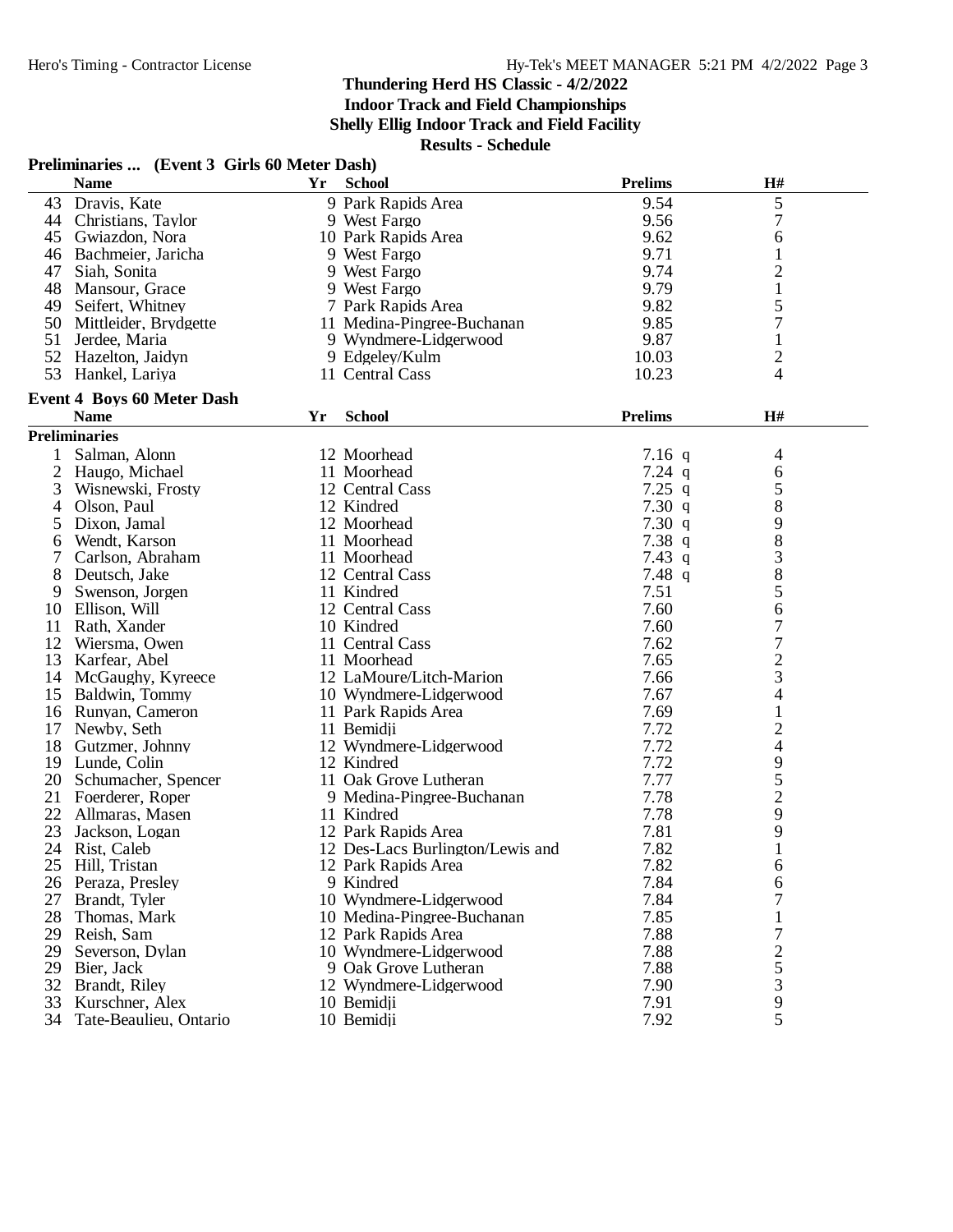**Indoor Track and Field Championships**

**Shelly Ellig Indoor Track and Field Facility**

**Results - Schedule**

#### **Preliminaries ... (Event 4 Boys 60 Meter Dash)**

|               | <b>Name</b>                         | Yr | <b>School</b>                   | <b>Prelims</b> | H#                                             |               |
|---------------|-------------------------------------|----|---------------------------------|----------------|------------------------------------------------|---------------|
| 35            | Downer, Carter                      |    | 9 West Fargo                    | 7.93           | 3                                              |               |
| 36            | Domier, Hunter                      |    | 7 Central Cass                  | 7.95           | 6                                              |               |
| 37            | Ohnstad, Cole                       |    | 9 Oak Grove Lutheran            | 7.97           | 8                                              |               |
| 38            | Haug, Lyrik                         |    | 10 Wadena-Deer Creek            | 8.06           | 1                                              |               |
| 39            | Kinzler, Braedon                    |    | 9 Edgeley/Kulm                  | 8.07           | 4                                              |               |
| 40            | Mostad, Reece                       |    | 10 Bemidii                      | 8.11           | 8                                              |               |
| 41            | Guscette, Jack                      |    | 9 West Fargo                    | 8.13           | $8\,$                                          |               |
| 42            | Froehlich, Lane                     |    | 12 Edgeley/Kulm                 | 8.15           | $\frac{2}{2}$                                  |               |
| 43            | Karr, Andrew                        |    | 9 West Fargo                    | 8.15           |                                                |               |
| 44            | Hrdlicka, Gannon                    |    | 9 Park Rapids Area              | 8.18           | $\mathbf{1}$                                   |               |
| 45            | Thompson, Logan                     |    | 9 Des-Lacs Burlington/Lewis and | 8.21           | 3                                              |               |
| 46            | Rice, Jon                           |    | 11 Nevis                        | 8.22           | $\mathbf{1}% \in\mathbb{Z}_{+}^{d}[z,\bar{z}]$ |               |
| 47            | Christensen, Kobe                   |    | 12 Central Cass                 | 8.28           | $8\,$                                          |               |
| 48            | Toward, Al                          |    | 9 Bemidii                       | 8.32           | 1                                              |               |
| 49            | Fernandes, Eli                      |    | 10 Edgeley/Kulm                 | 8.32           | 5                                              |               |
| 50            | Lehmann, Tayton                     |    | 9 Wadena-Deer Creek             | 8.38           | 4                                              |               |
| 51            | Dissou, Elfried                     |    | 10 West Fargo                   | 8.38           | 9                                              |               |
| 52            | Kiecker, Justus                     |    | 12 Edgeley/Kulm                 | 8.39           | 9                                              |               |
| 53            | Willgohs, Keaton                    |    | 9 West Fargo                    | 8.46           | 6                                              |               |
| 54            | Reese, Anthony                      |    | 12 Park Rapids Area             | 8.54           | 7                                              |               |
| 55            | Huber, Austin                       |    | 11 Edgeley/Kulm                 | 8.54           | $\overline{7}$                                 |               |
| 56            | Vezner, Dylan                       |    | 9 West Fargo                    | 8.54           | $8\,$                                          |               |
| 57            | Exner, Russel                       |    | 9 LaMoure/Litch-Marion          | 8.56           | 9                                              |               |
| 58            | Shockman, Maddux                    |    | 9 LaMoure/Litch-Marion          | 9.03           | 7                                              |               |
| 59            | McGaughy, Treyce                    |    | 9 LaMoure/Litch-Marion          | 9.06           | $\overline{\mathcal{L}}$                       |               |
| 60            | Bilstad, Jack                       |    | 8 Oak Grove Lutheran            | 9.27           | 6                                              |               |
| 61            | Gudding, Mauer                      |    | 7 Oak Grove Lutheran            | 10.36          | 5                                              |               |
|               | <b>Event 5 Girls 1600 Meter Run</b> |    |                                 |                |                                                |               |
|               | <b>Name</b>                         | Yr | <b>School</b>                   | <b>Finals</b>  | H#                                             | <b>Points</b> |
| <b>Finals</b> |                                     |    |                                 |                |                                                |               |
|               | Elbert, Lily                        |    | 8 Oak Grove Lutheran            | 5:33.44        | 1                                              | 10            |

|    | LIDEIT, LIIV           | o vak vitove Lutheran            | J.JJ.44 |   | 10 |
|----|------------------------|----------------------------------|---------|---|----|
| 2  | Hoffman, Mia           | 10 Bemidii                       | 5:33.49 |   | 8  |
| 3  | Hanson, Brynn          | 8 Des-Lacs Burlington/Lewis and  | 5:38.26 |   | 6  |
|    | Frolek, Dreah          | 12 Wyndmere-Lidgerwood           | 5:39.68 |   |    |
| 5. | Entzi, Norah           | 11 Edgeley/Kulm                  | 5:41.64 |   | 4  |
| 6. | Frolek. Olivia         | 10 Wyndmere-Lidgerwood           | 5:41.95 |   |    |
|    | Lauf, Madison          | 12 Des-Lacs Burlington/Lewis and | 5:46.13 |   |    |
| 8. | Holland, Emery         | 9 Central Cass                   | 5:46.19 |   |    |
| 9  | Maddux, Alicia         | 12 Moorhead                      | 5:50.76 |   |    |
|    | 10 Goodmanson, Allyson | 10 Kindred                       | 6:00.10 |   |    |
|    | 11 LaValley, Josey     | 10 Bemidii                       | 6:00.17 |   |    |
|    | 12 Narum, Jerzi        | 8 Central Cass                   | 6:06.30 |   |    |
|    | 13 Johnson, Ellika     | 10 Park Christian                | 6:07.80 | 2 |    |
|    | 14 Meier, Molly        | 8 Central Cass                   | 6:13.54 | 2 |    |
|    | 15 Bohl, Lilly         | 11 Medina-Pingree-Buchanan       | 6:22.65 | 2 |    |
|    | 16 London, Aleka       | 11 Park Rapids Area              | 6:27.91 | 2 |    |
|    | 17 Malone, Danielle    | 11 Moorhead                      | 6:32.17 | 2 |    |
|    | 18 Greenlee, Rhianna   | 9 Park Rapids Area               | 6:41.79 | 2 |    |
|    |                        |                                  |         |   |    |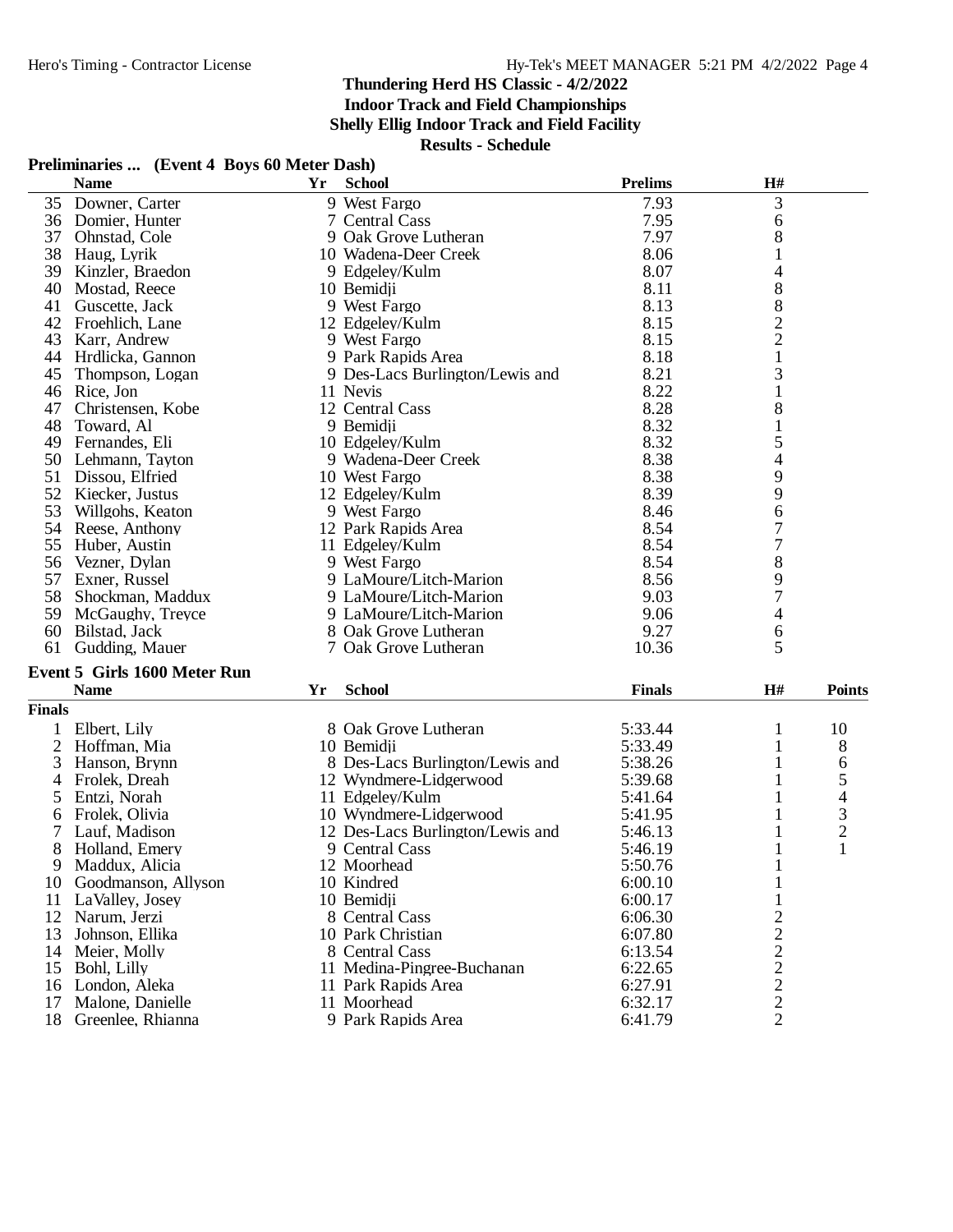**Indoor Track and Field Championships**

**Shelly Ellig Indoor Track and Field Facility**

|                | Finals  (Event 5 Girls 1600 Meter Run) |    |                                 |               |                  |                |
|----------------|----------------------------------------|----|---------------------------------|---------------|------------------|----------------|
|                | <b>Name</b>                            | Yr | <b>School</b>                   | <b>Finals</b> | H#               | <b>Points</b>  |
|                | 19 Fredenburg, Emily                   |    | 9 Edgeley/Kulm                  | 6:43.93       | 2                |                |
| 20             | Sherman, Shelby                        |    | 11 Central Cass                 | 7:05.97       |                  |                |
| 21             | Waldron, Anna                          |    | 10 Moorhead                     | 7:06.66       | $\frac{2}{2}$    |                |
| 22             | Solhjem, Olivia                        |    | 10 Kindred                      | 7:07.43       |                  |                |
| 23             | Simons, Shayne                         |    | 8 Des-Lacs Burlington/Lewis and | 7:08.00       | $\mathbf{1}$     |                |
|                | 24 St Louis, Avery                     |    | 10 Moorhead                     | 7:08.80       | $\overline{c}$   |                |
| 25             | Nelson, Amari                          |    | 10 Moorhead                     | 7:32.39       | $\overline{c}$   |                |
| $---$          | Abel, Aubree                           |    | 10 Wyndmere-Lidgerwood          | <b>DNF</b>    | $\overline{2}$   |                |
|                | <b>Event 6 Boys 1600 Meter Run</b>     |    |                                 |               |                  |                |
|                | <b>Name</b>                            | Yr | <b>School</b>                   | <b>Finals</b> | H#               | <b>Points</b>  |
| <b>Finals</b>  |                                        |    |                                 |               |                  |                |
| 1              | Schaffer, Ethan                        |    | 12 Kindred                      | 4:45.59       | 1                | 10             |
| $\mathfrak{2}$ | Maish, Carson                          |    | 11 Bemidji                      | 4:48.38       | 1                | 8              |
| 3              | Termont, Will                          |    | 10 Bemidji                      | 4:55.80       |                  | 6              |
| 4              | Olson, Keaton                          |    | 10 Kindred                      | 4:55.83       |                  | 5              |
| 5              | Copeland, Ethan                        |    | 10 Moorhead                     | 4:59.49       | 1                | $\overline{4}$ |
| 6              | Etter, Darryl                          |    | 12 Park Rapids Area             | 5:02.58       | 1                | $\mathfrak{Z}$ |
|                | Maanum, Logan                          |    | 11 Park Rapids Area             | 5:03.24       | 1                | $\overline{2}$ |
| 8              | Liebl, Austin                          |    | 10 Moorhead                     | 5:03.43       | 1                | 1              |
| 9              | Dahl, Lucas                            |    | 10 Kindred                      | 5:03.53       | $\overline{c}$   |                |
| 10             | Brunsberg, Bjorn                       |    | 11 Wadena-Deer Creek            | 5:05.93       | 1                |                |
| 11             | Kurschner, Brett                       |    | 11 Bemidji                      | 5:07.45       | 1                |                |
| 12             | Hoefs, Lane                            |    | 11 Wadena-Deer Creek            | 5:07.53       |                  |                |
| 13             | Wanzek, Sawyer                         |    | 11 Medina-Pingree-Buchanan      | 5:09.04       |                  |                |
| 14             | Ulven, Beck                            |    | 8 Oak Grove Lutheran            | 5:10.25       |                  |                |
| 15             | Burchill, Ronnie                       |    | 10 Central Cass                 | 5:15.45       |                  |                |
| 16             | Garman, Andy                           |    | 10 Central Cass                 | 5:18.85       |                  |                |
| 17             | Bryant, Steele                         |    | 9 Central Cass                  | 5:33.75       |                  |                |
| 18             | Duffy, Jace                            |    | 9 LaMoure/Litch-Marion          | 5:34.01       | $\frac{2}{2}$    |                |
| 19             | Henderson, Grady                       |    | 12 Edgeley/Kulm                 | 5:38.43       | $\mathbf 1$      |                |
| 20             | Huot, tyler                            |    | 7 Park Rapids Area              | 5:42.06       |                  |                |
| 21             | Peterson, Brady                        |    | 10 Central Cass                 | 5:42.12       | $\frac{2}{2}$    |                |
| 22             | Harms, August                          |    | 9 Edgeley/Kulm                  | 6:08.54       |                  |                |
| 23             | Ward, Jayson                           |    | 11 Park Rapids Area             | 6:15.34       |                  |                |
| 24             | London, Castle                         |    | 9 Park Rapids Area              | 6:16.76       |                  |                |
| 25             | Malone, Eric                           |    | 12 Wadena-Deer Creek            | 6:21.41       |                  |                |
| 26             | PerDue, Damien                         |    | Sr Medina-Pingree-Buchanan      | 6:21.95       | $22222$<br>$222$ |                |
|                | 27 Bessie, Alexander                   |    | 11 Moorhead                     | 6:25.32       |                  |                |
|                | 28 Podoll, Evan                        |    | 12 LaMoure/Litch-Marion         | 6:28.19       | $\overline{c}$   |                |
| 29             | Kafenburg, Leo                         |    | 9 Park Rapids Area              | 6:29.47       | $\overline{c}$   |                |
| 30             | Coomala, Daniel                        |    | 10 Moorhead                     | 6:30.13       | $\overline{c}$   |                |
|                | 31 Olson, Killian                      |    | 11 Moorhead                     | 7:07.19       | $\overline{2}$   |                |
|                | <b>Event 7 Girls 4x200 Meter Relay</b> |    |                                 |               |                  |                |
|                | <b>Team</b>                            |    | <b>Relay</b>                    | <b>Finals</b> | H#               | <b>Points</b>  |
| <b>Finals</b>  |                                        |    |                                 |               |                  |                |
| 1              | <b>Central Cass</b>                    |    | A                               | 1:47.75       | 1                | 10             |
| $\overline{2}$ | Bemidji                                |    | A                               | 1:54.18       | 2                | 8              |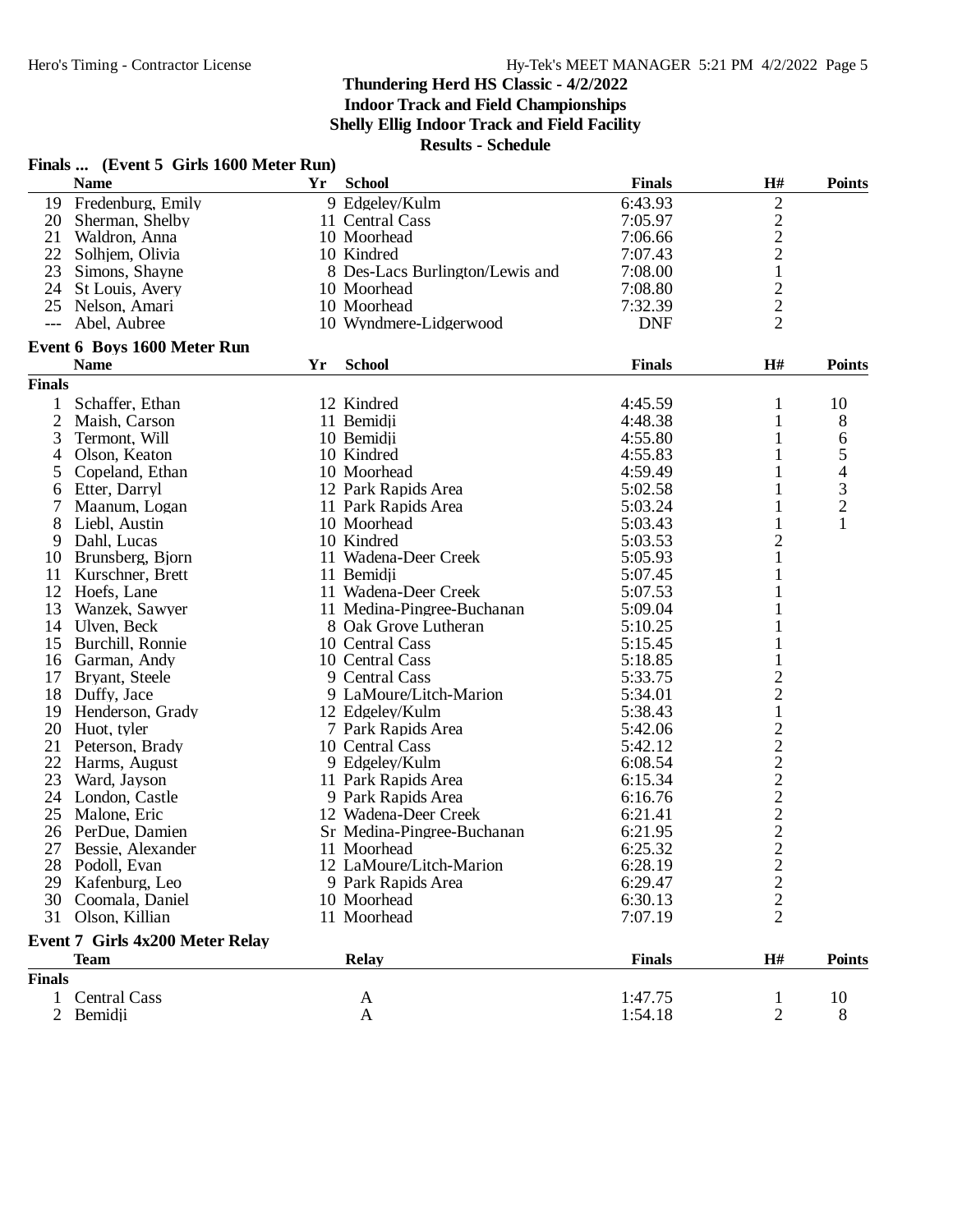## **Finals ... (Event 7 Girls 4x200 Meter Relay)**

|                | <b>Team</b>                     | <b>Relay</b>   | <b>Finals</b> | H#             | <b>Points</b>                              |
|----------------|---------------------------------|----------------|---------------|----------------|--------------------------------------------|
| 3              | Moorhead                        | A              | 1:55.54       | 1              | 6                                          |
| 4              | Kindred                         | A              | 1:55.56       | 1              | 5                                          |
| 5              | Park Rapids Area                | A              | 1:58.23       | 1              | $\overline{4}$                             |
| 6              | Wadena-Deer Creek               | A              | 1:59.38       | 1              | 3                                          |
| 7              | Kindred                         | $\bf{B}$       | 2:00.86       | $\overline{c}$ | $\overline{2}$                             |
| 8              | Moorhead                        | B              | 2:02.60       | $\overline{2}$ |                                            |
| 9              | <b>Central Cass</b>             | $\overline{B}$ | 2:04.84       | 1              |                                            |
|                | 10 West Fargo                   | A              | 2:08.13       | 1              |                                            |
| 11             | Medina-Pingree-Buchanan         | A              | 2:08.78       | $\overline{2}$ |                                            |
|                | 12 Bemidji                      | B              | 2:09.81       | $\overline{c}$ |                                            |
|                | 13 Park Rapids Area             | $\overline{B}$ | 2:10.76       | $\overline{2}$ |                                            |
|                | Event 8 Boys 4x200 Meter Relay  |                |               |                |                                            |
|                | Team                            | Relay          | <b>Finals</b> | H#             | <b>Points</b>                              |
| <b>Finals</b>  |                                 |                |               |                |                                            |
| 1              | Moorhead                        | A              | 1:33.83       | 1              | 10                                         |
| $\overline{2}$ | Kindred                         | A              | 1:38.73       | 1              | 8                                          |
| 3              | Wadena-Deer Creek               | A              | 1:39.33       | 1              | 6                                          |
| 4              | Park Rapids Area                | A              | 1:41.44       | 1              | 5                                          |
| 5              | Kindred                         | B              | 1:41.90       | $\overline{c}$ | $\overline{\mathcal{L}}$                   |
| 6              | Moorhead                        | B              | 1:42.25       | $\overline{2}$ |                                            |
| 7              | Wyndmere-Lidgerwood             |                | 1:43.09       | 1              | $\frac{3}{2}$                              |
|                |                                 | A              |               |                | 1                                          |
| 8              | <b>West Fargo</b>               | A              | 1:43.50       | 1              |                                            |
| 9              | Bemidii                         | A              | 1:45.99       | $\overline{c}$ |                                            |
|                | 10 Central Cass                 | A              | 1:46.77       | $\mathbf{1}$   |                                            |
| 11             | <b>West Fargo</b>               | $\overline{B}$ | 1:47.86       |                |                                            |
|                | 12 Park Rapids Area             | B              | 1:52.88       |                |                                            |
| 13             | <b>Central Cass</b>             | $\overline{B}$ | 1:53.34       | $\frac{2}{2}$  |                                            |
|                | 14 Oak Grove Lutheran           | A              | 1:59.50       | $\overline{2}$ |                                            |
|                | Event 9 Girls 4x800 Meter Relay |                |               |                |                                            |
|                | <b>Team</b>                     | <b>Relay</b>   | <b>Finals</b> |                | <b>Points</b>                              |
| <b>Finals</b>  |                                 |                |               |                |                                            |
| 1              | Park Rapids Area                | A              | 10:26.43      |                | 10                                         |
| $\overline{2}$ | Wadena-Deer Creek               | A              | 10:56.22      |                | 8                                          |
| 3              | Moorhead                        | A              | 11:12.59      |                |                                            |
|                | 4 Kindred                       | A              | 11:19.14      |                | $\begin{array}{c} 6 \\ 5 \\ 4 \end{array}$ |
| 5              | <b>Central Cass</b>             | A              | 11:35.14      |                |                                            |
|                | 6 Park Rapids Area              | $\bf{B}$       | 11:51.73      |                | 3                                          |
|                |                                 |                |               |                |                                            |
|                | Event 10 Boys 4x800 Meter Relay |                |               |                |                                            |
|                | <b>Team</b>                     | <b>Relay</b>   | <b>Finals</b> |                | <b>Points</b>                              |
| <b>Finals</b>  |                                 |                |               |                |                                            |
| 1              | Park Rapids Area                | A              | 9:01.02       |                | 10                                         |
| 2              | Park Rapids Area                | B              | 9:01.20       |                | 8                                          |
| 3              | Kindred                         | Α              | 9:34.62       |                | 6                                          |
| 4              | Moorhead                        | A              | 9:57.40       |                | 5                                          |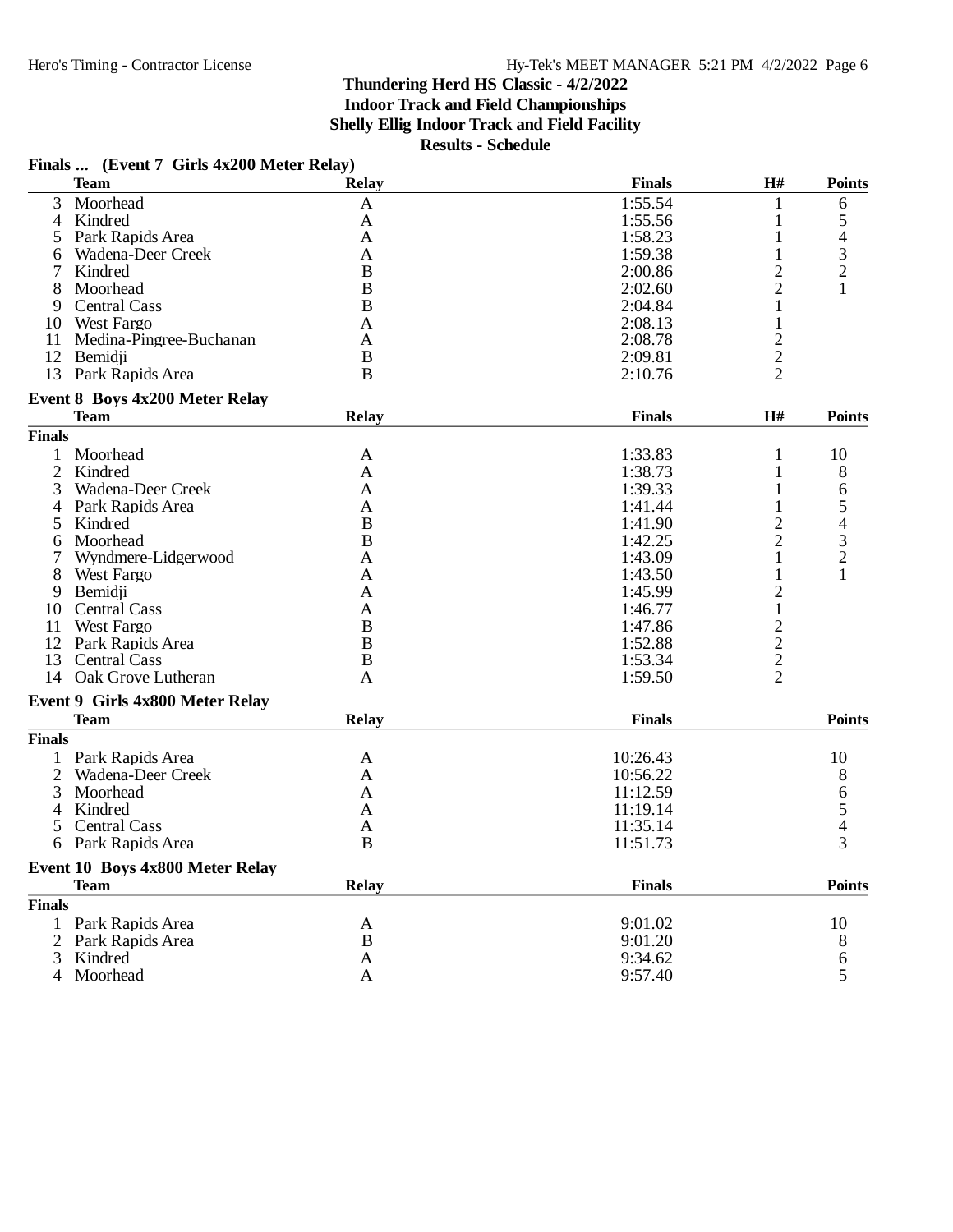#### **Event 2 Boys 60 Meter Hurdles**

|                | <b>Name</b>                           | Yr | <b>School</b>                    | <b>Finals</b> |                                                   | <b>Points</b>                              |
|----------------|---------------------------------------|----|----------------------------------|---------------|---------------------------------------------------|--------------------------------------------|
| <b>Finals</b>  |                                       |    |                                  |               |                                                   |                                            |
| 1              | Kelly, Jacob                          |    | 12 Bemidji                       | 8.54          |                                                   | 10                                         |
| 2              | Jenkins, John                         |    | 12 Moorhead                      | 8.94          |                                                   | $8\,$                                      |
| 3              | Klabunde, Caleb                       |    | 12 Kindred                       | 9.27          |                                                   | 6                                          |
| 4              | Gerads, Dawson                        |    | 11 Moorhead                      | 9.39          |                                                   | 5                                          |
| 5              | Larson, Caden                         |    | 12 Park Christian                | 9.51          |                                                   |                                            |
| 6              | Thielges, Gunner                      |    | 8 LaMoure/Litch-Marion           | 9.87          |                                                   | $\begin{array}{c} 4 \\ 3 \\ 2 \end{array}$ |
|                | Evans, Cameron                        |    | 12 Moorhead                      | 9.88          |                                                   |                                            |
| 8              | Domier, Brady                         |    | 12 Wadena-Deer Creek             | 9.94          |                                                   | $\mathbf{1}$                               |
|                | <b>Event 1 Girls 60 Meter Hurdles</b> |    |                                  |               |                                                   |                                            |
|                | <b>Name</b>                           | Yr | <b>School</b>                    | <b>Finals</b> |                                                   | <b>Points</b>                              |
| <b>Finals</b>  |                                       |    |                                  |               |                                                   |                                            |
| 1              | Schmidt, Madysen                      |    | 12 Bemidji                       | 9.74          |                                                   | 10                                         |
| $\overline{2}$ | Ingebrigtson, Elsa                    |    | 9 Kindred                        | 9.89          |                                                   | 8                                          |
| 3              | Moore, Macey                          |    | 11 Des-Lacs Burlington/Lewis and | 10.36         |                                                   |                                            |
| $\overline{4}$ | Aberle, Sydney                        |    | 10 Moorhead                      | 10.50         |                                                   | $\frac{6}{5}$                              |
|                | Berg, Anna                            |    | 12 Kindred                       | 10.73         |                                                   |                                            |
| 5              |                                       |    | 12 Medina-Pingree-Buchanan       |               |                                                   | $\begin{array}{c} 4 \\ 3 \\ 2 \end{array}$ |
| 6              | Martin, Ryleigh                       |    |                                  | 10.87         |                                                   |                                            |
| 7              | Packer, Madison                       |    | 12 Wadena-Deer Creek             | 11.16         |                                                   |                                            |
| 8              | Altepeter, Faith                      |    | 11 Moorhead                      | 11.29         |                                                   |                                            |
|                | <b>Event 11 Girls 400 Meter Dash</b>  |    |                                  |               |                                                   |                                            |
|                | <b>Name</b>                           | Yr | <b>School</b>                    | <b>Finals</b> | H#                                                | <b>Points</b>                              |
| <b>Finals</b>  |                                       |    |                                  |               |                                                   |                                            |
|                | Berg, Lauren                          |    | 12 Bemidji                       | 1:02.10       | 1                                                 | 10                                         |
| $\overline{2}$ | Mathews, Mary Beth                    |    | 12 Bemidji                       | 1:03.58       | 1                                                 | $8\,$                                      |
| 3              | Gette, Peyton                         |    | 10 Kindred                       | 1:04.99       | $\mathbf{1}$                                      | 6                                          |
| 4              | Davis, Olivia                         |    | 11 Park Rapids Area              | 1:05.75       |                                                   | 5                                          |
| 5              | Bertsch, Jaelyn                       |    | 8 Edgeley/Kulm                   | 1:05.94       | $\overline{\mathbf{c}}$                           |                                            |
| 6              | Mathern, Mataeya                      |    | 10 Edgeley/Kulm                  | 1:06.54       |                                                   |                                            |
| 7              | Rohrbeck, Tess                        |    | 10 Kindred                       | 1:07.32       | $\frac{2}{3}$                                     | $\begin{array}{c} 4 \\ 3 \\ 2 \end{array}$ |
| 8              | Ogren, Lexi                           |    | 9 Kindred                        | 1:08.04       |                                                   | $\mathbf{1}$                               |
| 9              | Miller, Olivia                        |    | 9 Park Rapids Area               | 1:08.35       |                                                   |                                            |
| 10             | Amerman, Mackenzie                    |    | 12 Kindred                       | 1:08.43       | $\frac{2}{1}$                                     |                                            |
| 10             | Feeney, Ellie                         |    | 11 Moorhead                      | 1:08.43       |                                                   |                                            |
| 12             | Gimbringer, Malva                     |    | 12 Central Cass                  | 1:08.77       | $\begin{array}{c}\n2 \\ 3 \\ 2 \\ 2\n\end{array}$ |                                            |
| 13             | Jones, Cipriana                       |    | 9 Moorhead                       | 1:08.80       |                                                   |                                            |
| 14             |                                       |    | 8 Park Christian                 | 1:08.80       |                                                   |                                            |
|                | Johnson, Annika                       |    |                                  |               |                                                   |                                            |
| 15             | Webber, Ava                           |    | 11 Oak Grove Lutheran            | 1:09.08       |                                                   |                                            |
| 16             | Wald, Tiahna                          |    | 10 Edgeley/Kulm                  | 1:10.01       | 4                                                 |                                            |
| 17             | Huber, Betsy                          |    | 7 Edgeley/Kulm                   | 1:10.12       | 3                                                 |                                            |
| 18             | Berg, Anna                            |    | 12 Kindred                       | 1:10.22       | 1                                                 |                                            |
| 19             | Musland, Molly                        |    | 12 LaMoure/Litch-Marion          | 1:10.28       | 1                                                 |                                            |
| 20             | Mathern, Libby                        |    | Edgeley/Kulm                     | 1:10.60       | 3                                                 |                                            |
| 21             | Stroh, Grace                          |    | 9 LaMoure/Litch-Marion           | 1:11.25       | 4                                                 |                                            |
| 22             | Schmitz, Emma                         |    | 9 Wadena-Deer Creek              | 1:11.27       | 3                                                 |                                            |
| 23             | Wodrich, Elizabeth                    |    | 9 Oak Grove Lutheran             | 1:11.35       | 4                                                 |                                            |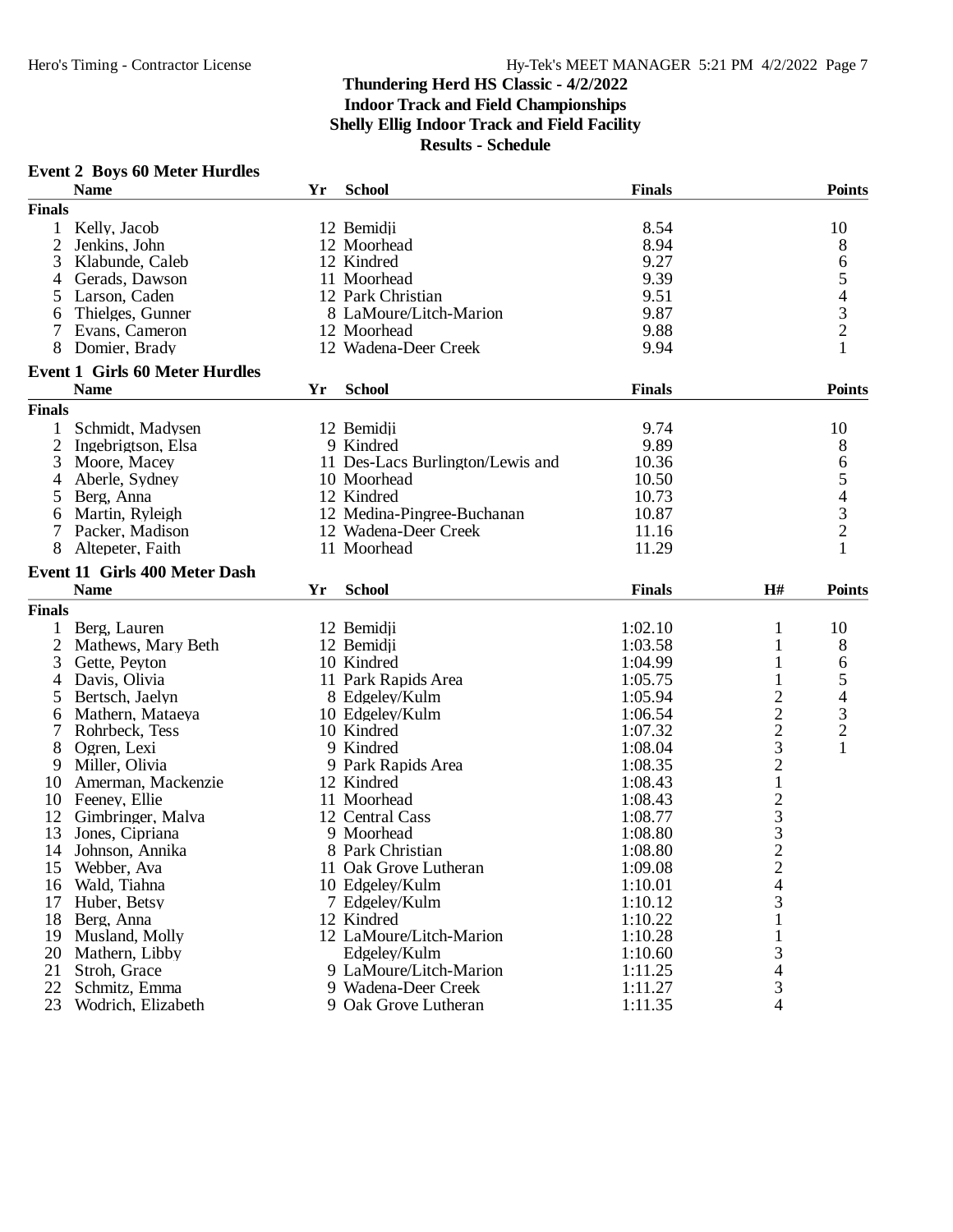**Indoor Track and Field Championships**

**Shelly Ellig Indoor Track and Field Facility**

| Finals  (Event 11 Girls 400 Meter Dash) |  |  |  |
|-----------------------------------------|--|--|--|
|-----------------------------------------|--|--|--|

|                | <b>Name</b>                  | Yr | <b>School</b>                    | <b>Finals</b> | H#                      | <b>Points</b>            |
|----------------|------------------------------|----|----------------------------------|---------------|-------------------------|--------------------------|
| 24             | Krier, Ava                   |    | 9 Wyndmere-Lidgerwood            | 1:12.00       | 4                       |                          |
| 25             | Tschackert, Abby             |    | 9 Kindred                        | 1:12.50       | 4                       |                          |
| 26             | Vogel, Taytum                |    | 12 Central Cass                  | 1:13.08       |                         |                          |
| 27             | Jangula, Kiara               |    | 11 Edgeley/Kulm                  | 1:14.87       |                         |                          |
| 28             | Lloyd, Elli                  |    | 8 Edgeley/Kulm                   | 1:15.33       |                         |                          |
| 29             | Schneider, Lois              |    | 9 Central Cass                   | 1:15.45       | 4 5 3 5                 |                          |
|                | 30 Reister, Savannah         |    | 9 Medina-Pingree-Buchanan        | 1:15.98       | 6                       |                          |
| 31             | Johnson, McCall              |    | 7 Oak Grove Lutheran             | 1:17.49       | $\overline{4}$          |                          |
|                | 32 Harmon, Alessia           |    | 8 Park Rapids Area               | 1:17.53       | 5                       |                          |
| 33             | Reister, Samantha            |    | 9 Medina-Pingree-Buchanan        | 1:17.63       | 6                       |                          |
| 34             | Steele, Kebeh                |    | 9 West Fargo                     | 1:17.79       | 6                       |                          |
| 35             | Deshayes, Embry              |    | 7 Park Rapids Area               | 1:18.33       | 5                       |                          |
| 36             | Bachmeier, Jaricha           |    | 9 West Fargo                     | 1:18.40       | 5                       |                          |
| 37             | Gravdahl, Amelia             |    | 7 Park Rapids Area               | 1:19.61       |                         |                          |
|                |                              |    |                                  | 1:20.33       | $\overline{4}$          |                          |
|                | 38 Siah, Sonita              |    | 9 West Fargo                     |               | 6                       |                          |
| 39             | Mehn, Christiana             |    | 10 West Fargo                    | 1:22.65       | 5                       |                          |
| 40             | Mansour, Grace               |    | 9 West Fargo                     | 1:26.72       | 6                       |                          |
| 41             | De Benedictis, Emanuela      |    | 9 West Fargo                     | 1:27.56       | 5                       |                          |
|                | 42 Bessie, Katherine         |    | 11 Moorhead                      | 2:10.98       | 6                       |                          |
|                | Event 12 Boys 400 Meter Dash |    |                                  |               |                         |                          |
|                | <b>Name</b>                  | Yr | <b>School</b>                    | <b>Finals</b> | H#                      | <b>Points</b>            |
| <b>Finals</b>  |                              |    |                                  |               |                         |                          |
|                | Jenkins, John                |    | 12 Moorhead                      | 55.02         | 1                       | 10                       |
| 1              |                              |    | 12 Wadena-Deer Creek             | 55.07         | 1                       |                          |
| $\overline{2}$ | Pugsley, Matthew             |    |                                  |               |                         | 8                        |
| 3              | Wisnewski, Isaac             |    | 10 Central Cass                  | 55.44         | 1                       | 6                        |
| 4              | Schaffer, Ethan              |    | 12 Kindred                       | 55.47         | 1                       | 5                        |
| 5              | Grover, Zander               |    | 10 Des-Lacs Burlington/Lewis and | 56.42         | $\mathbf{1}$            | $\overline{\mathcal{L}}$ |
| 6              | McGaughy, Kyreece            |    | 12 LaMoure/Litch-Marion          | 56.63         | $\overline{c}$          | $\frac{3}{2}$            |
| 7              | Stearns, Kaleb               |    | 12 Park Rapids Area              | 56.87         | 1                       |                          |
| 8              | Hrdlicka, Gannon             |    | 9 Park Rapids Area               | 56.92         | 4                       | $\mathbf{1}$             |
| 9              | Kinzler, Braedon             |    | 9 Edgeley/Kulm                   | 57.52         | 3                       |                          |
| 10             | Stenehjem, Maxwell           |    | 11 Moorhead                      | 57.71         | $\,1$                   |                          |
| 11             | Officer, Kiesyn              |    | 12 Des-Lacs Burlington/Lewis and | 57.80         |                         |                          |
| 12             | Officer, Kashdyn             |    | 10 Des-Lacs Burlington/Lewis and | 57.80         |                         |                          |
| 13             | Lunde, MJ                    |    | 11 Wadena-Deer Creek             | 58.17         |                         |                          |
| 14             | Froehlich, Lane              |    | 12 Edgeley/Kulm                  | 58.20         |                         |                          |
| 15             | Deblieck, Pierce             |    | 11 Park Rapids Area              | 58.55         |                         |                          |
| 16             | Lopez, Thomas                |    | 9 Park Rapids Area               | 58.98         | $2222$<br>$2323$        |                          |
| 17             | Thompson, Logan              |    | 9 Des-Lacs Burlington/Lewis and  | 59.98         |                         |                          |
| 18             | Sundsbak, Xander             |    | 12 Des-Lacs Burlington/Lewis and | 1:00.06       | $\overline{\mathbf{c}}$ |                          |
| 19             | Haakenson, Jordan            |    | 10 Kindred                       | 1:00.69       | 6                       |                          |
| 20             | Paye, Rufus                  |    | 11 Moorhead                      | 1:00.74       | 4                       |                          |
| 21             | Dailey, Colton               |    | 9 Des-Lacs Burlington/Lewis and  | 1:00.86       |                         |                          |
| 22             | Lighe, Caleb                 |    | 11 Moorhead                      | 1:01.60       | $\frac{3}{3}$           |                          |
| 23             | Noves, Brock                 |    | 10 Moorhead                      | 1:02.15       | 7                       |                          |
| 24             | Michels, Jaiten              |    | 11 Central Cass                  | 1:02.46       | $\overline{4}$          |                          |
| 25             | Quam, Brian                  |    | 9 Wyndmere-Lidgerwood            | 1:02.71       | 3                       |                          |
|                | 26 Kasim, Samyan             |    | 10 Moorhead                      | 1:03.06       | 7                       |                          |
|                |                              |    |                                  |               |                         |                          |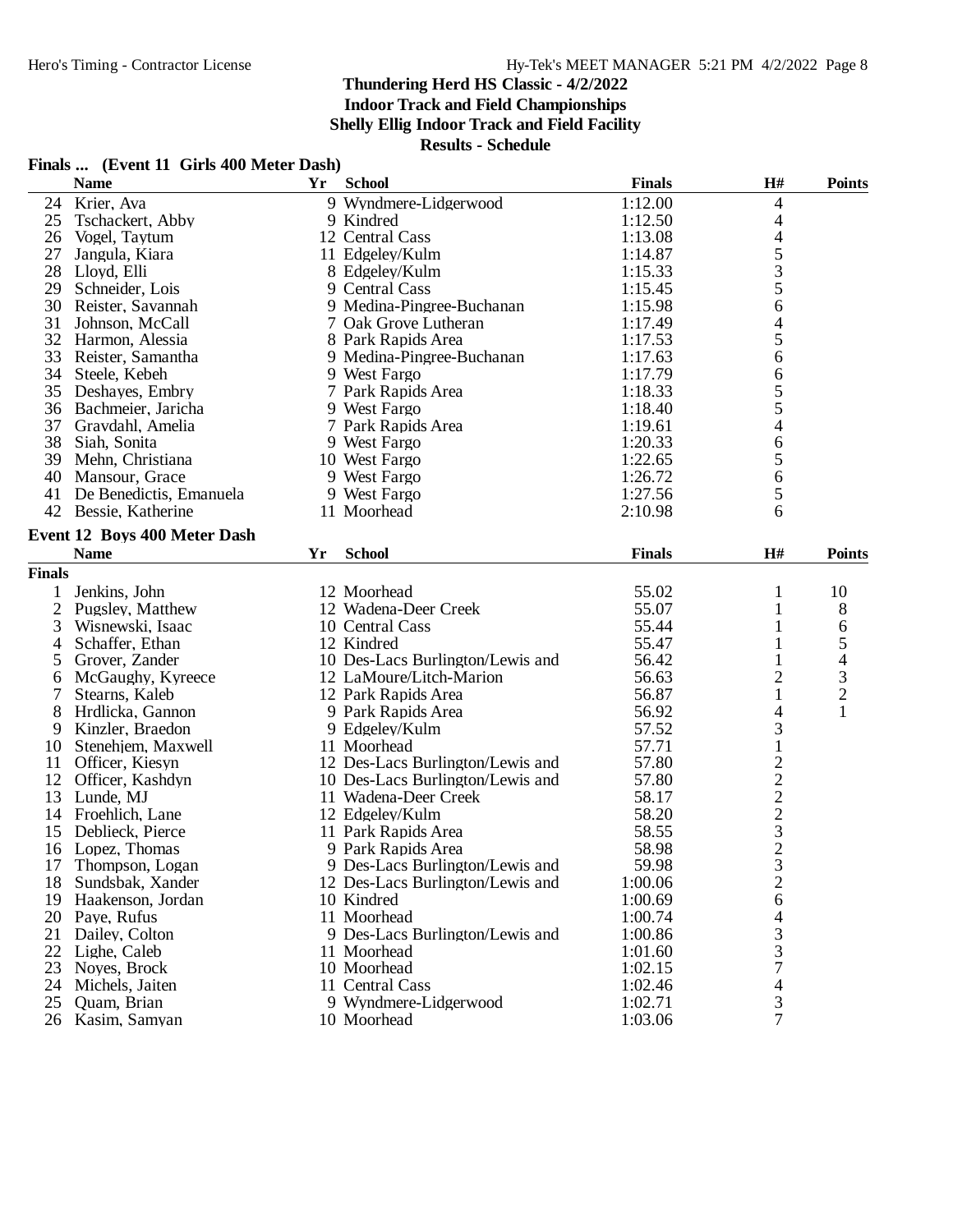**Indoor Track and Field Championships**

**Shelly Ellig Indoor Track and Field Facility**

**Results - Schedule**

## **Finals ... (Event 12 Boys 400 Meter Dash)**

|                | <b>Name</b>                        | Yr | <b>School</b>                  | <b>Finals</b> | H#                       | <b>Points</b>                                   |
|----------------|------------------------------------|----|--------------------------------|---------------|--------------------------|-------------------------------------------------|
|                | 27 Perez, Canaan                   |    | 9 West Fargo                   | 1:03.48       | $\overline{\mathcal{L}}$ |                                                 |
| 28             | Dahl, Nicholas                     |    | 9 Kindred                      | 1:03.58       | $\boldsymbol{7}$         |                                                 |
| 29             | Knuth, Andrew                      |    | 11 Central Cass                | 1:03.61       | 6                        |                                                 |
| 30             | Holman, Andrew                     |    | 11 Oak Grove Lutheran          | 1:03.82       | 4                        |                                                 |
| 31             | Jenness, Sam                       |    | 9 Kindred                      | 1:04.01       | $\overline{7}$           |                                                 |
|                | 32 Huber, Austin                   |    | 11 Edgeley/Kulm                | 1:04.04       | 3                        |                                                 |
| 33             | Fernandes, Eli                     |    | 10 Edgeley/Kulm                | 1:04.07       | 5                        |                                                 |
| 34             | Belaskie, Stanley                  |    | 10 Kindred                     | 1:04.14       | 7                        |                                                 |
| 35             | Richard, Evan                      |    | 10 Kindred                     | 1:04.52       | 7                        |                                                 |
| 36             | Christensen, Kobe                  |    | 12 Central Cass                | 1:05.04       | $\overline{\mathcal{L}}$ |                                                 |
| 37             | Andrys, Dylan                      |    | 10 Edgeley/Kulm                | 1:05.39       | $\frac{5}{5}$            |                                                 |
| 38             | Olson, Sam                         |    | 9 West Fargo                   | 1:05.61       |                          |                                                 |
|                | 39 Pool, Eban                      |    | 7 Oak Grove Lutheran           | 1:05.97       | 7                        |                                                 |
| 40             | Schiller, Corbin                   |    | 8 Park Rapids Area             | 1:07.27       | 5                        |                                                 |
| 41             | Shockman, Maddux                   |    | 9 LaMoure/Litch-Marion         | 1:08.73       | 6                        |                                                 |
|                | 42 Gehrke, Trey                    |    | 9 West Fargo                   | 1:09.02       |                          |                                                 |
| 43             | Hallaway, Joshua                   |    | 9 Oak Grove Lutheran           | 1:12.41       | $\frac{5}{5}$            |                                                 |
|                | 44 Buisan, Alex                    |    | 7 Oak Grove Lutheran           | 1:12.52       | 6                        |                                                 |
| 45             | Warren, Cooper                     |    | 9 West Fargo                   | 1:12.68       | 6                        |                                                 |
| 46             | Machayya, Lincoln                  |    | 7 Oak Grove Lutheran           | 1:13.93       | $\overline{7}$           |                                                 |
| 47             | Wehri, Cobe                        |    | 9 West Fargo                   | 1:14.33       | 6                        |                                                 |
| 48             | Vi, Darin                          |    | 9 West Fargo                   | 1:16.14       | 6                        |                                                 |
|                | <b>Event 3 Girls 60 Meter Dash</b> |    |                                |               |                          |                                                 |
|                | <b>Name</b>                        | Yr | <b>School</b>                  | <b>Finals</b> |                          | <b>Points</b>                                   |
| <b>Finals</b>  |                                    |    |                                |               |                          |                                                 |
| 1              | Wisnewski, Elise                   |    | 10 Central Cass                | 7.98          |                          | 10                                              |
| $\overline{2}$ | Olson, Ella                        |    | 10 Oak Grove Lutheran          | 8.16          |                          |                                                 |
|                |                                    |    |                                | 8.26          |                          | 8                                               |
| 3              | Jacobson, Mayzee                   |    | 11 Central Cass<br>12 Moorhead | 8.46          |                          | 6                                               |
| 4              | Lindquist, Summer                  |    | 8 Central Cass                 | 8.46          |                          | $\begin{array}{c} 5 \\ 4 \\ 3 \\ 2 \end{array}$ |
| 5              | Siverson, Olivia                   |    |                                | 8.51          |                          |                                                 |
| 6              | Henke, Ali                         |    | 9 Kindred                      | 8.52          |                          |                                                 |
| 7              | Donat, Kylie                       |    | 10 Bemidji                     |               |                          |                                                 |
| 8              | Olderbak, Alexis                   |    | 11 Moorhead                    | 8.64          |                          | 1                                               |
|                | <b>Event 4 Boys 60 Meter Dash</b>  |    |                                |               |                          |                                                 |
|                | <b>Name</b>                        | Yr | <b>School</b>                  | <b>Finals</b> |                          | <b>Points</b>                                   |
| <b>Finals</b>  |                                    |    |                                |               |                          |                                                 |
| 1              | Salman, Alonn                      |    | 12 Moorhead                    | 7.10          |                          | 10                                              |
| 2              | Dixon, Jamal                       |    | 12 Moorhead                    | 7.13          |                          | 8                                               |
| 3              | Wisnewski, Frosty                  |    | 12 Central Cass                | 7.15          |                          |                                                 |
| 4              | Olson, Paul                        |    | 12 Kindred                     | 7.19          |                          |                                                 |
| 5              | Haugo, Michael                     |    | 11 Moorhead                    | 7.22          |                          | 65432                                           |
| 6              | Deutsch, Jake                      |    | 12 Central Cass                | 7.34          |                          |                                                 |
| 7              | Wendt, Karson                      |    | 11 Moorhead                    | 7.35          |                          |                                                 |
| 8              | Carlson, Abraham                   |    | 11 Moorhead                    | 7.49          |                          | $\mathbf{1}$                                    |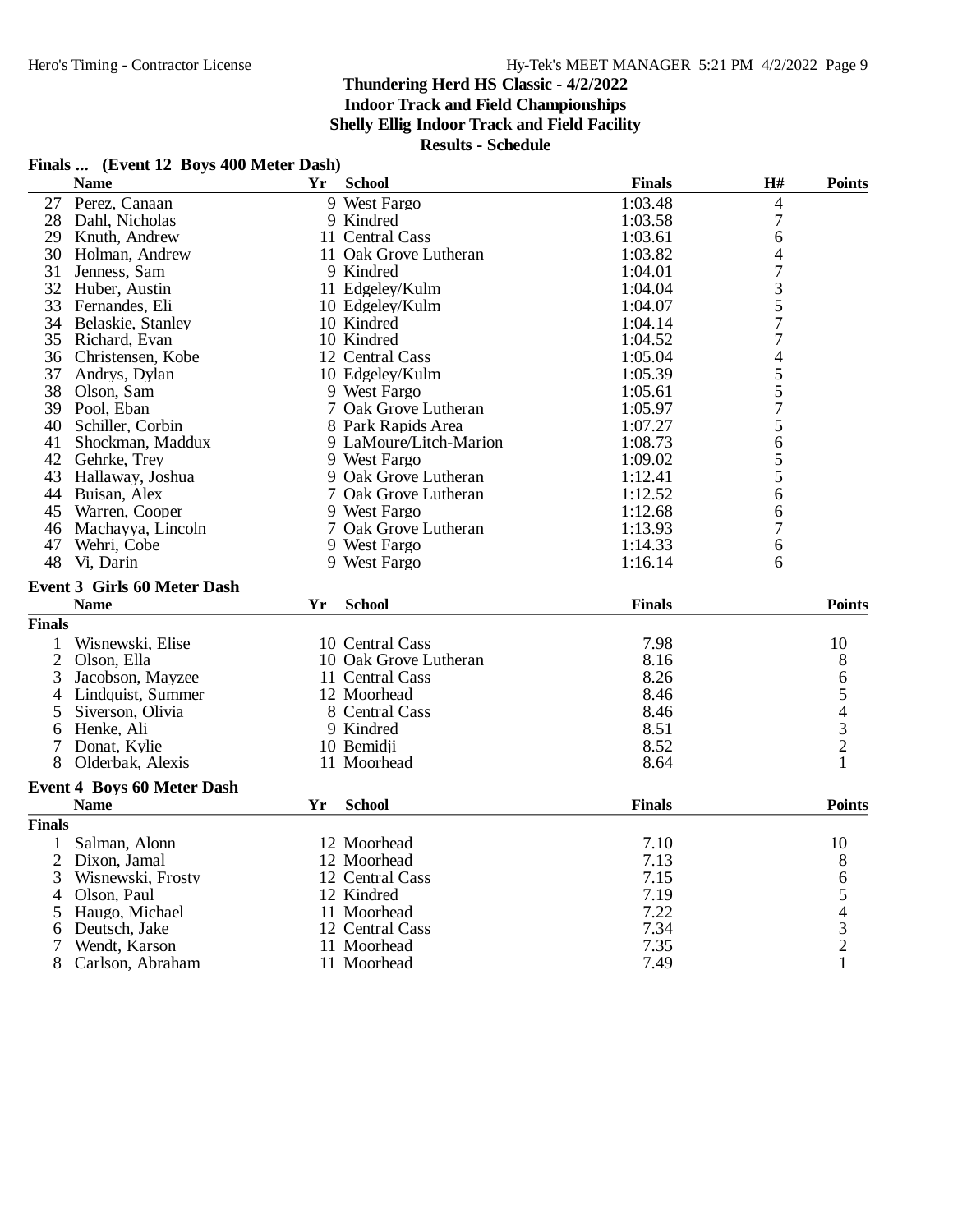| <b>Event 13 Girls 800 Meter Run</b> |  |  |  |
|-------------------------------------|--|--|--|
|-------------------------------------|--|--|--|

| <b>Finals</b><br>Entzi, Norah<br>2:29.14<br>10<br>1<br>11 Edgeley/Kulm<br>$\mathbf{1}$<br>$\mathfrak{2}$<br>8 Des-Lacs Burlington/Lewis and<br>2:29.18<br>8<br>Hanson, Brynn<br>1<br>3<br>2:29.88<br>DeWitt, Regan<br>11 Bemidii<br>1<br>6<br>5<br>12 Wyndmere-Lidgerwood<br>Frolek, Dreah<br>2:31.49<br>1<br>4<br>4<br>9 Wadena-Deer Creek<br>2:34.99<br>Collins, Amber<br>1<br>5<br>3<br>Nelson, Anna<br>11 Moorhead<br>2:35.65<br>$\mathbf{1}$<br>6<br>$\overline{c}$<br>Holland, Emery<br>9 Central Cass<br>2:36.13<br>1<br>8<br>12 Des-Lacs Burlington/Lewis and<br>2:38.63<br>Lauf, Madison<br>1<br>2:39.97<br>9<br>Mathern, Mataeya<br>10 Edgeley/Kulm<br>1<br>$\mathbf{1}$<br>Narum, Jerzi<br>8 Central Cass<br>2:40.54<br>10<br>$\overline{c}$<br>Brandt, Madeline<br>7 Park Rapids Area<br>2:42.47<br>11<br>$\overline{c}$<br>12<br>Christianson, Rachel<br>2:42.78<br>7 Oak Grove Lutheran<br>$\mathbf{1}$<br>13<br>Pavek, Ally<br>11 Wadena-Deer Creek<br>2:44.84<br>2:46.61<br>$\mathbf{1}$<br>14<br>Brunsberg, Johanna<br>12 Wadena-Deer Creek<br>Webber, Ava<br>11 Oak Grove Lutheran<br>$\mathbf{1}$<br>15<br>2:46.91<br>$\begin{array}{c} 2 \\ 2 \\ 2 \end{array}$<br>16<br>Bohl, Lilly<br>11 Medina-Pingree-Buchanan<br>2:49.33<br>17<br>London, Aleka<br>11 Park Rapids Area<br>2:50.01<br>18<br>Fredenburg, Emily<br>2:53.04<br>9 Edgeley/Kulm<br>19<br>8 Central Cass<br>2:53.74<br>Meier, Molly<br>$\,1$<br>20<br>2:56.85<br>Broers, McKenzie<br>12 Moorhead<br>22233323333333333<br>21<br>2:58.94<br>DeVries, Mallory<br>9 Central Cass<br>22<br>Walberg, Stella<br>9 Kindred<br>3:00.32<br>23<br>8 Park Rapids Area<br>3:00.41<br>Campbell, Kennedy<br>24<br>9 Oak Grove Lutheran<br>3:02.95<br>Wodrich, Elizabeth<br>25<br>Greenlee, Rhianna<br>3:02.96<br>9 Park Rapids Area<br>11 Kindred<br>3:03.02<br>26<br>Solhjem, Elizabeth<br>27<br>Hartung, Sarah<br>8 Park Rapids Area<br>3:06.62<br>28<br>8 Des-Lacs Burlington/Lewis and<br>Simons, Shayne<br>3:07.21<br>29<br>Mathern, Libby<br>3:08.12<br>Edgeley/Kulm<br>30<br>3:10.51<br>Walker, McKayla<br>10 West Fargo<br>31<br>Etter, Grace<br>7 Park Rapids Area<br>3:12.52<br>32<br>3:13.43<br>Neidviecky, Jessi<br>11 Central Cass<br>33<br>10 Kindred<br>Solhjem, Olivia<br>3:14.06<br>34<br>9 Kindred<br>Tschackert, Abby<br>3:14.94<br>35<br>Sherman, Shelby<br>11 Central Cass<br>3:17.24<br>36<br>11 Moorhead<br>3:17.45<br>Kunka, Thea<br>37<br>Schlichting, Danika<br>10 Moorhead<br>3:29.08<br>38<br>Schlecht, Ky<br>9 Medina-Pingree-Buchanan<br>3:31.87<br>Event 14 Boys 800 Meter Run<br>$\mathbf{H}$ #<br><b>School</b><br><b>Finals</b><br><b>Points</b><br><b>Name</b><br>Yr<br><b>Finals</b><br>Matetich, Brooks<br>12 Bemidji<br>2:09.94<br>10<br>1<br>1<br>2<br>McDonald, Isaak<br>12 Bemidji<br>2:10.18<br>8<br>1<br>Kondos, Bryce<br>12 Bemidii<br>2:10.94<br>3<br>1<br>6<br>5<br>12 Moorhead<br>Colborn, Ben<br>2:11.71<br>1<br>4<br>2:12.70<br>Schaffer, Ethan<br>12 Kindred<br>4<br>5 <sup>5</sup><br>1 | <b>Name</b> | Yr | <b>School</b> | <b>Finals</b> | H# | <b>Points</b> |
|---------------------------------------------------------------------------------------------------------------------------------------------------------------------------------------------------------------------------------------------------------------------------------------------------------------------------------------------------------------------------------------------------------------------------------------------------------------------------------------------------------------------------------------------------------------------------------------------------------------------------------------------------------------------------------------------------------------------------------------------------------------------------------------------------------------------------------------------------------------------------------------------------------------------------------------------------------------------------------------------------------------------------------------------------------------------------------------------------------------------------------------------------------------------------------------------------------------------------------------------------------------------------------------------------------------------------------------------------------------------------------------------------------------------------------------------------------------------------------------------------------------------------------------------------------------------------------------------------------------------------------------------------------------------------------------------------------------------------------------------------------------------------------------------------------------------------------------------------------------------------------------------------------------------------------------------------------------------------------------------------------------------------------------------------------------------------------------------------------------------------------------------------------------------------------------------------------------------------------------------------------------------------------------------------------------------------------------------------------------------------------------------------------------------------------------------------------------------------------------------------------------------------------------------------------------------------------------------------------------------------------------------------------------------------------------------------------------------------------------------------------------------------------------------------------------------------------------------------------------------------------------------------------------------------------------------------------------------------------------------------------------|-------------|----|---------------|---------------|----|---------------|
|                                                                                                                                                                                                                                                                                                                                                                                                                                                                                                                                                                                                                                                                                                                                                                                                                                                                                                                                                                                                                                                                                                                                                                                                                                                                                                                                                                                                                                                                                                                                                                                                                                                                                                                                                                                                                                                                                                                                                                                                                                                                                                                                                                                                                                                                                                                                                                                                                                                                                                                                                                                                                                                                                                                                                                                                                                                                                                                                                                                                               |             |    |               |               |    |               |
|                                                                                                                                                                                                                                                                                                                                                                                                                                                                                                                                                                                                                                                                                                                                                                                                                                                                                                                                                                                                                                                                                                                                                                                                                                                                                                                                                                                                                                                                                                                                                                                                                                                                                                                                                                                                                                                                                                                                                                                                                                                                                                                                                                                                                                                                                                                                                                                                                                                                                                                                                                                                                                                                                                                                                                                                                                                                                                                                                                                                               |             |    |               |               |    |               |
|                                                                                                                                                                                                                                                                                                                                                                                                                                                                                                                                                                                                                                                                                                                                                                                                                                                                                                                                                                                                                                                                                                                                                                                                                                                                                                                                                                                                                                                                                                                                                                                                                                                                                                                                                                                                                                                                                                                                                                                                                                                                                                                                                                                                                                                                                                                                                                                                                                                                                                                                                                                                                                                                                                                                                                                                                                                                                                                                                                                                               |             |    |               |               |    |               |
|                                                                                                                                                                                                                                                                                                                                                                                                                                                                                                                                                                                                                                                                                                                                                                                                                                                                                                                                                                                                                                                                                                                                                                                                                                                                                                                                                                                                                                                                                                                                                                                                                                                                                                                                                                                                                                                                                                                                                                                                                                                                                                                                                                                                                                                                                                                                                                                                                                                                                                                                                                                                                                                                                                                                                                                                                                                                                                                                                                                                               |             |    |               |               |    |               |
|                                                                                                                                                                                                                                                                                                                                                                                                                                                                                                                                                                                                                                                                                                                                                                                                                                                                                                                                                                                                                                                                                                                                                                                                                                                                                                                                                                                                                                                                                                                                                                                                                                                                                                                                                                                                                                                                                                                                                                                                                                                                                                                                                                                                                                                                                                                                                                                                                                                                                                                                                                                                                                                                                                                                                                                                                                                                                                                                                                                                               |             |    |               |               |    |               |
|                                                                                                                                                                                                                                                                                                                                                                                                                                                                                                                                                                                                                                                                                                                                                                                                                                                                                                                                                                                                                                                                                                                                                                                                                                                                                                                                                                                                                                                                                                                                                                                                                                                                                                                                                                                                                                                                                                                                                                                                                                                                                                                                                                                                                                                                                                                                                                                                                                                                                                                                                                                                                                                                                                                                                                                                                                                                                                                                                                                                               |             |    |               |               |    |               |
|                                                                                                                                                                                                                                                                                                                                                                                                                                                                                                                                                                                                                                                                                                                                                                                                                                                                                                                                                                                                                                                                                                                                                                                                                                                                                                                                                                                                                                                                                                                                                                                                                                                                                                                                                                                                                                                                                                                                                                                                                                                                                                                                                                                                                                                                                                                                                                                                                                                                                                                                                                                                                                                                                                                                                                                                                                                                                                                                                                                                               |             |    |               |               |    |               |
|                                                                                                                                                                                                                                                                                                                                                                                                                                                                                                                                                                                                                                                                                                                                                                                                                                                                                                                                                                                                                                                                                                                                                                                                                                                                                                                                                                                                                                                                                                                                                                                                                                                                                                                                                                                                                                                                                                                                                                                                                                                                                                                                                                                                                                                                                                                                                                                                                                                                                                                                                                                                                                                                                                                                                                                                                                                                                                                                                                                                               |             |    |               |               |    |               |
|                                                                                                                                                                                                                                                                                                                                                                                                                                                                                                                                                                                                                                                                                                                                                                                                                                                                                                                                                                                                                                                                                                                                                                                                                                                                                                                                                                                                                                                                                                                                                                                                                                                                                                                                                                                                                                                                                                                                                                                                                                                                                                                                                                                                                                                                                                                                                                                                                                                                                                                                                                                                                                                                                                                                                                                                                                                                                                                                                                                                               |             |    |               |               |    |               |
|                                                                                                                                                                                                                                                                                                                                                                                                                                                                                                                                                                                                                                                                                                                                                                                                                                                                                                                                                                                                                                                                                                                                                                                                                                                                                                                                                                                                                                                                                                                                                                                                                                                                                                                                                                                                                                                                                                                                                                                                                                                                                                                                                                                                                                                                                                                                                                                                                                                                                                                                                                                                                                                                                                                                                                                                                                                                                                                                                                                                               |             |    |               |               |    |               |
|                                                                                                                                                                                                                                                                                                                                                                                                                                                                                                                                                                                                                                                                                                                                                                                                                                                                                                                                                                                                                                                                                                                                                                                                                                                                                                                                                                                                                                                                                                                                                                                                                                                                                                                                                                                                                                                                                                                                                                                                                                                                                                                                                                                                                                                                                                                                                                                                                                                                                                                                                                                                                                                                                                                                                                                                                                                                                                                                                                                                               |             |    |               |               |    |               |
|                                                                                                                                                                                                                                                                                                                                                                                                                                                                                                                                                                                                                                                                                                                                                                                                                                                                                                                                                                                                                                                                                                                                                                                                                                                                                                                                                                                                                                                                                                                                                                                                                                                                                                                                                                                                                                                                                                                                                                                                                                                                                                                                                                                                                                                                                                                                                                                                                                                                                                                                                                                                                                                                                                                                                                                                                                                                                                                                                                                                               |             |    |               |               |    |               |
|                                                                                                                                                                                                                                                                                                                                                                                                                                                                                                                                                                                                                                                                                                                                                                                                                                                                                                                                                                                                                                                                                                                                                                                                                                                                                                                                                                                                                                                                                                                                                                                                                                                                                                                                                                                                                                                                                                                                                                                                                                                                                                                                                                                                                                                                                                                                                                                                                                                                                                                                                                                                                                                                                                                                                                                                                                                                                                                                                                                                               |             |    |               |               |    |               |
|                                                                                                                                                                                                                                                                                                                                                                                                                                                                                                                                                                                                                                                                                                                                                                                                                                                                                                                                                                                                                                                                                                                                                                                                                                                                                                                                                                                                                                                                                                                                                                                                                                                                                                                                                                                                                                                                                                                                                                                                                                                                                                                                                                                                                                                                                                                                                                                                                                                                                                                                                                                                                                                                                                                                                                                                                                                                                                                                                                                                               |             |    |               |               |    |               |
|                                                                                                                                                                                                                                                                                                                                                                                                                                                                                                                                                                                                                                                                                                                                                                                                                                                                                                                                                                                                                                                                                                                                                                                                                                                                                                                                                                                                                                                                                                                                                                                                                                                                                                                                                                                                                                                                                                                                                                                                                                                                                                                                                                                                                                                                                                                                                                                                                                                                                                                                                                                                                                                                                                                                                                                                                                                                                                                                                                                                               |             |    |               |               |    |               |
|                                                                                                                                                                                                                                                                                                                                                                                                                                                                                                                                                                                                                                                                                                                                                                                                                                                                                                                                                                                                                                                                                                                                                                                                                                                                                                                                                                                                                                                                                                                                                                                                                                                                                                                                                                                                                                                                                                                                                                                                                                                                                                                                                                                                                                                                                                                                                                                                                                                                                                                                                                                                                                                                                                                                                                                                                                                                                                                                                                                                               |             |    |               |               |    |               |
|                                                                                                                                                                                                                                                                                                                                                                                                                                                                                                                                                                                                                                                                                                                                                                                                                                                                                                                                                                                                                                                                                                                                                                                                                                                                                                                                                                                                                                                                                                                                                                                                                                                                                                                                                                                                                                                                                                                                                                                                                                                                                                                                                                                                                                                                                                                                                                                                                                                                                                                                                                                                                                                                                                                                                                                                                                                                                                                                                                                                               |             |    |               |               |    |               |
|                                                                                                                                                                                                                                                                                                                                                                                                                                                                                                                                                                                                                                                                                                                                                                                                                                                                                                                                                                                                                                                                                                                                                                                                                                                                                                                                                                                                                                                                                                                                                                                                                                                                                                                                                                                                                                                                                                                                                                                                                                                                                                                                                                                                                                                                                                                                                                                                                                                                                                                                                                                                                                                                                                                                                                                                                                                                                                                                                                                                               |             |    |               |               |    |               |
|                                                                                                                                                                                                                                                                                                                                                                                                                                                                                                                                                                                                                                                                                                                                                                                                                                                                                                                                                                                                                                                                                                                                                                                                                                                                                                                                                                                                                                                                                                                                                                                                                                                                                                                                                                                                                                                                                                                                                                                                                                                                                                                                                                                                                                                                                                                                                                                                                                                                                                                                                                                                                                                                                                                                                                                                                                                                                                                                                                                                               |             |    |               |               |    |               |
|                                                                                                                                                                                                                                                                                                                                                                                                                                                                                                                                                                                                                                                                                                                                                                                                                                                                                                                                                                                                                                                                                                                                                                                                                                                                                                                                                                                                                                                                                                                                                                                                                                                                                                                                                                                                                                                                                                                                                                                                                                                                                                                                                                                                                                                                                                                                                                                                                                                                                                                                                                                                                                                                                                                                                                                                                                                                                                                                                                                                               |             |    |               |               |    |               |
|                                                                                                                                                                                                                                                                                                                                                                                                                                                                                                                                                                                                                                                                                                                                                                                                                                                                                                                                                                                                                                                                                                                                                                                                                                                                                                                                                                                                                                                                                                                                                                                                                                                                                                                                                                                                                                                                                                                                                                                                                                                                                                                                                                                                                                                                                                                                                                                                                                                                                                                                                                                                                                                                                                                                                                                                                                                                                                                                                                                                               |             |    |               |               |    |               |
|                                                                                                                                                                                                                                                                                                                                                                                                                                                                                                                                                                                                                                                                                                                                                                                                                                                                                                                                                                                                                                                                                                                                                                                                                                                                                                                                                                                                                                                                                                                                                                                                                                                                                                                                                                                                                                                                                                                                                                                                                                                                                                                                                                                                                                                                                                                                                                                                                                                                                                                                                                                                                                                                                                                                                                                                                                                                                                                                                                                                               |             |    |               |               |    |               |
|                                                                                                                                                                                                                                                                                                                                                                                                                                                                                                                                                                                                                                                                                                                                                                                                                                                                                                                                                                                                                                                                                                                                                                                                                                                                                                                                                                                                                                                                                                                                                                                                                                                                                                                                                                                                                                                                                                                                                                                                                                                                                                                                                                                                                                                                                                                                                                                                                                                                                                                                                                                                                                                                                                                                                                                                                                                                                                                                                                                                               |             |    |               |               |    |               |
|                                                                                                                                                                                                                                                                                                                                                                                                                                                                                                                                                                                                                                                                                                                                                                                                                                                                                                                                                                                                                                                                                                                                                                                                                                                                                                                                                                                                                                                                                                                                                                                                                                                                                                                                                                                                                                                                                                                                                                                                                                                                                                                                                                                                                                                                                                                                                                                                                                                                                                                                                                                                                                                                                                                                                                                                                                                                                                                                                                                                               |             |    |               |               |    |               |
|                                                                                                                                                                                                                                                                                                                                                                                                                                                                                                                                                                                                                                                                                                                                                                                                                                                                                                                                                                                                                                                                                                                                                                                                                                                                                                                                                                                                                                                                                                                                                                                                                                                                                                                                                                                                                                                                                                                                                                                                                                                                                                                                                                                                                                                                                                                                                                                                                                                                                                                                                                                                                                                                                                                                                                                                                                                                                                                                                                                                               |             |    |               |               |    |               |
|                                                                                                                                                                                                                                                                                                                                                                                                                                                                                                                                                                                                                                                                                                                                                                                                                                                                                                                                                                                                                                                                                                                                                                                                                                                                                                                                                                                                                                                                                                                                                                                                                                                                                                                                                                                                                                                                                                                                                                                                                                                                                                                                                                                                                                                                                                                                                                                                                                                                                                                                                                                                                                                                                                                                                                                                                                                                                                                                                                                                               |             |    |               |               |    |               |
|                                                                                                                                                                                                                                                                                                                                                                                                                                                                                                                                                                                                                                                                                                                                                                                                                                                                                                                                                                                                                                                                                                                                                                                                                                                                                                                                                                                                                                                                                                                                                                                                                                                                                                                                                                                                                                                                                                                                                                                                                                                                                                                                                                                                                                                                                                                                                                                                                                                                                                                                                                                                                                                                                                                                                                                                                                                                                                                                                                                                               |             |    |               |               |    |               |
|                                                                                                                                                                                                                                                                                                                                                                                                                                                                                                                                                                                                                                                                                                                                                                                                                                                                                                                                                                                                                                                                                                                                                                                                                                                                                                                                                                                                                                                                                                                                                                                                                                                                                                                                                                                                                                                                                                                                                                                                                                                                                                                                                                                                                                                                                                                                                                                                                                                                                                                                                                                                                                                                                                                                                                                                                                                                                                                                                                                                               |             |    |               |               |    |               |
|                                                                                                                                                                                                                                                                                                                                                                                                                                                                                                                                                                                                                                                                                                                                                                                                                                                                                                                                                                                                                                                                                                                                                                                                                                                                                                                                                                                                                                                                                                                                                                                                                                                                                                                                                                                                                                                                                                                                                                                                                                                                                                                                                                                                                                                                                                                                                                                                                                                                                                                                                                                                                                                                                                                                                                                                                                                                                                                                                                                                               |             |    |               |               |    |               |
|                                                                                                                                                                                                                                                                                                                                                                                                                                                                                                                                                                                                                                                                                                                                                                                                                                                                                                                                                                                                                                                                                                                                                                                                                                                                                                                                                                                                                                                                                                                                                                                                                                                                                                                                                                                                                                                                                                                                                                                                                                                                                                                                                                                                                                                                                                                                                                                                                                                                                                                                                                                                                                                                                                                                                                                                                                                                                                                                                                                                               |             |    |               |               |    |               |
|                                                                                                                                                                                                                                                                                                                                                                                                                                                                                                                                                                                                                                                                                                                                                                                                                                                                                                                                                                                                                                                                                                                                                                                                                                                                                                                                                                                                                                                                                                                                                                                                                                                                                                                                                                                                                                                                                                                                                                                                                                                                                                                                                                                                                                                                                                                                                                                                                                                                                                                                                                                                                                                                                                                                                                                                                                                                                                                                                                                                               |             |    |               |               |    |               |
|                                                                                                                                                                                                                                                                                                                                                                                                                                                                                                                                                                                                                                                                                                                                                                                                                                                                                                                                                                                                                                                                                                                                                                                                                                                                                                                                                                                                                                                                                                                                                                                                                                                                                                                                                                                                                                                                                                                                                                                                                                                                                                                                                                                                                                                                                                                                                                                                                                                                                                                                                                                                                                                                                                                                                                                                                                                                                                                                                                                                               |             |    |               |               |    |               |
|                                                                                                                                                                                                                                                                                                                                                                                                                                                                                                                                                                                                                                                                                                                                                                                                                                                                                                                                                                                                                                                                                                                                                                                                                                                                                                                                                                                                                                                                                                                                                                                                                                                                                                                                                                                                                                                                                                                                                                                                                                                                                                                                                                                                                                                                                                                                                                                                                                                                                                                                                                                                                                                                                                                                                                                                                                                                                                                                                                                                               |             |    |               |               |    |               |
|                                                                                                                                                                                                                                                                                                                                                                                                                                                                                                                                                                                                                                                                                                                                                                                                                                                                                                                                                                                                                                                                                                                                                                                                                                                                                                                                                                                                                                                                                                                                                                                                                                                                                                                                                                                                                                                                                                                                                                                                                                                                                                                                                                                                                                                                                                                                                                                                                                                                                                                                                                                                                                                                                                                                                                                                                                                                                                                                                                                                               |             |    |               |               |    |               |
|                                                                                                                                                                                                                                                                                                                                                                                                                                                                                                                                                                                                                                                                                                                                                                                                                                                                                                                                                                                                                                                                                                                                                                                                                                                                                                                                                                                                                                                                                                                                                                                                                                                                                                                                                                                                                                                                                                                                                                                                                                                                                                                                                                                                                                                                                                                                                                                                                                                                                                                                                                                                                                                                                                                                                                                                                                                                                                                                                                                                               |             |    |               |               |    |               |
|                                                                                                                                                                                                                                                                                                                                                                                                                                                                                                                                                                                                                                                                                                                                                                                                                                                                                                                                                                                                                                                                                                                                                                                                                                                                                                                                                                                                                                                                                                                                                                                                                                                                                                                                                                                                                                                                                                                                                                                                                                                                                                                                                                                                                                                                                                                                                                                                                                                                                                                                                                                                                                                                                                                                                                                                                                                                                                                                                                                                               |             |    |               |               |    |               |
|                                                                                                                                                                                                                                                                                                                                                                                                                                                                                                                                                                                                                                                                                                                                                                                                                                                                                                                                                                                                                                                                                                                                                                                                                                                                                                                                                                                                                                                                                                                                                                                                                                                                                                                                                                                                                                                                                                                                                                                                                                                                                                                                                                                                                                                                                                                                                                                                                                                                                                                                                                                                                                                                                                                                                                                                                                                                                                                                                                                                               |             |    |               |               |    |               |
|                                                                                                                                                                                                                                                                                                                                                                                                                                                                                                                                                                                                                                                                                                                                                                                                                                                                                                                                                                                                                                                                                                                                                                                                                                                                                                                                                                                                                                                                                                                                                                                                                                                                                                                                                                                                                                                                                                                                                                                                                                                                                                                                                                                                                                                                                                                                                                                                                                                                                                                                                                                                                                                                                                                                                                                                                                                                                                                                                                                                               |             |    |               |               |    |               |
|                                                                                                                                                                                                                                                                                                                                                                                                                                                                                                                                                                                                                                                                                                                                                                                                                                                                                                                                                                                                                                                                                                                                                                                                                                                                                                                                                                                                                                                                                                                                                                                                                                                                                                                                                                                                                                                                                                                                                                                                                                                                                                                                                                                                                                                                                                                                                                                                                                                                                                                                                                                                                                                                                                                                                                                                                                                                                                                                                                                                               |             |    |               |               |    |               |
|                                                                                                                                                                                                                                                                                                                                                                                                                                                                                                                                                                                                                                                                                                                                                                                                                                                                                                                                                                                                                                                                                                                                                                                                                                                                                                                                                                                                                                                                                                                                                                                                                                                                                                                                                                                                                                                                                                                                                                                                                                                                                                                                                                                                                                                                                                                                                                                                                                                                                                                                                                                                                                                                                                                                                                                                                                                                                                                                                                                                               |             |    |               |               |    |               |
|                                                                                                                                                                                                                                                                                                                                                                                                                                                                                                                                                                                                                                                                                                                                                                                                                                                                                                                                                                                                                                                                                                                                                                                                                                                                                                                                                                                                                                                                                                                                                                                                                                                                                                                                                                                                                                                                                                                                                                                                                                                                                                                                                                                                                                                                                                                                                                                                                                                                                                                                                                                                                                                                                                                                                                                                                                                                                                                                                                                                               |             |    |               |               |    |               |
|                                                                                                                                                                                                                                                                                                                                                                                                                                                                                                                                                                                                                                                                                                                                                                                                                                                                                                                                                                                                                                                                                                                                                                                                                                                                                                                                                                                                                                                                                                                                                                                                                                                                                                                                                                                                                                                                                                                                                                                                                                                                                                                                                                                                                                                                                                                                                                                                                                                                                                                                                                                                                                                                                                                                                                                                                                                                                                                                                                                                               |             |    |               |               |    |               |
|                                                                                                                                                                                                                                                                                                                                                                                                                                                                                                                                                                                                                                                                                                                                                                                                                                                                                                                                                                                                                                                                                                                                                                                                                                                                                                                                                                                                                                                                                                                                                                                                                                                                                                                                                                                                                                                                                                                                                                                                                                                                                                                                                                                                                                                                                                                                                                                                                                                                                                                                                                                                                                                                                                                                                                                                                                                                                                                                                                                                               |             |    |               |               |    |               |
|                                                                                                                                                                                                                                                                                                                                                                                                                                                                                                                                                                                                                                                                                                                                                                                                                                                                                                                                                                                                                                                                                                                                                                                                                                                                                                                                                                                                                                                                                                                                                                                                                                                                                                                                                                                                                                                                                                                                                                                                                                                                                                                                                                                                                                                                                                                                                                                                                                                                                                                                                                                                                                                                                                                                                                                                                                                                                                                                                                                                               |             |    |               |               |    |               |
|                                                                                                                                                                                                                                                                                                                                                                                                                                                                                                                                                                                                                                                                                                                                                                                                                                                                                                                                                                                                                                                                                                                                                                                                                                                                                                                                                                                                                                                                                                                                                                                                                                                                                                                                                                                                                                                                                                                                                                                                                                                                                                                                                                                                                                                                                                                                                                                                                                                                                                                                                                                                                                                                                                                                                                                                                                                                                                                                                                                                               |             |    |               |               |    |               |
|                                                                                                                                                                                                                                                                                                                                                                                                                                                                                                                                                                                                                                                                                                                                                                                                                                                                                                                                                                                                                                                                                                                                                                                                                                                                                                                                                                                                                                                                                                                                                                                                                                                                                                                                                                                                                                                                                                                                                                                                                                                                                                                                                                                                                                                                                                                                                                                                                                                                                                                                                                                                                                                                                                                                                                                                                                                                                                                                                                                                               |             |    |               |               |    |               |
|                                                                                                                                                                                                                                                                                                                                                                                                                                                                                                                                                                                                                                                                                                                                                                                                                                                                                                                                                                                                                                                                                                                                                                                                                                                                                                                                                                                                                                                                                                                                                                                                                                                                                                                                                                                                                                                                                                                                                                                                                                                                                                                                                                                                                                                                                                                                                                                                                                                                                                                                                                                                                                                                                                                                                                                                                                                                                                                                                                                                               |             |    |               |               |    |               |
|                                                                                                                                                                                                                                                                                                                                                                                                                                                                                                                                                                                                                                                                                                                                                                                                                                                                                                                                                                                                                                                                                                                                                                                                                                                                                                                                                                                                                                                                                                                                                                                                                                                                                                                                                                                                                                                                                                                                                                                                                                                                                                                                                                                                                                                                                                                                                                                                                                                                                                                                                                                                                                                                                                                                                                                                                                                                                                                                                                                                               |             |    |               |               |    |               |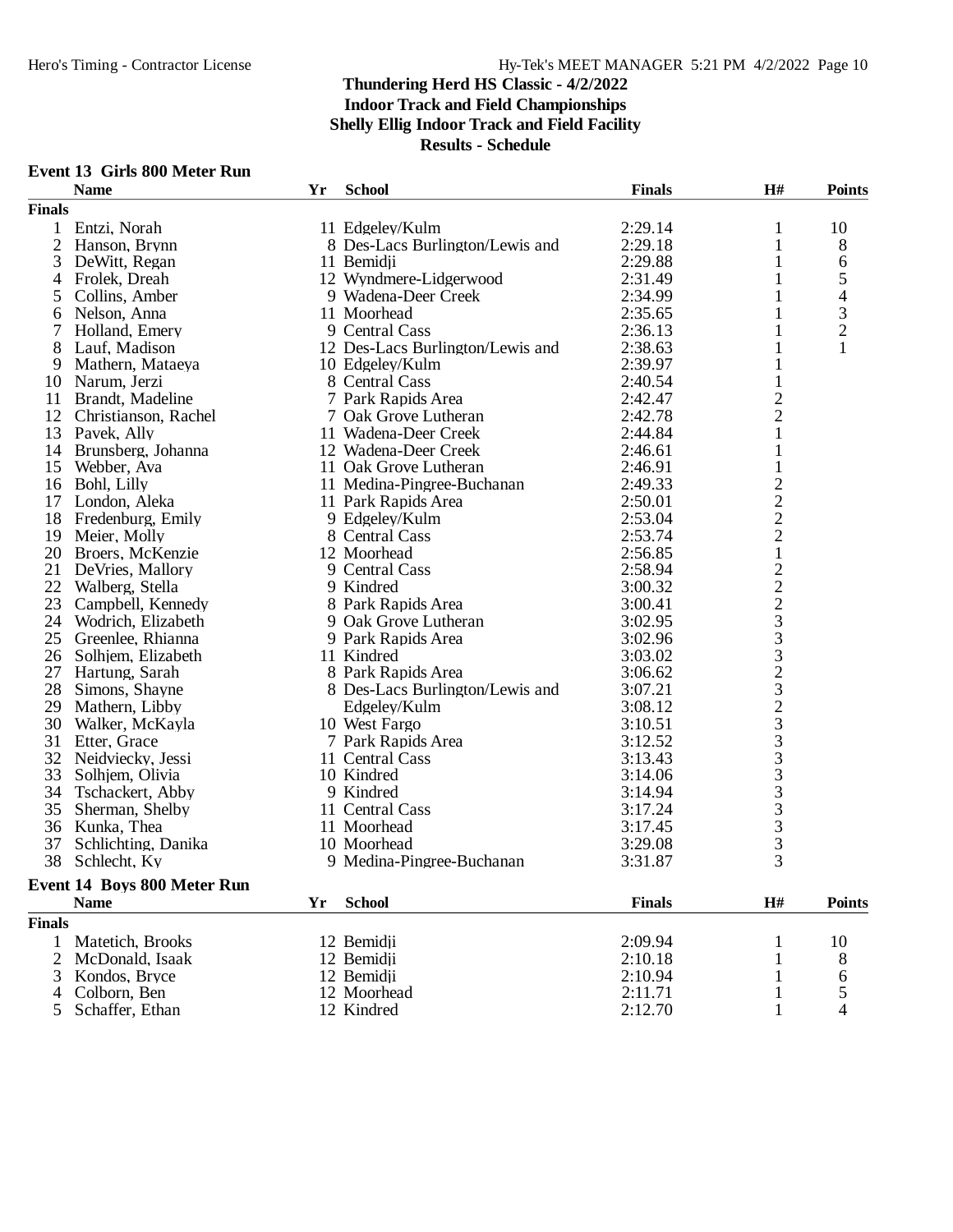**Indoor Track and Field Championships**

**Shelly Ellig Indoor Track and Field Facility**

**Results - Schedule**

## **Finals ... (Event 14 Boys 800 Meter Run)**

|                | <b>Name</b>                          | Yr | <b>School</b>                    | <b>Finals</b> | $\mathbf{H}^{\#}$                          | <b>Points</b>  |
|----------------|--------------------------------------|----|----------------------------------|---------------|--------------------------------------------|----------------|
|                | 6 Rogers, Maxwell                    |    | 12 Moorhead                      | 2:12.88       | 1                                          | 3              |
| 7              | Copeland, Ethan                      |    | 10 Moorhead                      | 2:15.19       | 1                                          | $\overline{c}$ |
| 8              | Maanum, Logan                        |    | 11 Park Rapids Area              | 2:16.19       | 1                                          | 1              |
| 9              | Olson, Keaton                        |    | 10 Kindred                       | 2:17.91       | 1                                          |                |
| 10             | Brunsberg, Bjorn                     |    | 11 Wadena-Deer Creek             | 2:17.98       | $\overline{\mathbf{c}}$                    |                |
| 11             | Dahl, Lucas                          |    | 10 Kindred                       | 2:18.10       | $\mathbf{1}$                               |                |
| 12             | Hoefs, Lane                          |    | 11 Wadena-Deer Creek             | 2:19.30       |                                            |                |
| 13             | Hensel, Blaine                       |    | 11 Park Rapids Area              | 2:19.95       |                                            |                |
| 14             | Liebl, Austin                        |    | 10 Moorhead                      | 2:20.45       |                                            |                |
| 15             | Burchill, Ronnie                     |    | 10 Central Cass                  | 2:20.77       |                                            |                |
| 16             | Strasburg, Landon                    |    | 9 Park Rapids Area               | 2:22.94       |                                            |                |
| 17             | Allery, Adam                         |    | 10 Bemidji                       | 2:23.90       |                                            |                |
| 18             | Garman, Andy                         |    | 10 Central Cass                  | 2:24.66       |                                            |                |
| 19             | Bryant, Steele                       |    | 9 Central Cass                   | 2:25.82       |                                            |                |
|                | 20 Keeping, Keaton                   |    | 12 Moorhead                      | 2:26.67       |                                            |                |
| 21             | Darling, Cole                        |    | 11 Moorhead                      | 2:29.39       |                                            |                |
| 22             | Galzki, Jarrett                      |    | 9 Park Rapids Area               | 2:30.48       |                                            |                |
| 23             | Rist, Logan                          |    | 10 Des-Lacs Burlington/Lewis and | 2:30.53       |                                            |                |
|                | 24 Holman, Andrew                    |    | 11 Oak Grove Lutheran            | 2:30.91       |                                            |                |
| 25             | Spelhaug, Izaak                      |    | 9 Kindred                        | 2:30.94       |                                            |                |
|                | 26 Pool, Eban                        |    | 7 Oak Grove Lutheran             | 2:33.73       |                                            |                |
|                | 27 Peterson, Brady                   |    | 10 Central Cass                  | 2:34.67       |                                            |                |
| 28             | Henderson, Grady                     |    | 12 Edgeley/Kulm                  | 2:34.78       |                                            |                |
| 29             | Harms, August                        |    | 9 Edgeley/Kulm                   | 2:38.58       |                                            |                |
|                | 30 Willows, Caden                    |    | 10 West Fargo                    | 2:40.62       |                                            |                |
| 31             | Buisan, Alex                         |    | 7 Oak Grove Lutheran             | 2:50.50       |                                            |                |
|                | 32 Machayya, Lincoln                 |    | 7 Oak Grove Lutheran             | 2:51.43       |                                            |                |
|                | 33 Malone, Eric                      |    | 12 Wadena-Deer Creek             | 2:52.22       |                                            |                |
|                | 34 PerDue, Damien                    |    | Sr Medina-Pingree-Buchanan       | 2:53.77       | 222223233233222323333                      |                |
|                |                                      |    |                                  |               |                                            |                |
|                | <b>Event 16 Girls 200 Meter Dash</b> |    |                                  |               |                                            |                |
|                | <b>Name</b>                          | Yr | <b>School</b>                    | <b>Finals</b> | H#                                         | <b>Points</b>  |
| <b>Finals</b>  |                                      |    |                                  |               |                                            |                |
| 1              | Siverson, Olivia                     |    | 8 Central Cass                   | 27.36         | $\mathbf{1}$                               | 10             |
| $\overline{2}$ | Lindquist, Summer                    |    | 12 Moorhead                      | 28.84         | 1                                          | 8              |
| 3              | Christenson, Taylor                  |    | 10 Oak Grove Lutheran            | 28.85         | 3                                          | 6              |
| 4              | Rohrbeck, Tess                       |    | 10 Kindred                       | 28.89         | 1                                          | 5              |
| 5              | Cotton, Klaire                       |    | 11 Central Cass                  | 28.91         | 5                                          | 4              |
| 6              | Bertsch, Jaelyn                      |    | 8 Edgeley/Kulm                   | 29.05         | $\mathbf{1}$                               | $\mathfrak{Z}$ |
| 7              | Lindteigen, Aubrey                   |    | 8 Oak Grove Lutheran             | 29.05         | 5                                          | $\overline{2}$ |
| 8              | Olson, Ava                           |    | 12 Kindred                       | 29.07         | 4                                          | $\mathbf{1}$   |
| 9              | Miller, Olivia                       |    | 9 Park Rapids Area               | 29.10         | 1                                          |                |
| 10             | Ellenson, Olivia                     |    | 9 Central Cass                   | 29.14         | 3                                          |                |
| 11             | Sweeney, Britta                      |    | 8 Wadena-Deer Creek              | 29.63         | 6                                          |                |
| 12             | Lopez, Natalia                       |    | 11 Park Rapids Area              | 29.65         | 4                                          |                |
| 13             | Moore, Macey                         |    | 11 Des-Lacs Burlington/Lewis and | 29.65         | $\begin{array}{c} 3 \\ 3 \\ 2 \end{array}$ |                |
| 14             | DelaBarre, Norah                     |    | 8 LaMoure/Litch-Marion           | 29.67         |                                            |                |
| 15             | Freier, Tina                         |    | 12 Kindred                       | 29.70         |                                            |                |
| 16             | Amerman, Mackenzie                   |    | 12 Kindred                       | 30.05         |                                            |                |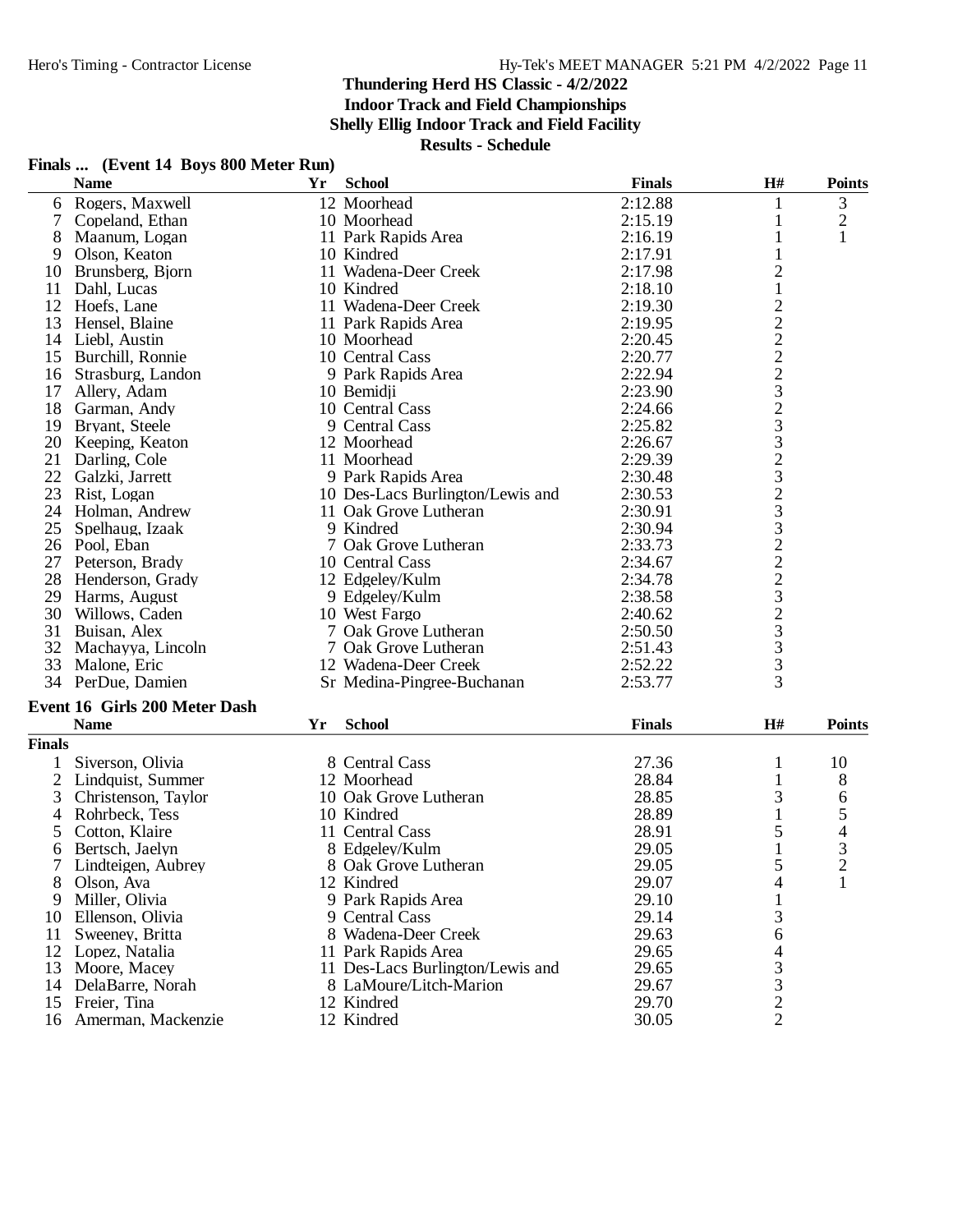**Indoor Track and Field Championships**

**Shelly Ellig Indoor Track and Field Facility**

| Finals  (Event 16 Girls 200 Meter Dash) |  |  |  |  |  |
|-----------------------------------------|--|--|--|--|--|
|-----------------------------------------|--|--|--|--|--|

|               | <b>Name</b>                  | Yr | <b>School</b>              | <b>Finals</b> | H#                      | <b>Points</b> |
|---------------|------------------------------|----|----------------------------|---------------|-------------------------|---------------|
| 17            | Mathern, Mataeya             |    | 10 Edgeley/Kulm            | 30.13         | 10                      |               |
| 18            | Lesko, Onika                 |    | 7 LaMoure/Litch-Marion     | 30.21         |                         |               |
| 19            | Berg, Anna                   |    | 12 Kindred                 | 30.22         | $\frac{5}{2}$           |               |
| 20            | Aberle, Sydney               |    | 10 Moorhead                | 30.41         |                         |               |
| 21            | Stroh, Grace                 |    | 9 LaMoure/Litch-Marion     | 30.48         | 6                       |               |
| 22            | Kjos, Aspyn                  |    | 8 Oak Grove Lutheran       | 30.52         | 10                      |               |
| 23            | Larason, Isabelle            |    | 10 Wadena-Deer Creek       | 30.54         | $\overline{c}$          |               |
| 24            | Wald, Tiahna                 |    | 10 Edgeley/Kulm            | 30.61         | $\mathbf{1}$            |               |
| 25            | Lee, Morgan                  |    | 12 Central Cass            | 30.72         | 4                       |               |
| 26            | Mathern, Libby               |    | Edgeley/Kulm               | 30.80         | 7                       |               |
| 27            | Schueller, Avery             |    | 7 Park Rapids Area         | 30.82         | 6                       |               |
| 28            | Collins, Kylee               |    | 12 Wadena-Deer Creek       | 30.87         | 4                       |               |
| 29            | Oldakowski, Lydia            |    | 8 Wadena-Deer Creek        | 30.90         | 6                       |               |
| 30            | Krier, Ava                   |    | 9 Wyndmere-Lidgerwood      | 30.95         | 4                       |               |
| 31            | Gardner, Ariana              |    | 9 West Fargo               | 31.02         | $\overline{7}$          |               |
| 32            | Packer, Madison              |    | 12 Wadena-Deer Creek       | 31.04         | $\overline{\mathbf{c}}$ |               |
| 33            | Bohl, Sophia                 |    | 11 Medina-Pingree-Buchanan | 31.19         | 4                       |               |
| 34            | Dunner, Mariah               |    | 12 Moorhead                | 31.30         | 5                       |               |
| 35            | Wolf, Grace                  |    | 10 Wyndmere-Lidgerwood     | 31.33         | $\overline{7}$          |               |
| 36            | Demoret, Kiera               |    | 9 Park Rapids Area         | 31.46         | 8                       |               |
| 37            | Pearson, Carly               |    | 10 Kindred                 | 31.60         | 7                       |               |
| 38            | Lettenmaier, Georgia         |    | 9 LaMoure/Litch-Marion     | 31.92         | 10                      |               |
| 39            | Wanner, Ava                  |    | 10 Moorhead                | 32.00         | 6                       |               |
| 40            | Carlson, Emily               |    | 12 Medina-Pingree-Buchanan | 32.01         | 3                       |               |
| 41            | Eddy, Elsie                  |    | 7 Oak Grove Lutheran       | 32.15         | 9                       |               |
|               | 42 Williams, Brynn           |    | 9 Wyndmere-Lidgerwood      | 32.45         | 10                      |               |
| 43            | Grewe, Cassidy               |    | 7 Park Rapids Area         | 32.53         | $8\,$                   |               |
|               | 44 Bah, Ejatu                |    | 9 West Fargo               | 32.60         | $\,8\,$                 |               |
| 45            | Jangula, Kiara               |    | 11 Edgeley/Kulm            | 32.62         | $\overline{7}$          |               |
| 46            | Puetz, Caroline              |    | 10 Wyndmere-Lidgerwood     | 32.67         | 7                       |               |
| 47            | Alpha, Blessing              |    | 9 Central Cass             | 33.00         | 9                       |               |
| 48            | Christians, Taylor           |    | 9 West Fargo               | 33.05         | 8                       |               |
| 49            | Hazelton, Jaidyn             |    | 9 Edgeley/Kulm             | 33.13         | 9                       |               |
|               | 50 Jerdee, Maria             |    | 9 Wyndmere-Lidgerwood      | 33.43         | 10                      |               |
| 51            | Mehn, Christiana             |    | 10 West Fargo              | 33.48         | 8                       |               |
| 52            | Mittleider, Brydgette        |    | 11 Medina-Pingree-Buchanan | 33.94         | 10                      |               |
| 53            | Hankel, Lariya               |    | 11 Central Cass            | 34.79         | 9                       |               |
| 54            | Wedell, Ava                  |    | 9 West Fargo               | 35.31         | 9                       |               |
| 55            | Quixan Gutierrez, Aracely    |    | 9 Park Rapids Area         | 39.58         | 9                       |               |
|               | Event 17 Boys 200 Meter Dash |    |                            |               |                         |               |
|               | <b>Name</b>                  | Yr | <b>School</b>              | <b>Finals</b> | H#                      | <b>Points</b> |
| <b>Finals</b> |                              |    |                            |               |                         |               |
|               | Wisnewski, Frosty            |    | 12 Central Cass            | 23.23         | 1                       | 10            |

| . |                     |                         |       |    |
|---|---------------------|-------------------------|-------|----|
|   | 1 Wisnewski, Frosty | 12 Central Cass         | 23.23 | 10 |
|   | 2 Deutsch, Jake     | 12 Central Cass         | 23.62 |    |
|   | 3 Wendt, Karson     | 11 Moorhead             | 23.64 |    |
|   | 4 Carlson, Abraham  | 11 Moorhead             | 23.77 |    |
|   | 5 Rath, Xander      | 10 Kindred              | 24.46 |    |
|   | 6 McGaughy, Kyreece | 12 LaMoure/Litch-Marion | 24.48 |    |
|   |                     |                         |       |    |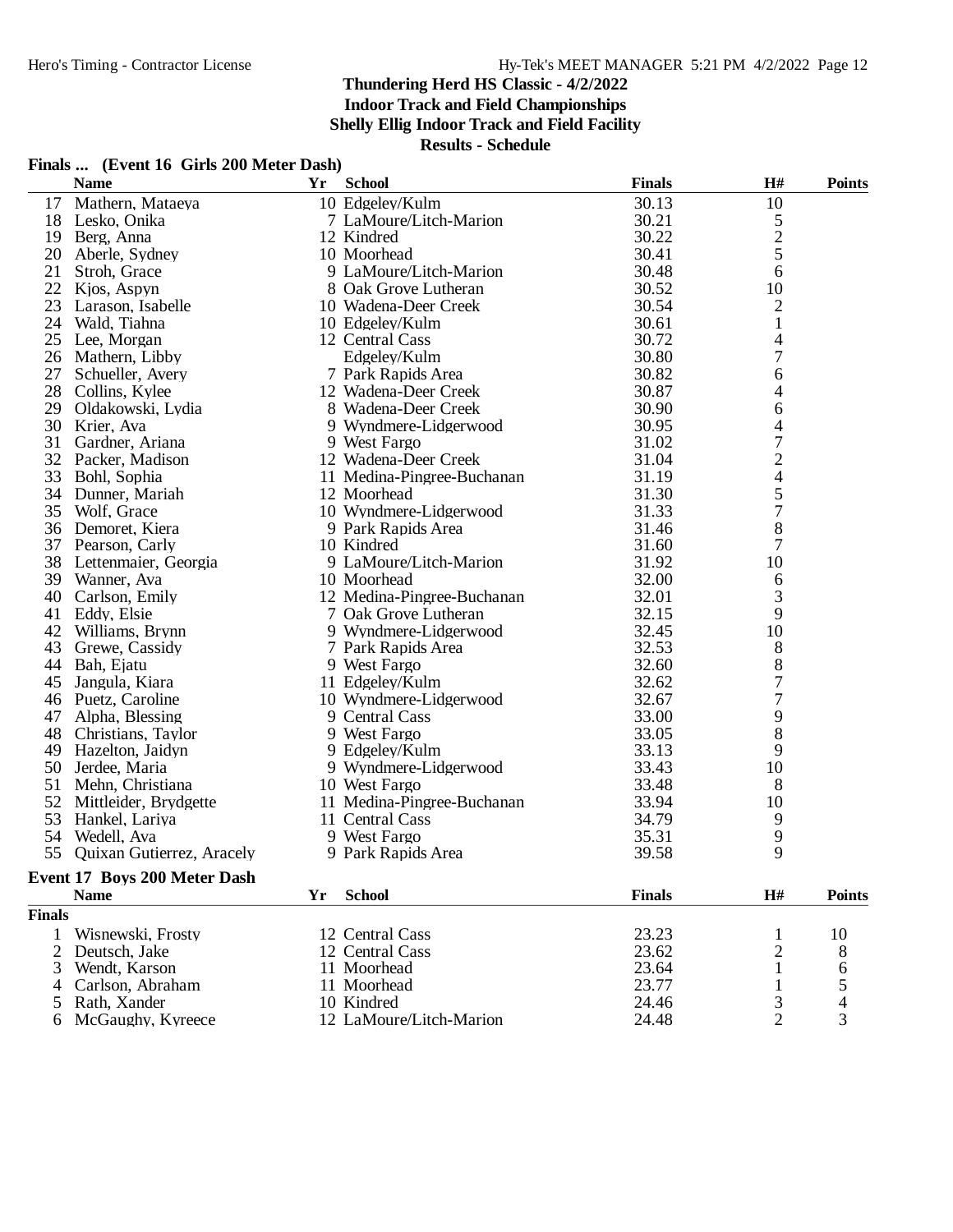**Indoor Track and Field Championships**

**Shelly Ellig Indoor Track and Field Facility**

|  |  | Finals  (Event 17 Boys 200 Meter Dash) |  |  |  |
|--|--|----------------------------------------|--|--|--|
|--|--|----------------------------------------|--|--|--|

|        | <b>Name</b>            | Yr | <b>School</b>                    | <b>Finals</b> | H#                       | <b>Points</b>  |
|--------|------------------------|----|----------------------------------|---------------|--------------------------|----------------|
| $\tau$ | Ellison, Will          |    | 12 Central Cass                  | 24.59         | 1                        | $\overline{2}$ |
| 8      | Swenson, Jorgen        |    | 11 Kindred                       | 24.65         | 3                        | 1              |
| 9      | Karfear, Abel          |    | 11 Moorhead                      | 24.66         | 3                        |                |
| 10     | Pugsley, Matthew       |    | 12 Wadena-Deer Creek             | 24.68         | 4                        |                |
| 11     | Wisnewski, Isaac       |    | 10 Central Cass                  | 24.77         | $\overline{c}$           |                |
| 12     | Bushinger, Charlie     |    | 11 Wadena-Deer Creek             | 24.80         | $\overline{4}$           |                |
| 13     | Rodriguez, Trevon      |    | 12 Oak Grove Lutheran            | 24.86         | $\overline{c}$           |                |
|        | 14 Domier, Brady       |    | 12 Wadena-Deer Creek             | 25.24         | 3                        |                |
|        | 15 Runyan, Cameron     |    | 11 Park Rapids Area              | 25.30         | 3                        |                |
| 16     | Lunde, MJ              |    | 11 Wadena-Deer Creek             | 25.33         | 6                        |                |
| 17     | Newby, Seth            |    | 11 Bemidji                       | 25.42         | 5                        |                |
| 18     | Rist, Caleb            |    | 12 Des-Lacs Burlington/Lewis and | 25.49         | $\overline{c}$           |                |
| 19     | Schwartzwalter, Camron |    | 10 Kindred                       | 25.52         | 6                        |                |
| 20     | Baldwin, Tommy         |    | 10 Wyndmere-Lidgerwood           | 25.67         | 7                        |                |
| 21     | Ohnstad, Cole          |    | 9 Oak Grove Lutheran             | 25.73         | 4                        |                |
| 22     | Swenson, Kylan         |    | 9 Kindred                        | 25.82         | 6                        |                |
| 23     | Foerderer, Roper       |    | 9 Medina-Pingree-Buchanan        | 25.87         | 5                        |                |
| 24     | Kinzler, Braedon       |    | 9 Edgeley/Kulm                   | 25.87         | 5                        |                |
| 25     | Michels, Jaiten        |    | 11 Central Cass                  | 25.89         | 5                        |                |
|        | 26 Hartung, Luke       |    | 11 Park Rapids Area              | 25.93         | 5                        |                |
| 27     | Martin, Malachi        |    | 11 Park Rapids Area              | 25.94         | 5                        |                |
| 28     | Thomas, Mark           |    | 10 Medina-Pingree-Buchanan       | 26.00         | 6                        |                |
| 29     | Hrdlicka, Gannon       |    | 9 Park Rapids Area               | 26.09         | 7                        |                |
| 30     | Thielges, Gunner       |    | 8 LaMoure/Litch-Marion           | 26.10         | $\overline{4}$           |                |
| 31     | Gutzmer, Johnny        |    | 12 Wyndmere-Lidgerwood           | 26.18         | 3                        |                |
| 32     | Thompson, Logan        |    | 9 Des-Lacs Burlington/Lewis and  | 26.25         | 6                        |                |
| 33     | Brandt, Riley          |    | 12 Wyndmere-Lidgerwood           | 26.29         | 7                        |                |
|        | 34 Officer, Kiesyn     |    | 12 Des-Lacs Burlington/Lewis and | 26.35         | 4                        |                |
| 35     | Hill, Tristan          |    | 12 Park Rapids Area              | 26.44         | 3                        |                |
| 36     | Brandt, Tyler          |    | 10 Wyndmere-Lidgerwood           | 26.48         | $\overline{4}$           |                |
| 37     | Froehlich, Lane        |    | 12 Edgeley/Kulm                  | 26.52         | $\overline{\mathcal{A}}$ |                |
| 38     | Heley, Jeremy          |    | 12 Wyndmere-Lidgerwood           | 26.63         | 7                        |                |
|        | 39 Gerads, Dawson      |    | 11 Moorhead                      | 26.73         | 10                       |                |
| 40     | Lehmann, Tayton        |    | 9 Wadena-Deer Creek              | 26.78         | 8                        |                |
| 41     | Dailey, Colton         |    | 9 Des-Lacs Burlington/Lewis and  | 26.81         | 5                        |                |
| 42     | Rice, Jon              |    | 11 Nevis                         | 27.01         | 7                        |                |
| 43     | Sundsbak, Xander       |    | 12 Des-Lacs Burlington/Lewis and | 27.06         | 6                        |                |
| 44     | Lange, Jackson         |    | 10 Kindred                       | 27.13         | 8                        |                |
|        | 45 Fernandes, Eli      |    | 10 Edgeley/Kulm                  | 27.43         | 8                        |                |
|        | 46 Kiecker, Justus     |    | 12 Edgeley/Kulm                  | 27.52         | 8                        |                |
| 47     | Vezner, Dylan          |    | 9 West Fargo                     | 27.68         | 8                        |                |
| 48     | Karr, Andrew           |    | 9 West Fargo                     | 27.94         | 8                        |                |
| 49     | Huber, Austin          |    | 11 Edgeley/Kulm                  | 28.10         | 7                        |                |
| 50     | Toward, Al             |    | 9 Bemidii                        | 28.37         | 9                        |                |
| 51     | Ness, Will             |    | 7 Oak Grove Lutheran             | 28.44         | 10                       |                |
|        | 52 Dissou, Elfried     |    | 10 West Fargo                    | 28.48         | 9                        |                |
| 53     | Andrys, Dylan          |    | 10 Edgeley/Kulm                  | 28.67         | 9                        |                |
| 54     | Olson, Sam             |    | 9 West Fargo                     | 28.88         | 8                        |                |
|        | 55 Galzki, Jarrett     |    | 9 Park Rapids Area               | 28.97         | 9                        |                |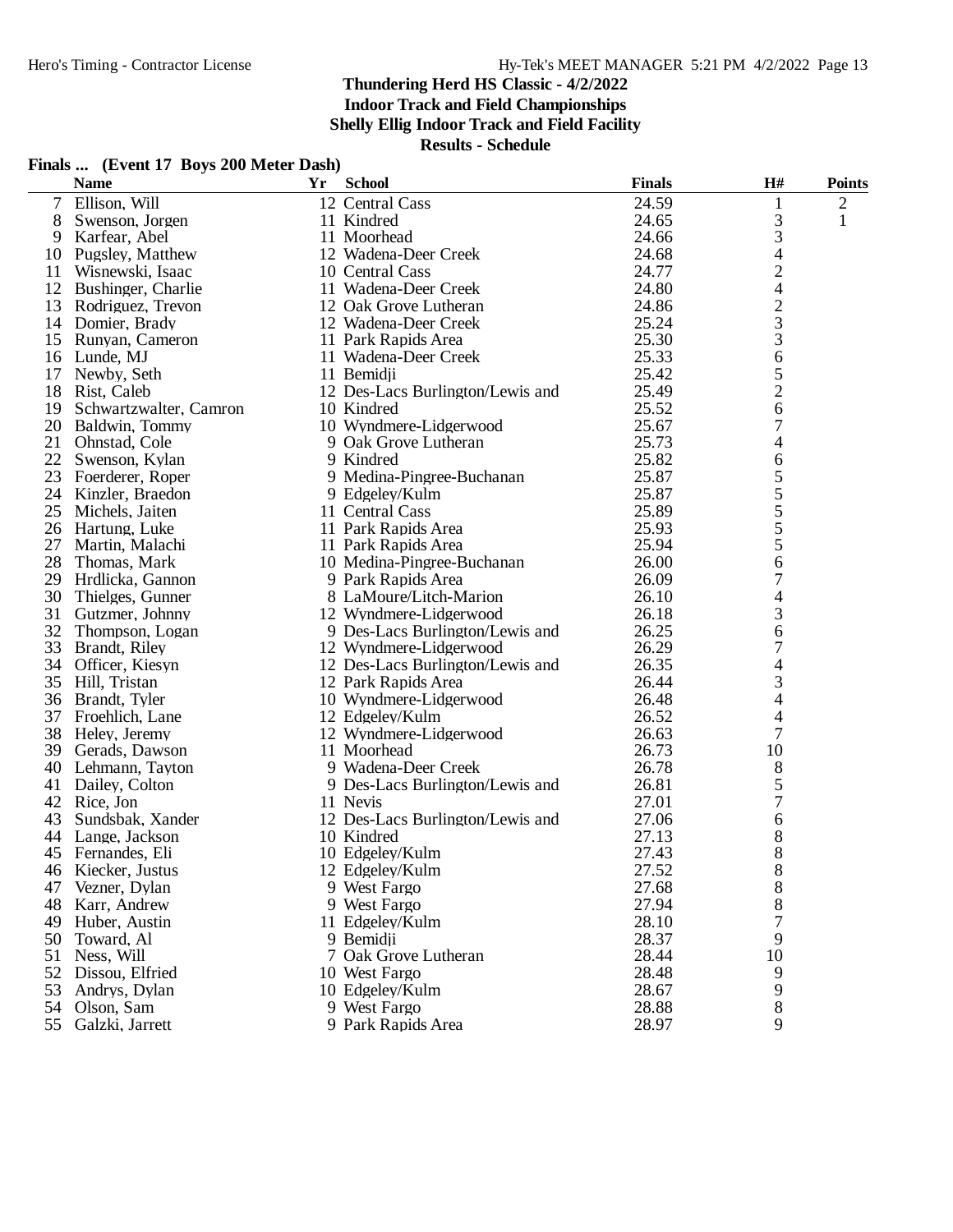**Indoor Track and Field Championships**

**Shelly Ellig Indoor Track and Field Facility**

|                | Finals  (Event 17 Boys 200 Meter Dash) |    |                        |               |                |                                       |
|----------------|----------------------------------------|----|------------------------|---------------|----------------|---------------------------------------|
|                | <b>Name</b>                            | Yr | <b>School</b>          | <b>Finals</b> | H#             | <b>Points</b>                         |
|                | 56 Exner, Russel                       |    | 9 LaMoure/Litch-Marion | 29.74         | 9              |                                       |
|                | 57 Bilstad, Jack                       |    | 8 Oak Grove Lutheran   | 29.91         | 10             |                                       |
|                | 58 McGaughy, Treyce                    |    | 9 LaMoure/Litch-Marion | 30.62         | 10             |                                       |
|                | 59 Kraemer, Gavin                      |    | 7 Oak Grove Lutheran   | 30.72         | 10             |                                       |
| 60             | Gehrke, Trey                           |    | 9 West Fargo           | 30.77         | 9              |                                       |
| 61             | Glynn, Max                             |    | 7 Oak Grove Lutheran   | 31.41         | 10             |                                       |
| 62             | Hiltner, Nathan                        |    | 11 Central Cass        | 31.89         | 10             |                                       |
|                | Event 18 Girls 3200 Meter Run          |    |                        |               |                |                                       |
|                | <b>Name</b>                            | Yr | <b>School</b>          | <b>Finals</b> |                | <b>Points</b>                         |
| <b>Finals</b>  |                                        |    |                        |               |                |                                       |
|                |                                        |    |                        |               |                |                                       |
|                | 1 Rypkema, Jade                        |    | 11 Nevis               | 11:27.91      |                | 10                                    |
|                | 2 Cole, Ella                           |    | 11 Moorhead            | 12:31.11      |                | 8                                     |
| 3              | Harmon, Julia                          |    | 11 Park Rapids Area    | 13:08.06      |                | $\begin{array}{c} 6 \\ 5 \end{array}$ |
| $\overline{4}$ | Bolton, Nora                           |    | 9 Park Rapids Area     | 13:46.57      |                |                                       |
|                | Event 15 Boys 3200 Meter Run           |    |                        |               |                |                                       |
|                | <b>Name</b>                            | Yr | <b>School</b>          | <b>Finals</b> |                | <b>Points</b>                         |
| <b>Finals</b>  |                                        |    |                        |               |                |                                       |
| $\mathbf{1}$   | Martel, Isaac                          |    | 12 Moorhead            | 9:52.04       |                | 10                                    |
| 2              | Campbell, Cole                         |    | 11 Kindred             | 10:49.20      |                | 8                                     |
| 3              | Bervig, Ephraim                        |    | 9 Park Rapids Area     | 10:51.45      |                |                                       |
| 4              | Rux, Trygve                            |    | 12 Moorhead            | 10:56.41      |                | 65432                                 |
| 5              | Duffy, Jace                            |    | 9 LaMoure/Litch-Marion | 11:58.82      |                |                                       |
| 6              | Bervig, Asher                          |    | 7 Park Rapids Area     | 11:59.23      |                |                                       |
| 7              | Miller, Ben                            |    | 10 Kindred             | 12:00.63      |                |                                       |
| 8              | Doucette, Kolton                       |    | 12 Moorhead            | 12:05.09      |                | $\mathbf{1}$                          |
| 9              | Hahn, Wyatt                            |    | 10 Kindred             | 12:47.63      |                |                                       |
| $---$          | Huot, Noah                             |    | 10 Park Rapids Area    | <b>DNF</b>    |                |                                       |
|                |                                        |    |                        |               |                |                                       |
|                | Event 19 Girls 4x400 Meter Relay       |    |                        |               |                |                                       |
|                | <b>Team</b>                            |    | <b>Relay</b>           | <b>Finals</b> | H#             | <b>Points</b>                         |
| <b>Finals</b>  |                                        |    |                        |               |                |                                       |
| 1              | Bemidji                                |    | A                      | 4:17.94       | $\mathbf{1}$   | 10                                    |
| $\overline{2}$ | Kindred                                |    | A                      | 4:19.51       | $\mathbf{1}$   | 8                                     |
| 3              | Park Rapids Area                       |    | A                      | 4:19.68       | $\mathbf{1}$   | 6                                     |
| 4              | <b>Central Cass</b>                    |    | A                      | 4:26.80       |                | $\frac{5}{4}$                         |
| 5              | Moorhead                               |    | A                      | 4:35.09       | $\overline{c}$ |                                       |
| 6              | Kindred                                |    | $\bf{B}$               | 4:43.77       | $\overline{2}$ |                                       |
| 7              | Central Cass                           |    | $\, {\bf B}$           | 4:45.21       | $\overline{c}$ | $\boldsymbol{2}$                      |
| 8              | Bemidji                                |    | B                      | 4:45.55       | $\overline{c}$ | 1                                     |
| 9              | Moorhead                               |    | B                      | 4:48.33       | $\overline{2}$ |                                       |
| 10             | Des-Lacs Burlington/Lewis and          |    | A                      | 4:49.90       |                |                                       |
| 11             | <b>West Fargo</b>                      |    | A                      | 5:16.84       | 1              |                                       |
|                | 12 Park Rapids Area                    |    | B                      | 5:25.12       | $\overline{2}$ |                                       |
|                | Event 20 Boys 4x400 Meter Relay        |    |                        |               |                |                                       |
|                | <b>Team</b>                            |    | <b>Relay</b>           | <b>Finals</b> | H#             | <b>Points</b>                         |
| <b>Finals</b>  |                                        |    |                        |               |                |                                       |
|                | 1 Bemidji                              |    | A                      | 3:39.23       | $\mathbf{1}$   | 10                                    |
|                |                                        |    |                        |               |                |                                       |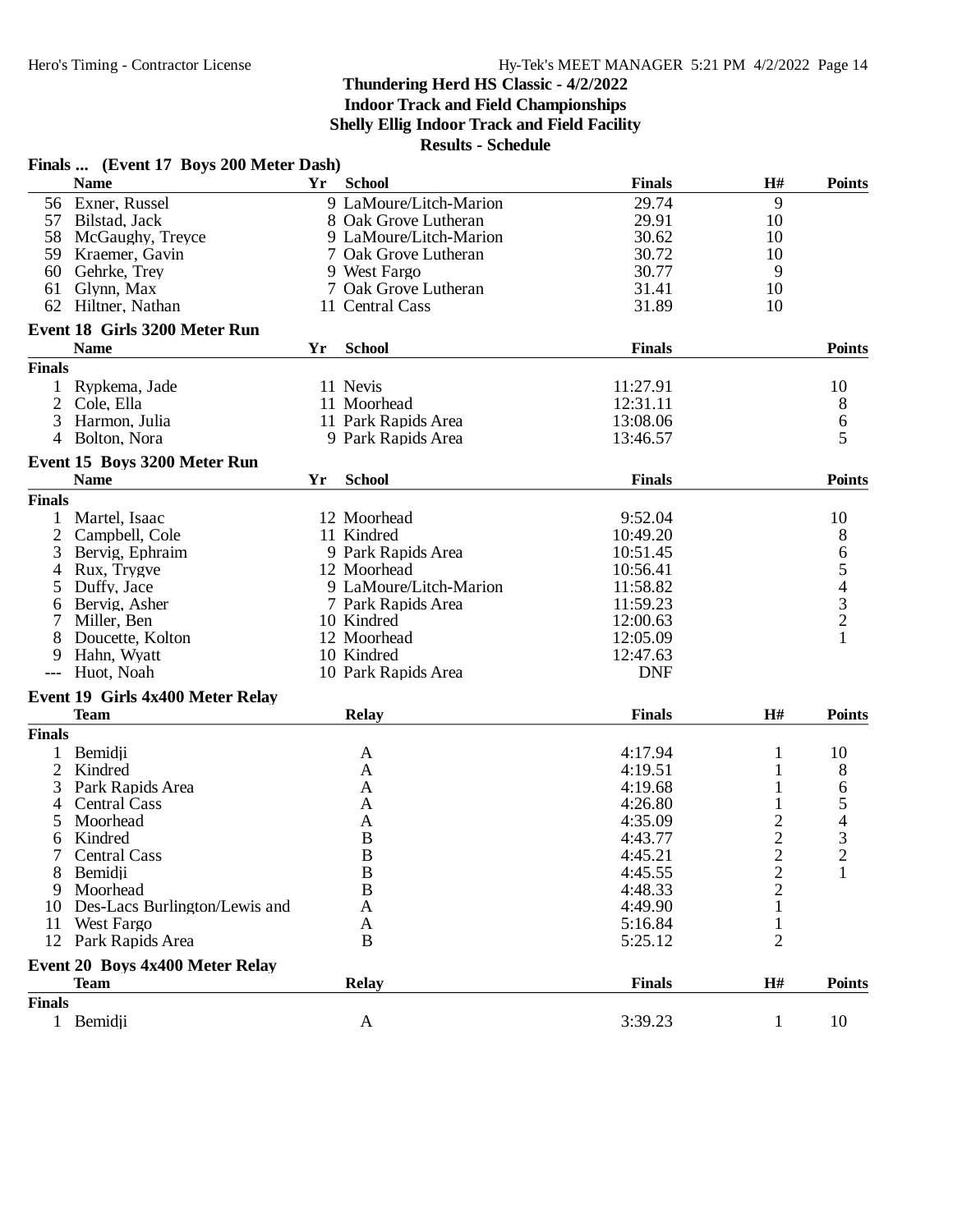## **Finals ... (Event 20 Boys 4x400 Meter Relay)**

|                | <b>Team</b>                    |    | <b>Relay</b>           | <b>Finals</b> | $\mathbf{H}$ #                             | <b>Points</b>  |
|----------------|--------------------------------|----|------------------------|---------------|--------------------------------------------|----------------|
| $\overline{2}$ | Kindred                        |    | $\mathbf{A}$           | 3:44.17       |                                            | 8              |
| 3              | Park Rapids Area               |    | A                      | 3:48.33       | 1                                          | 6              |
| 4              | Moorhead                       |    | A                      | 3:53.09       |                                            | 5              |
| 5              | Park Rapids Area               |    | $\bf{B}$               | 3:55.26       |                                            | 4              |
| 6              | Des-Lacs Burlington/Lewis and  |    | A                      | 3:55.37       |                                            |                |
| 7              | Kindred                        |    | $\bf{B}$               | 3:55.99       | 2                                          | $\frac{3}{2}$  |
| 8              | <b>Central Cass</b>            |    | A                      | 3:56.30       | $\overline{2}$                             | 1              |
| 9              | <b>West Fargo</b>              |    | A                      | 3:56.49       | $\mathbf{1}$                               |                |
| 10             | Moorhead                       |    | B                      | 4:02.43       |                                            |                |
| 11             | West Fargo                     |    | $\bf{B}$               | 4:12.85       | $\begin{array}{c} 2 \\ 2 \\ 2 \end{array}$ |                |
| 12             | Medina-Pingree-Buchanan        |    | A                      | 4:16.10       |                                            |                |
| 13             | <b>Central Cass</b>            |    | B                      | 4:28.19       |                                            |                |
|                | Event 21 Girls High Jump       |    |                        |               |                                            |                |
|                | <b>Name</b>                    | Yr | <b>School</b>          | <b>Finals</b> |                                            | <b>Points</b>  |
| <b>Finals</b>  |                                |    |                        |               |                                            |                |
| 1              | Cotton, Klaire                 |    | 11 Central Cass        | 4-11.00       |                                            | 9              |
| $\mathbf{1}$   | Cotton, Delaney                |    | 11 Central Cass        | 4-11.00       |                                            | 9              |
| 3              | Cleem, Haleigh                 |    | 12 Moorhead            | $4 - 11.00$   |                                            | 6              |
| 4              | Puetz, Caroline                |    | 10 Wyndmere-Lidgerwood | 4-09.00       |                                            | 4.50           |
| 4              | Kelley, Bailie                 |    | 9 LaMoure/Litch-Marion | 4-09.00       |                                            | 4.50           |
| 6              | Bakko, Kennedy                 |    | 9 Kindred              | 4-07.00       |                                            | 3              |
| 7              | Wolf, Grace                    |    | 10 Wyndmere-Lidgerwood | 4-07.00       |                                            | $\overline{2}$ |
| 8              | Jangula, Kiara                 |    | 11 Edgeley/Kulm        | $4 - 05.00$   |                                            | .50            |
| 8              | Ingebrigtson, Elsa             |    | 9 Kindred              | $4 - 05.00$   |                                            | .50            |
| 10             | Beauclair, Jasmin              |    | 8 Kindred              | $4 - 05.00$   |                                            |                |
| 11             | McKenney, Greta                |    | 9 Kindred              | $4 - 05.00$   |                                            |                |
| 12             | Weisgram, Calleigh             |    | 7 Oak Grove Lutheran   | 4-03.00       |                                            |                |
| 12             | Hunter, Quinn                  |    | 12 Park Rapids Area    | 4-03.00       |                                            |                |
| 12             | Vogel, Jersey                  |    | 9 Central Cass         | 4-03.00       |                                            |                |
| 12             | Amerman, Mackenzie             |    | 12 Kindred             | 4-03.00       |                                            |                |
| 12             | Cotton, Avah                   |    | 9 Central Cass         | $4 - 03.00$   |                                            |                |
| 17             | Wolff, Simone                  |    | 12 Park Rapids Area    | 4-03.00       |                                            |                |
| 18             | Lemke, Sophia                  |    | 11 Bemidji             | 4-03.00       |                                            |                |
| 19             | Clark, Maari                   |    | 9 Park Rapids Area     | 4-03.00       |                                            |                |
| 20             | Lange, Olivia                  |    | 10 Park Rapids Area    | 4-01.00       |                                            |                |
| 20             | Coulombe, Emma                 |    | 9 Bemidji              | 4-01.00       |                                            |                |
| 20             | Andvik, Kyla                   |    | 11 Oak Grove Lutheran  | 4-01.00       |                                            |                |
| $---$          | Collins, Amber                 |    | 9 Wadena-Deer Creek    | <b>NH</b>     |                                            |                |
| $---$          | Voge, Hannah                   |    | 10 Bemidji             | <b>NH</b>     |                                            |                |
|                | Morgan, Brandi                 |    | 9 Park Rapids Area     | <b>NH</b>     |                                            |                |
|                | Johnson, McCall                |    | 7 Oak Grove Lutheran   | NH            |                                            |                |
| $---$          | Kelly, Jadyn                   |    | 10 Bemidji             | <b>NH</b>     |                                            |                |
| $---$          | Matetich, Molly                |    | 10 Bemidji             | <b>NH</b>     |                                            |                |
|                | <b>Event 22 Boys High Jump</b> |    |                        |               |                                            |                |
|                | <b>Name</b>                    | Yr | <b>School</b>          | <b>Finals</b> |                                            | <b>Points</b>  |
| <b>Finals</b>  |                                |    |                        |               |                                            |                |
|                | 1 Olson, Paul                  |    | 12 Kindred             | 6-08.00       |                                            | 10             |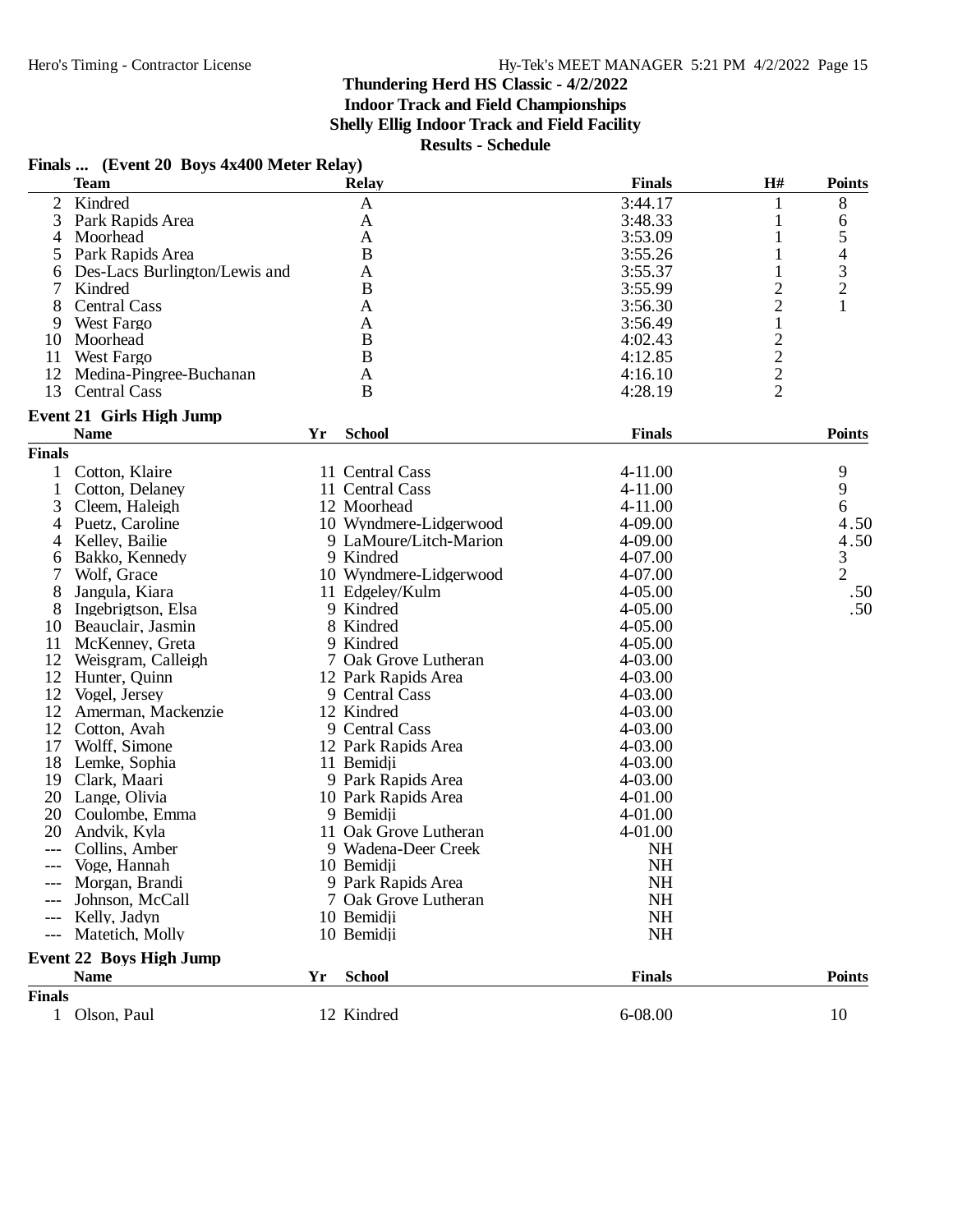## **Finals ... (Event 22 Boys High Jump)**

|                | <b>Name</b>                      | Yr | <b>School</b>         | <b>Finals</b> | <b>Points</b> |
|----------------|----------------------------------|----|-----------------------|---------------|---------------|
| $\overline{2}$ | Haug, Lyrik                      |    | 10 Wadena-Deer Creek  | 6-06.00       | $8\,$         |
| 3              | Dixon, Jamal                     |    | 12 Moorhead           | 6-04.00       | 6             |
| 4              | Peraza, Jaiden                   |    | 12 Kindred            | $6 - 02.00$   | 5             |
| 5              | Deutsch, Jake                    |    | 12 Central Cass       | $6 - 00.00$   |               |
| 6              | Barnick, Zeke                    |    | 10 Edgeley/Kulm       | $6 - 00.00$   | $\frac{4}{3}$ |
| 7              | Johnson, Cooper                  |    | 11 Central Cass       | $5 - 10.00$   |               |
| 8              | Swenson, Jorgen                  |    | 11 Kindred            | $5-10.00$     | $\mathbf{1}$  |
| 9              | Larson, Caden                    |    | 12 Park Christian     | $5 - 10.00$   |               |
| 10             | Peraza, Presley                  |    | 9 Kindred             | 5-08.00       |               |
| 11             | Griffin, Jaden                   |    | 11 Moorhead           | 5-08.00       |               |
| 12             | Jackson, Logan                   |    | 12 Park Rapids Area   | 5-04.00       |               |
| 13             | Czapiewski, Ashton               |    | 11 Central Cass       | 5-02.00       |               |
| 13             | Lighe, Caleb                     |    | 11 Moorhead           | 5-02.00       |               |
| 15             | Davis, Jack                      |    | 10 Kindred            | 5-02.00       |               |
| 16             | Schumacher, Spencer              |    | 11 Oak Grove Lutheran | 5-00.00       |               |
| 16             | Mostad, Reece                    |    | 10 Bemidji            | 5-00.00       |               |
|                |                                  |    |                       |               |               |
| $---$          | Tischer, Wyatt                   |    | 11 Park Rapids Area   | <b>NH</b>     |               |
| ---            | Etter, Darryl                    |    | 12 Park Rapids Area   | NH            |               |
| ---            | Andrys, Dylan                    |    | 10 Edgeley/Kulm       | NH            |               |
| $---$          | Hrdlicka, Gannon                 |    | 9 Park Rapids Area    | NH            |               |
|                | <b>Event 23 Girls Pole Vault</b> |    |                       |               |               |
|                | <b>Name</b>                      | Yr | <b>School</b>         | <b>Finals</b> | <b>Points</b> |
| <b>Finals</b>  |                                  |    |                       |               |               |
| $\mathbf{1}$   | Berg, Lauren                     |    | 12 Bemidji            | $9 - 00.00$   | 10            |
| 2              | Larason, Isabelle                |    | 10 Wadena-Deer Creek  | $9 - 00.00$   | 8             |
| 3              | Koppelman, Morgan                |    | 11 Park Rapids Area   | 8-06.00       | 6             |
| 4              | Harris, Ruth                     |    | 10 Park Christian     | 8-00.00       | 5             |
| 5              | Hegg, Kira                       |    | 11 Moorhead           | 8-00.00       | 4             |
| 6              | Collins, Kylee                   |    | 12 Wadena-Deer Creek  | 7-06.00       | 3             |
| 7              | Murack, Bailey                   |    | 10 Park Christian     | 6-06.00       | 1             |
| 7              | McKenney, Greta                  |    | 9 Kindred             | $6 - 06.00$   | 1             |
| 7              | Overturf, Siri                   |    | 12 Moorhead           | 6-06.00       | 1             |
| 10             | Hartwig, Megan                   |    | 9 Moorhead            | $6 - 06.00$   |               |
| 10             | Sweeney, Britta                  |    | 8 Wadena-Deer Creek   | 6-06.00       |               |
| 12             | Ness, Ryen                       |    | 9 Moorhead            | 6-06.00       |               |
| ---            | Walker, McKayla                  |    | 10 West Fargo         | <b>NH</b>     |               |
|                | Goodmanson, Allyson              |    | 10 Kindred            | <b>NH</b>     |               |
| ---            | Montplaisir, Ella                |    | 10 West Fargo         | <b>NH</b>     |               |
|                | Officer, Grace                   |    |                       | <b>NH</b>     |               |
| $---$          |                                  |    | 8 Park Rapids Area    |               |               |
|                | Campbell, Kennedy                |    | 8 Park Rapids Area    | NH            |               |
|                | Etter, Grace                     |    | 7 Park Rapids Area    | NH            |               |
| ---            | Domier, Jenna                    |    | 8 Wadena-Deer Creek   | <b>NH</b>     |               |
| $---$          | Oldakowski, Lydia                |    | 8 Wadena-Deer Creek   | <b>NH</b>     |               |
| $---$          | Gibson, Kayla                    |    | 11 Central Cass       | <b>NH</b>     |               |
| ---            | Haberer, Courtney                |    | 10 Moorhead           | <b>NH</b>     |               |
| $---$          | London, Aleka                    |    | 11 Park Rapids Area   | <b>NH</b>     |               |
| $---$          | Schneider, Lois                  |    | 9 Central Cass        | <b>NH</b>     |               |
| $---$          | Henke, Ali                       |    | 9 Kindred             | NH            |               |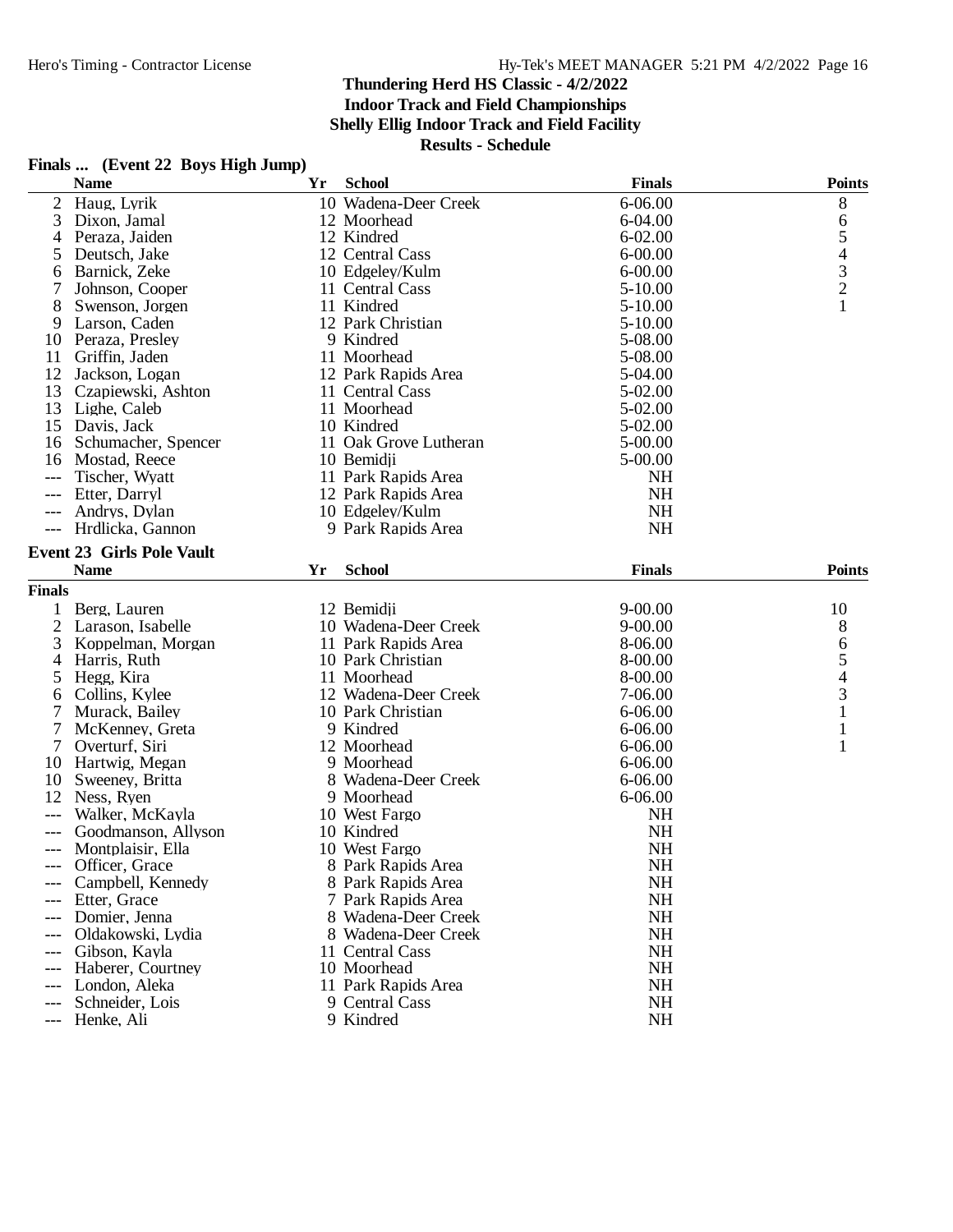### **Event 24 Boys Pole Vault**

|                | <b>Name</b>                     | Yr | <b>School</b>                    | <b>Finals</b> |                | <b>Points</b>            |
|----------------|---------------------------------|----|----------------------------------|---------------|----------------|--------------------------|
| <b>Finals</b>  |                                 |    |                                  |               |                |                          |
| 1              | Domier, Brady                   |    | 12 Wadena-Deer Creek             | 12-06.00      |                | 10                       |
| $\overline{2}$ | Schmitz, Carter                 |    | 12 Kindred                       | 11-06.00      |                | 8                        |
| 3              | Klabunde, Caleb                 |    | 12 Kindred                       | 11-00.00      |                | 6                        |
| 4              | Runyan, Cameron                 |    | 11 Park Rapids Area              | 10-06.00      |                | 5                        |
| 5              | Olson, Jack                     |    | 12 Kindred                       | 10-06.00      |                | $\overline{\mathcal{A}}$ |
| 6              | Rist, Logan                     |    | 10 Des-Lacs Burlington/Lewis and | 10-06.00      |                | 3                        |
|                | Bushinger, Charlie              |    | 11 Wadena-Deer Creek             | 10-00.00      |                | $\overline{c}$           |
| 8              | Van Batavia, Zach               |    | 12 Park Rapids Area              | 9-06.00       |                | 1                        |
| 9              | Darling, Cole                   |    | 11 Moorhead                      | $9 - 00.00$   |                |                          |
| 10             | McDonald, Jack                  |    | 9 Kindred                        | 8-06.00       |                |                          |
|                |                                 |    | 9 Moorhead                       | 7-06.00       |                |                          |
| 11<br>12       | Brandt, Hudson                  |    |                                  |               |                |                          |
|                | Galzki, Jarrett                 |    | 9 Park Rapids Area               | 7-06.00       |                |                          |
| 13             | Willows, Caden                  |    | 10 West Fargo                    | 6-06.00       |                |                          |
|                | Hallaway, Joshua                |    | 9 Oak Grove Lutheran             | <b>NH</b>     |                |                          |
| $---$          | London, Castle                  |    | 9 Park Rapids Area               | NH            |                |                          |
|                | <b>Event 25 Girls Long Jump</b> |    |                                  |               |                |                          |
|                | <b>Name</b>                     | Yr | <b>School</b>                    | <b>Finals</b> | H#             | <b>Points</b>            |
| <b>Finals</b>  |                                 |    |                                  |               |                |                          |
|                | Smith, Decontee                 |    | 11 Central Cass                  | 17-02.50      | 3              | 10                       |
| $\overline{2}$ | Jacobson, Mayzee                |    | 11 Central Cass                  | 15-11.00      | 3              | $8\,$                    |
| 3              | Olderbak, Alexis                |    | 11 Moorhead                      | 15-09.50      | 3              | 6                        |
| 4              | Schmidt, Madysen                |    | 12 Bemidji                       | 15-04.00      | 3              | 5                        |
| 5              | Hansen, Katryna                 |    | 11 Moorhead                      | 15-03.50      | 3              | $\overline{\mathcal{L}}$ |
| 6              | Machayya, Ellie                 |    | 10 Oak Grove Lutheran            | 15-02.50      | $\mathbf{1}$   |                          |
| 7              | Packer, Madison                 |    | 12 Wadena-Deer Creek             | 14-10.75      | 3              | $\frac{3}{2}$            |
| 8              | Donat, Kylie                    |    | 10 Bemidji                       | 14-09.50      |                | $\mathbf{1}$             |
|                |                                 |    |                                  |               |                |                          |
| 9              | Henke, Ali                      |    | 9 Kindred                        | 14-09.00      | 3332222        |                          |
| 10             | Olson, Ava                      |    | 12 Kindred                       | 14-07.50      |                |                          |
| 11             | Cleem, Haleigh                  |    | 12 Moorhead                      | 14-07.00      |                |                          |
| 12             | Gette, Peyton                   |    | 10 Kindred                       | 14-06.75      |                |                          |
| 13             | DelaBarre, Norah                |    | 8 LaMoure/Litch-Marion           | 14-06.00      |                |                          |
| 14             | Janich, Audrey                  |    | 9 Moorhead                       | 14-02.75      |                |                          |
| 15             | Nelson, Gracie                  |    | 11 Kindred                       | 14-00.00      | 3              |                          |
| 16             | Christenson, Taylor             |    | 10 Oak Grove Lutheran            | 13-10.00      | $\,1$          |                          |
| 17             | Lachowitzer, Kalin              |    | 12 Kindred                       | 13-09.75      | 3              |                          |
| 18             | Kjos, Aspyn                     |    | 8 Oak Grove Lutheran             | 13-08.00      | $\frac{2}{2}$  |                          |
| 19             | Lesko, Onika                    |    | 7 LaMoure/Litch-Marion           | 13-07.00      |                |                          |
| 20             | Lindteigen, Aubrey              |    | 8 Oak Grove Lutheran             | 13-06.75      | $\overline{2}$ |                          |
| 21             | Miller, Olivia                  |    | 9 Park Rapids Area               | 13-05.00      | 3              |                          |
| 22             | Morgan, Brandi                  |    | 9 Park Rapids Area               | 13-03.50      | $\overline{c}$ |                          |
| 23             | Kraemer, Autumn                 |    | 10 Oak Grove Lutheran            | 13-02.50      | $\overline{c}$ |                          |
| 24             | Van Eeden, Mia                  |    | 8 LaMoure/Litch-Marion           | 13-01.75      | $\overline{c}$ |                          |
| 25             | Reister, Savannah               |    | 9 Medina-Pingree-Buchanan        | 12-06.25      | 1              |                          |
| 26             | Tobin, Aspen                    |    | 11 Bemidji                       | 12-05.50      | $\overline{2}$ |                          |
| 27             | Williams, Brynn                 |    | 9 Wyndmere-Lidgerwood            | 12-05.25      | $\mathbf{1}$   |                          |
| 28             | Reister, Samantha               |    | 9 Medina-Pingree-Buchanan        | 12-01.00      | 1              |                          |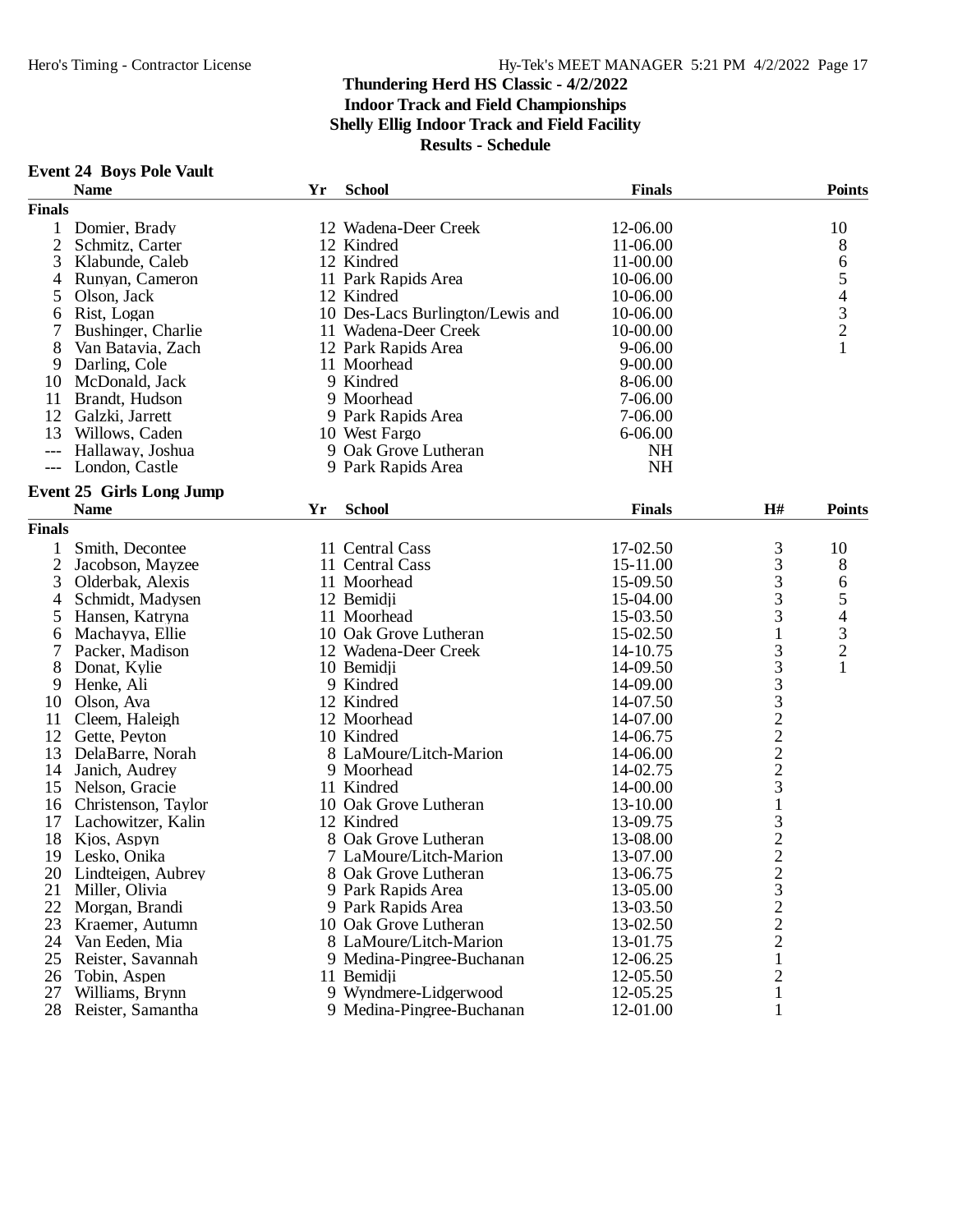**Indoor Track and Field Championships**

**Shelly Ellig Indoor Track and Field Facility**

**Results - Schedule**

# **Finals ... (Event 25 Girls Long Jump)**

| $\overline{2}$<br>12 Moorhead<br>12-00.25<br>29<br>Carlson, Alyshia<br>30<br>9 Park Rapids Area<br>11-11.00<br>Vrieze, Laney<br>1<br>31<br>Gwiazdon, Nora<br>10 Park Rapids Area<br>11-11.00<br>1<br>32<br>9 Central Cass<br>11-09.00<br>1<br>Alpha, Blessing<br>33<br>11 Bemidji<br>Raukar, Amira<br>11-05.00<br>1<br>34<br>9 Wyndmere-Lidgerwood<br>Jerdee, Maria<br>11-05.00<br>1<br>35<br>10-03.25<br>Demoret, Kiera<br>9 Park Rapids Area<br>1<br>36 Coulombe, Emma<br>9 Bemidji<br>9-11.00<br>1<br>37<br>Schlecht, Ky<br>9 Medina-Pingree-Buchanan<br>$6 - 02.75$<br><b>Event 26 Boys Long Jump</b><br><b>School</b><br><b>Finals</b><br>H#<br><b>Name</b><br>Yr<br><b>Points</b><br><b>Finals</b><br>3<br>Haugo, Michael<br>11 Moorhead<br>20-08.75<br>10<br>1<br>$\mathfrak{Z}$<br>$\overline{2}$<br>12 Oak Grove Lutheran<br>$8\phantom{1}$<br>Rodriguez, Trevon<br>19-07.75<br>$\mathfrak{Z}$<br>3<br>19-04.25<br>6<br>Wiersma, Owen<br>11 Central Cass<br>3<br>5<br>19-04.00<br>Peraza, Presley<br>9 Kindred<br>4<br>3<br>$\begin{array}{c} 4 \\ 3 \\ 2 \\ 1 \end{array}$<br>Wendt, Karson<br>11 Moorhead<br>19-00.50<br>5<br>3<br>12 Central Cass<br>Ellison, Will<br>18-11.75<br>6<br>3<br>10 Central Cass<br>18-10.00<br>Narum, Jace<br>$\mathfrak{Z}$<br>8<br>Ross, Jaylin<br>10 Des-Lacs Burlington/Lewis and<br>18-08.50<br>$\mathfrak 3$<br>18-06.00<br>Officer, Kashdyn<br>10 Des-Lacs Burlington/Lewis and<br>9<br>$\frac{3}{2}$<br>10<br>Severson, Dylan<br>10 Wyndmere-Lidgerwood<br>17-11.25<br>17-10.00<br>11<br>Thomas, Mark<br>10 Medina-Pingree-Buchanan<br>$\overline{2}$<br>12<br>Haug, Lyrik<br>10 Wadena-Deer Creek<br>17-09.75<br>$\mathbf{1}$<br>13<br>10 Moorhead<br>17-09.00<br>Kasim, Samyan<br>14<br>17-08.25<br>$\mathbf{1}$<br>Salman, Alonn<br>12 Moorhead<br>$\mathfrak{Z}$<br>17-07.50<br>15<br>Reish, Sam<br>12 Park Rapids Area<br>$\frac{3}{2}$ $\frac{2}{2}$ $\frac{2}{2}$<br>17-07.25<br>16<br>Wisnewski, Isaac<br>10 Central Cass<br>17-03.25<br>17<br>Allmaras, Masen<br>11 Kindred<br>18<br>Johnson, Cooper<br>11 Central Cass<br>17-00.50<br>19<br>12 Park Rapids Area<br>17-00.00<br>Van Batavia, Zach<br>20<br>Bier, Jack<br>9 Oak Grove Lutheran<br>16-11.00<br>$\overline{c}$<br>21<br>Barnick, Zeke<br>16-10.50<br>10 Edgeley/Kulm<br>22<br>$\mathbf{1}$<br>16-08.50<br>Etter, Darryl<br>12 Park Rapids Area<br>$\mathfrak{Z}$<br>23<br>16-03.50<br>Evans, Cameron<br>12 Moorhead<br>3<br>24<br>11 Medina-Pingree-Buchanan<br>16-03.00<br>Wanzek, Sawyer<br>$\overline{c}$<br>25<br>12 Nevis<br>16-02.75<br>Pyburn, Nathan<br>$\mathbf 1$<br>26<br>8 Oak Grove Lutheran<br>Jorgenson, Dane<br>15-10.00<br>27<br>$\mathbf{1}$<br>Kafenburg, Leo<br>9 Park Rapids Area<br>15-06.00<br>15-05.50<br>9 Wadena-Deer Creek<br>$\overline{c}$<br>28<br>Lehmann, Tayton<br>$\sqrt{2}$<br>15-05.50<br>28<br>Klockmann, Tyler<br>11 Kindred<br>$\overline{c}$<br>30<br>Schiller, Corbin<br>8 Park Rapids Area<br>15-02.50<br>$\frac{2}{2}$<br>31<br>Kurschner, Alex<br>15-02.00<br>10 Bemidji<br>32<br>9 Des-Lacs Burlington/Lewis and<br>15-01.50<br>Dailey, Colton<br>$\mathbf{2}$<br>33<br>Heley, Jeremy<br>15-00.75<br>12 Wyndmere-Lidgerwood<br>34<br>15-00.00<br>Swenson, Kylan<br>9 Kindred<br>1<br>12 Park Rapids Area<br>35<br>Reese, Anthony<br>14-11.25<br>1<br>10 Kindred<br>36 Billing, Layne<br>14-10.00<br>1 | <b>Name</b> | Yr | <b>School</b> | <b>Finals</b> | H# | <b>Points</b> |
|--------------------------------------------------------------------------------------------------------------------------------------------------------------------------------------------------------------------------------------------------------------------------------------------------------------------------------------------------------------------------------------------------------------------------------------------------------------------------------------------------------------------------------------------------------------------------------------------------------------------------------------------------------------------------------------------------------------------------------------------------------------------------------------------------------------------------------------------------------------------------------------------------------------------------------------------------------------------------------------------------------------------------------------------------------------------------------------------------------------------------------------------------------------------------------------------------------------------------------------------------------------------------------------------------------------------------------------------------------------------------------------------------------------------------------------------------------------------------------------------------------------------------------------------------------------------------------------------------------------------------------------------------------------------------------------------------------------------------------------------------------------------------------------------------------------------------------------------------------------------------------------------------------------------------------------------------------------------------------------------------------------------------------------------------------------------------------------------------------------------------------------------------------------------------------------------------------------------------------------------------------------------------------------------------------------------------------------------------------------------------------------------------------------------------------------------------------------------------------------------------------------------------------------------------------------------------------------------------------------------------------------------------------------------------------------------------------------------------------------------------------------------------------------------------------------------------------------------------------------------------------------------------------------------------------------------------------------------------------------------------------------------------------------------------------------------------------------------------------------------------------------------------------------------------------------------------------------------------------------------------------------------------------------------------------------------------------------------------------------------------|-------------|----|---------------|---------------|----|---------------|
|                                                                                                                                                                                                                                                                                                                                                                                                                                                                                                                                                                                                                                                                                                                                                                                                                                                                                                                                                                                                                                                                                                                                                                                                                                                                                                                                                                                                                                                                                                                                                                                                                                                                                                                                                                                                                                                                                                                                                                                                                                                                                                                                                                                                                                                                                                                                                                                                                                                                                                                                                                                                                                                                                                                                                                                                                                                                                                                                                                                                                                                                                                                                                                                                                                                                                                                                                                          |             |    |               |               |    |               |
|                                                                                                                                                                                                                                                                                                                                                                                                                                                                                                                                                                                                                                                                                                                                                                                                                                                                                                                                                                                                                                                                                                                                                                                                                                                                                                                                                                                                                                                                                                                                                                                                                                                                                                                                                                                                                                                                                                                                                                                                                                                                                                                                                                                                                                                                                                                                                                                                                                                                                                                                                                                                                                                                                                                                                                                                                                                                                                                                                                                                                                                                                                                                                                                                                                                                                                                                                                          |             |    |               |               |    |               |
|                                                                                                                                                                                                                                                                                                                                                                                                                                                                                                                                                                                                                                                                                                                                                                                                                                                                                                                                                                                                                                                                                                                                                                                                                                                                                                                                                                                                                                                                                                                                                                                                                                                                                                                                                                                                                                                                                                                                                                                                                                                                                                                                                                                                                                                                                                                                                                                                                                                                                                                                                                                                                                                                                                                                                                                                                                                                                                                                                                                                                                                                                                                                                                                                                                                                                                                                                                          |             |    |               |               |    |               |
|                                                                                                                                                                                                                                                                                                                                                                                                                                                                                                                                                                                                                                                                                                                                                                                                                                                                                                                                                                                                                                                                                                                                                                                                                                                                                                                                                                                                                                                                                                                                                                                                                                                                                                                                                                                                                                                                                                                                                                                                                                                                                                                                                                                                                                                                                                                                                                                                                                                                                                                                                                                                                                                                                                                                                                                                                                                                                                                                                                                                                                                                                                                                                                                                                                                                                                                                                                          |             |    |               |               |    |               |
|                                                                                                                                                                                                                                                                                                                                                                                                                                                                                                                                                                                                                                                                                                                                                                                                                                                                                                                                                                                                                                                                                                                                                                                                                                                                                                                                                                                                                                                                                                                                                                                                                                                                                                                                                                                                                                                                                                                                                                                                                                                                                                                                                                                                                                                                                                                                                                                                                                                                                                                                                                                                                                                                                                                                                                                                                                                                                                                                                                                                                                                                                                                                                                                                                                                                                                                                                                          |             |    |               |               |    |               |
|                                                                                                                                                                                                                                                                                                                                                                                                                                                                                                                                                                                                                                                                                                                                                                                                                                                                                                                                                                                                                                                                                                                                                                                                                                                                                                                                                                                                                                                                                                                                                                                                                                                                                                                                                                                                                                                                                                                                                                                                                                                                                                                                                                                                                                                                                                                                                                                                                                                                                                                                                                                                                                                                                                                                                                                                                                                                                                                                                                                                                                                                                                                                                                                                                                                                                                                                                                          |             |    |               |               |    |               |
|                                                                                                                                                                                                                                                                                                                                                                                                                                                                                                                                                                                                                                                                                                                                                                                                                                                                                                                                                                                                                                                                                                                                                                                                                                                                                                                                                                                                                                                                                                                                                                                                                                                                                                                                                                                                                                                                                                                                                                                                                                                                                                                                                                                                                                                                                                                                                                                                                                                                                                                                                                                                                                                                                                                                                                                                                                                                                                                                                                                                                                                                                                                                                                                                                                                                                                                                                                          |             |    |               |               |    |               |
|                                                                                                                                                                                                                                                                                                                                                                                                                                                                                                                                                                                                                                                                                                                                                                                                                                                                                                                                                                                                                                                                                                                                                                                                                                                                                                                                                                                                                                                                                                                                                                                                                                                                                                                                                                                                                                                                                                                                                                                                                                                                                                                                                                                                                                                                                                                                                                                                                                                                                                                                                                                                                                                                                                                                                                                                                                                                                                                                                                                                                                                                                                                                                                                                                                                                                                                                                                          |             |    |               |               |    |               |
|                                                                                                                                                                                                                                                                                                                                                                                                                                                                                                                                                                                                                                                                                                                                                                                                                                                                                                                                                                                                                                                                                                                                                                                                                                                                                                                                                                                                                                                                                                                                                                                                                                                                                                                                                                                                                                                                                                                                                                                                                                                                                                                                                                                                                                                                                                                                                                                                                                                                                                                                                                                                                                                                                                                                                                                                                                                                                                                                                                                                                                                                                                                                                                                                                                                                                                                                                                          |             |    |               |               |    |               |
|                                                                                                                                                                                                                                                                                                                                                                                                                                                                                                                                                                                                                                                                                                                                                                                                                                                                                                                                                                                                                                                                                                                                                                                                                                                                                                                                                                                                                                                                                                                                                                                                                                                                                                                                                                                                                                                                                                                                                                                                                                                                                                                                                                                                                                                                                                                                                                                                                                                                                                                                                                                                                                                                                                                                                                                                                                                                                                                                                                                                                                                                                                                                                                                                                                                                                                                                                                          |             |    |               |               |    |               |
|                                                                                                                                                                                                                                                                                                                                                                                                                                                                                                                                                                                                                                                                                                                                                                                                                                                                                                                                                                                                                                                                                                                                                                                                                                                                                                                                                                                                                                                                                                                                                                                                                                                                                                                                                                                                                                                                                                                                                                                                                                                                                                                                                                                                                                                                                                                                                                                                                                                                                                                                                                                                                                                                                                                                                                                                                                                                                                                                                                                                                                                                                                                                                                                                                                                                                                                                                                          |             |    |               |               |    |               |
|                                                                                                                                                                                                                                                                                                                                                                                                                                                                                                                                                                                                                                                                                                                                                                                                                                                                                                                                                                                                                                                                                                                                                                                                                                                                                                                                                                                                                                                                                                                                                                                                                                                                                                                                                                                                                                                                                                                                                                                                                                                                                                                                                                                                                                                                                                                                                                                                                                                                                                                                                                                                                                                                                                                                                                                                                                                                                                                                                                                                                                                                                                                                                                                                                                                                                                                                                                          |             |    |               |               |    |               |
|                                                                                                                                                                                                                                                                                                                                                                                                                                                                                                                                                                                                                                                                                                                                                                                                                                                                                                                                                                                                                                                                                                                                                                                                                                                                                                                                                                                                                                                                                                                                                                                                                                                                                                                                                                                                                                                                                                                                                                                                                                                                                                                                                                                                                                                                                                                                                                                                                                                                                                                                                                                                                                                                                                                                                                                                                                                                                                                                                                                                                                                                                                                                                                                                                                                                                                                                                                          |             |    |               |               |    |               |
|                                                                                                                                                                                                                                                                                                                                                                                                                                                                                                                                                                                                                                                                                                                                                                                                                                                                                                                                                                                                                                                                                                                                                                                                                                                                                                                                                                                                                                                                                                                                                                                                                                                                                                                                                                                                                                                                                                                                                                                                                                                                                                                                                                                                                                                                                                                                                                                                                                                                                                                                                                                                                                                                                                                                                                                                                                                                                                                                                                                                                                                                                                                                                                                                                                                                                                                                                                          |             |    |               |               |    |               |
|                                                                                                                                                                                                                                                                                                                                                                                                                                                                                                                                                                                                                                                                                                                                                                                                                                                                                                                                                                                                                                                                                                                                                                                                                                                                                                                                                                                                                                                                                                                                                                                                                                                                                                                                                                                                                                                                                                                                                                                                                                                                                                                                                                                                                                                                                                                                                                                                                                                                                                                                                                                                                                                                                                                                                                                                                                                                                                                                                                                                                                                                                                                                                                                                                                                                                                                                                                          |             |    |               |               |    |               |
|                                                                                                                                                                                                                                                                                                                                                                                                                                                                                                                                                                                                                                                                                                                                                                                                                                                                                                                                                                                                                                                                                                                                                                                                                                                                                                                                                                                                                                                                                                                                                                                                                                                                                                                                                                                                                                                                                                                                                                                                                                                                                                                                                                                                                                                                                                                                                                                                                                                                                                                                                                                                                                                                                                                                                                                                                                                                                                                                                                                                                                                                                                                                                                                                                                                                                                                                                                          |             |    |               |               |    |               |
|                                                                                                                                                                                                                                                                                                                                                                                                                                                                                                                                                                                                                                                                                                                                                                                                                                                                                                                                                                                                                                                                                                                                                                                                                                                                                                                                                                                                                                                                                                                                                                                                                                                                                                                                                                                                                                                                                                                                                                                                                                                                                                                                                                                                                                                                                                                                                                                                                                                                                                                                                                                                                                                                                                                                                                                                                                                                                                                                                                                                                                                                                                                                                                                                                                                                                                                                                                          |             |    |               |               |    |               |
|                                                                                                                                                                                                                                                                                                                                                                                                                                                                                                                                                                                                                                                                                                                                                                                                                                                                                                                                                                                                                                                                                                                                                                                                                                                                                                                                                                                                                                                                                                                                                                                                                                                                                                                                                                                                                                                                                                                                                                                                                                                                                                                                                                                                                                                                                                                                                                                                                                                                                                                                                                                                                                                                                                                                                                                                                                                                                                                                                                                                                                                                                                                                                                                                                                                                                                                                                                          |             |    |               |               |    |               |
|                                                                                                                                                                                                                                                                                                                                                                                                                                                                                                                                                                                                                                                                                                                                                                                                                                                                                                                                                                                                                                                                                                                                                                                                                                                                                                                                                                                                                                                                                                                                                                                                                                                                                                                                                                                                                                                                                                                                                                                                                                                                                                                                                                                                                                                                                                                                                                                                                                                                                                                                                                                                                                                                                                                                                                                                                                                                                                                                                                                                                                                                                                                                                                                                                                                                                                                                                                          |             |    |               |               |    |               |
|                                                                                                                                                                                                                                                                                                                                                                                                                                                                                                                                                                                                                                                                                                                                                                                                                                                                                                                                                                                                                                                                                                                                                                                                                                                                                                                                                                                                                                                                                                                                                                                                                                                                                                                                                                                                                                                                                                                                                                                                                                                                                                                                                                                                                                                                                                                                                                                                                                                                                                                                                                                                                                                                                                                                                                                                                                                                                                                                                                                                                                                                                                                                                                                                                                                                                                                                                                          |             |    |               |               |    |               |
|                                                                                                                                                                                                                                                                                                                                                                                                                                                                                                                                                                                                                                                                                                                                                                                                                                                                                                                                                                                                                                                                                                                                                                                                                                                                                                                                                                                                                                                                                                                                                                                                                                                                                                                                                                                                                                                                                                                                                                                                                                                                                                                                                                                                                                                                                                                                                                                                                                                                                                                                                                                                                                                                                                                                                                                                                                                                                                                                                                                                                                                                                                                                                                                                                                                                                                                                                                          |             |    |               |               |    |               |
|                                                                                                                                                                                                                                                                                                                                                                                                                                                                                                                                                                                                                                                                                                                                                                                                                                                                                                                                                                                                                                                                                                                                                                                                                                                                                                                                                                                                                                                                                                                                                                                                                                                                                                                                                                                                                                                                                                                                                                                                                                                                                                                                                                                                                                                                                                                                                                                                                                                                                                                                                                                                                                                                                                                                                                                                                                                                                                                                                                                                                                                                                                                                                                                                                                                                                                                                                                          |             |    |               |               |    |               |
|                                                                                                                                                                                                                                                                                                                                                                                                                                                                                                                                                                                                                                                                                                                                                                                                                                                                                                                                                                                                                                                                                                                                                                                                                                                                                                                                                                                                                                                                                                                                                                                                                                                                                                                                                                                                                                                                                                                                                                                                                                                                                                                                                                                                                                                                                                                                                                                                                                                                                                                                                                                                                                                                                                                                                                                                                                                                                                                                                                                                                                                                                                                                                                                                                                                                                                                                                                          |             |    |               |               |    |               |
|                                                                                                                                                                                                                                                                                                                                                                                                                                                                                                                                                                                                                                                                                                                                                                                                                                                                                                                                                                                                                                                                                                                                                                                                                                                                                                                                                                                                                                                                                                                                                                                                                                                                                                                                                                                                                                                                                                                                                                                                                                                                                                                                                                                                                                                                                                                                                                                                                                                                                                                                                                                                                                                                                                                                                                                                                                                                                                                                                                                                                                                                                                                                                                                                                                                                                                                                                                          |             |    |               |               |    |               |
|                                                                                                                                                                                                                                                                                                                                                                                                                                                                                                                                                                                                                                                                                                                                                                                                                                                                                                                                                                                                                                                                                                                                                                                                                                                                                                                                                                                                                                                                                                                                                                                                                                                                                                                                                                                                                                                                                                                                                                                                                                                                                                                                                                                                                                                                                                                                                                                                                                                                                                                                                                                                                                                                                                                                                                                                                                                                                                                                                                                                                                                                                                                                                                                                                                                                                                                                                                          |             |    |               |               |    |               |
|                                                                                                                                                                                                                                                                                                                                                                                                                                                                                                                                                                                                                                                                                                                                                                                                                                                                                                                                                                                                                                                                                                                                                                                                                                                                                                                                                                                                                                                                                                                                                                                                                                                                                                                                                                                                                                                                                                                                                                                                                                                                                                                                                                                                                                                                                                                                                                                                                                                                                                                                                                                                                                                                                                                                                                                                                                                                                                                                                                                                                                                                                                                                                                                                                                                                                                                                                                          |             |    |               |               |    |               |
|                                                                                                                                                                                                                                                                                                                                                                                                                                                                                                                                                                                                                                                                                                                                                                                                                                                                                                                                                                                                                                                                                                                                                                                                                                                                                                                                                                                                                                                                                                                                                                                                                                                                                                                                                                                                                                                                                                                                                                                                                                                                                                                                                                                                                                                                                                                                                                                                                                                                                                                                                                                                                                                                                                                                                                                                                                                                                                                                                                                                                                                                                                                                                                                                                                                                                                                                                                          |             |    |               |               |    |               |
|                                                                                                                                                                                                                                                                                                                                                                                                                                                                                                                                                                                                                                                                                                                                                                                                                                                                                                                                                                                                                                                                                                                                                                                                                                                                                                                                                                                                                                                                                                                                                                                                                                                                                                                                                                                                                                                                                                                                                                                                                                                                                                                                                                                                                                                                                                                                                                                                                                                                                                                                                                                                                                                                                                                                                                                                                                                                                                                                                                                                                                                                                                                                                                                                                                                                                                                                                                          |             |    |               |               |    |               |
|                                                                                                                                                                                                                                                                                                                                                                                                                                                                                                                                                                                                                                                                                                                                                                                                                                                                                                                                                                                                                                                                                                                                                                                                                                                                                                                                                                                                                                                                                                                                                                                                                                                                                                                                                                                                                                                                                                                                                                                                                                                                                                                                                                                                                                                                                                                                                                                                                                                                                                                                                                                                                                                                                                                                                                                                                                                                                                                                                                                                                                                                                                                                                                                                                                                                                                                                                                          |             |    |               |               |    |               |
|                                                                                                                                                                                                                                                                                                                                                                                                                                                                                                                                                                                                                                                                                                                                                                                                                                                                                                                                                                                                                                                                                                                                                                                                                                                                                                                                                                                                                                                                                                                                                                                                                                                                                                                                                                                                                                                                                                                                                                                                                                                                                                                                                                                                                                                                                                                                                                                                                                                                                                                                                                                                                                                                                                                                                                                                                                                                                                                                                                                                                                                                                                                                                                                                                                                                                                                                                                          |             |    |               |               |    |               |
|                                                                                                                                                                                                                                                                                                                                                                                                                                                                                                                                                                                                                                                                                                                                                                                                                                                                                                                                                                                                                                                                                                                                                                                                                                                                                                                                                                                                                                                                                                                                                                                                                                                                                                                                                                                                                                                                                                                                                                                                                                                                                                                                                                                                                                                                                                                                                                                                                                                                                                                                                                                                                                                                                                                                                                                                                                                                                                                                                                                                                                                                                                                                                                                                                                                                                                                                                                          |             |    |               |               |    |               |
|                                                                                                                                                                                                                                                                                                                                                                                                                                                                                                                                                                                                                                                                                                                                                                                                                                                                                                                                                                                                                                                                                                                                                                                                                                                                                                                                                                                                                                                                                                                                                                                                                                                                                                                                                                                                                                                                                                                                                                                                                                                                                                                                                                                                                                                                                                                                                                                                                                                                                                                                                                                                                                                                                                                                                                                                                                                                                                                                                                                                                                                                                                                                                                                                                                                                                                                                                                          |             |    |               |               |    |               |
|                                                                                                                                                                                                                                                                                                                                                                                                                                                                                                                                                                                                                                                                                                                                                                                                                                                                                                                                                                                                                                                                                                                                                                                                                                                                                                                                                                                                                                                                                                                                                                                                                                                                                                                                                                                                                                                                                                                                                                                                                                                                                                                                                                                                                                                                                                                                                                                                                                                                                                                                                                                                                                                                                                                                                                                                                                                                                                                                                                                                                                                                                                                                                                                                                                                                                                                                                                          |             |    |               |               |    |               |
|                                                                                                                                                                                                                                                                                                                                                                                                                                                                                                                                                                                                                                                                                                                                                                                                                                                                                                                                                                                                                                                                                                                                                                                                                                                                                                                                                                                                                                                                                                                                                                                                                                                                                                                                                                                                                                                                                                                                                                                                                                                                                                                                                                                                                                                                                                                                                                                                                                                                                                                                                                                                                                                                                                                                                                                                                                                                                                                                                                                                                                                                                                                                                                                                                                                                                                                                                                          |             |    |               |               |    |               |
|                                                                                                                                                                                                                                                                                                                                                                                                                                                                                                                                                                                                                                                                                                                                                                                                                                                                                                                                                                                                                                                                                                                                                                                                                                                                                                                                                                                                                                                                                                                                                                                                                                                                                                                                                                                                                                                                                                                                                                                                                                                                                                                                                                                                                                                                                                                                                                                                                                                                                                                                                                                                                                                                                                                                                                                                                                                                                                                                                                                                                                                                                                                                                                                                                                                                                                                                                                          |             |    |               |               |    |               |
|                                                                                                                                                                                                                                                                                                                                                                                                                                                                                                                                                                                                                                                                                                                                                                                                                                                                                                                                                                                                                                                                                                                                                                                                                                                                                                                                                                                                                                                                                                                                                                                                                                                                                                                                                                                                                                                                                                                                                                                                                                                                                                                                                                                                                                                                                                                                                                                                                                                                                                                                                                                                                                                                                                                                                                                                                                                                                                                                                                                                                                                                                                                                                                                                                                                                                                                                                                          |             |    |               |               |    |               |
|                                                                                                                                                                                                                                                                                                                                                                                                                                                                                                                                                                                                                                                                                                                                                                                                                                                                                                                                                                                                                                                                                                                                                                                                                                                                                                                                                                                                                                                                                                                                                                                                                                                                                                                                                                                                                                                                                                                                                                                                                                                                                                                                                                                                                                                                                                                                                                                                                                                                                                                                                                                                                                                                                                                                                                                                                                                                                                                                                                                                                                                                                                                                                                                                                                                                                                                                                                          |             |    |               |               |    |               |
|                                                                                                                                                                                                                                                                                                                                                                                                                                                                                                                                                                                                                                                                                                                                                                                                                                                                                                                                                                                                                                                                                                                                                                                                                                                                                                                                                                                                                                                                                                                                                                                                                                                                                                                                                                                                                                                                                                                                                                                                                                                                                                                                                                                                                                                                                                                                                                                                                                                                                                                                                                                                                                                                                                                                                                                                                                                                                                                                                                                                                                                                                                                                                                                                                                                                                                                                                                          |             |    |               |               |    |               |
|                                                                                                                                                                                                                                                                                                                                                                                                                                                                                                                                                                                                                                                                                                                                                                                                                                                                                                                                                                                                                                                                                                                                                                                                                                                                                                                                                                                                                                                                                                                                                                                                                                                                                                                                                                                                                                                                                                                                                                                                                                                                                                                                                                                                                                                                                                                                                                                                                                                                                                                                                                                                                                                                                                                                                                                                                                                                                                                                                                                                                                                                                                                                                                                                                                                                                                                                                                          |             |    |               |               |    |               |
|                                                                                                                                                                                                                                                                                                                                                                                                                                                                                                                                                                                                                                                                                                                                                                                                                                                                                                                                                                                                                                                                                                                                                                                                                                                                                                                                                                                                                                                                                                                                                                                                                                                                                                                                                                                                                                                                                                                                                                                                                                                                                                                                                                                                                                                                                                                                                                                                                                                                                                                                                                                                                                                                                                                                                                                                                                                                                                                                                                                                                                                                                                                                                                                                                                                                                                                                                                          |             |    |               |               |    |               |
|                                                                                                                                                                                                                                                                                                                                                                                                                                                                                                                                                                                                                                                                                                                                                                                                                                                                                                                                                                                                                                                                                                                                                                                                                                                                                                                                                                                                                                                                                                                                                                                                                                                                                                                                                                                                                                                                                                                                                                                                                                                                                                                                                                                                                                                                                                                                                                                                                                                                                                                                                                                                                                                                                                                                                                                                                                                                                                                                                                                                                                                                                                                                                                                                                                                                                                                                                                          |             |    |               |               |    |               |
|                                                                                                                                                                                                                                                                                                                                                                                                                                                                                                                                                                                                                                                                                                                                                                                                                                                                                                                                                                                                                                                                                                                                                                                                                                                                                                                                                                                                                                                                                                                                                                                                                                                                                                                                                                                                                                                                                                                                                                                                                                                                                                                                                                                                                                                                                                                                                                                                                                                                                                                                                                                                                                                                                                                                                                                                                                                                                                                                                                                                                                                                                                                                                                                                                                                                                                                                                                          |             |    |               |               |    |               |
|                                                                                                                                                                                                                                                                                                                                                                                                                                                                                                                                                                                                                                                                                                                                                                                                                                                                                                                                                                                                                                                                                                                                                                                                                                                                                                                                                                                                                                                                                                                                                                                                                                                                                                                                                                                                                                                                                                                                                                                                                                                                                                                                                                                                                                                                                                                                                                                                                                                                                                                                                                                                                                                                                                                                                                                                                                                                                                                                                                                                                                                                                                                                                                                                                                                                                                                                                                          |             |    |               |               |    |               |
|                                                                                                                                                                                                                                                                                                                                                                                                                                                                                                                                                                                                                                                                                                                                                                                                                                                                                                                                                                                                                                                                                                                                                                                                                                                                                                                                                                                                                                                                                                                                                                                                                                                                                                                                                                                                                                                                                                                                                                                                                                                                                                                                                                                                                                                                                                                                                                                                                                                                                                                                                                                                                                                                                                                                                                                                                                                                                                                                                                                                                                                                                                                                                                                                                                                                                                                                                                          |             |    |               |               |    |               |
|                                                                                                                                                                                                                                                                                                                                                                                                                                                                                                                                                                                                                                                                                                                                                                                                                                                                                                                                                                                                                                                                                                                                                                                                                                                                                                                                                                                                                                                                                                                                                                                                                                                                                                                                                                                                                                                                                                                                                                                                                                                                                                                                                                                                                                                                                                                                                                                                                                                                                                                                                                                                                                                                                                                                                                                                                                                                                                                                                                                                                                                                                                                                                                                                                                                                                                                                                                          |             |    |               |               |    |               |
|                                                                                                                                                                                                                                                                                                                                                                                                                                                                                                                                                                                                                                                                                                                                                                                                                                                                                                                                                                                                                                                                                                                                                                                                                                                                                                                                                                                                                                                                                                                                                                                                                                                                                                                                                                                                                                                                                                                                                                                                                                                                                                                                                                                                                                                                                                                                                                                                                                                                                                                                                                                                                                                                                                                                                                                                                                                                                                                                                                                                                                                                                                                                                                                                                                                                                                                                                                          |             |    |               |               |    |               |
|                                                                                                                                                                                                                                                                                                                                                                                                                                                                                                                                                                                                                                                                                                                                                                                                                                                                                                                                                                                                                                                                                                                                                                                                                                                                                                                                                                                                                                                                                                                                                                                                                                                                                                                                                                                                                                                                                                                                                                                                                                                                                                                                                                                                                                                                                                                                                                                                                                                                                                                                                                                                                                                                                                                                                                                                                                                                                                                                                                                                                                                                                                                                                                                                                                                                                                                                                                          |             |    |               |               |    |               |
|                                                                                                                                                                                                                                                                                                                                                                                                                                                                                                                                                                                                                                                                                                                                                                                                                                                                                                                                                                                                                                                                                                                                                                                                                                                                                                                                                                                                                                                                                                                                                                                                                                                                                                                                                                                                                                                                                                                                                                                                                                                                                                                                                                                                                                                                                                                                                                                                                                                                                                                                                                                                                                                                                                                                                                                                                                                                                                                                                                                                                                                                                                                                                                                                                                                                                                                                                                          |             |    |               |               |    |               |
|                                                                                                                                                                                                                                                                                                                                                                                                                                                                                                                                                                                                                                                                                                                                                                                                                                                                                                                                                                                                                                                                                                                                                                                                                                                                                                                                                                                                                                                                                                                                                                                                                                                                                                                                                                                                                                                                                                                                                                                                                                                                                                                                                                                                                                                                                                                                                                                                                                                                                                                                                                                                                                                                                                                                                                                                                                                                                                                                                                                                                                                                                                                                                                                                                                                                                                                                                                          |             |    |               |               |    |               |
|                                                                                                                                                                                                                                                                                                                                                                                                                                                                                                                                                                                                                                                                                                                                                                                                                                                                                                                                                                                                                                                                                                                                                                                                                                                                                                                                                                                                                                                                                                                                                                                                                                                                                                                                                                                                                                                                                                                                                                                                                                                                                                                                                                                                                                                                                                                                                                                                                                                                                                                                                                                                                                                                                                                                                                                                                                                                                                                                                                                                                                                                                                                                                                                                                                                                                                                                                                          |             |    |               |               |    |               |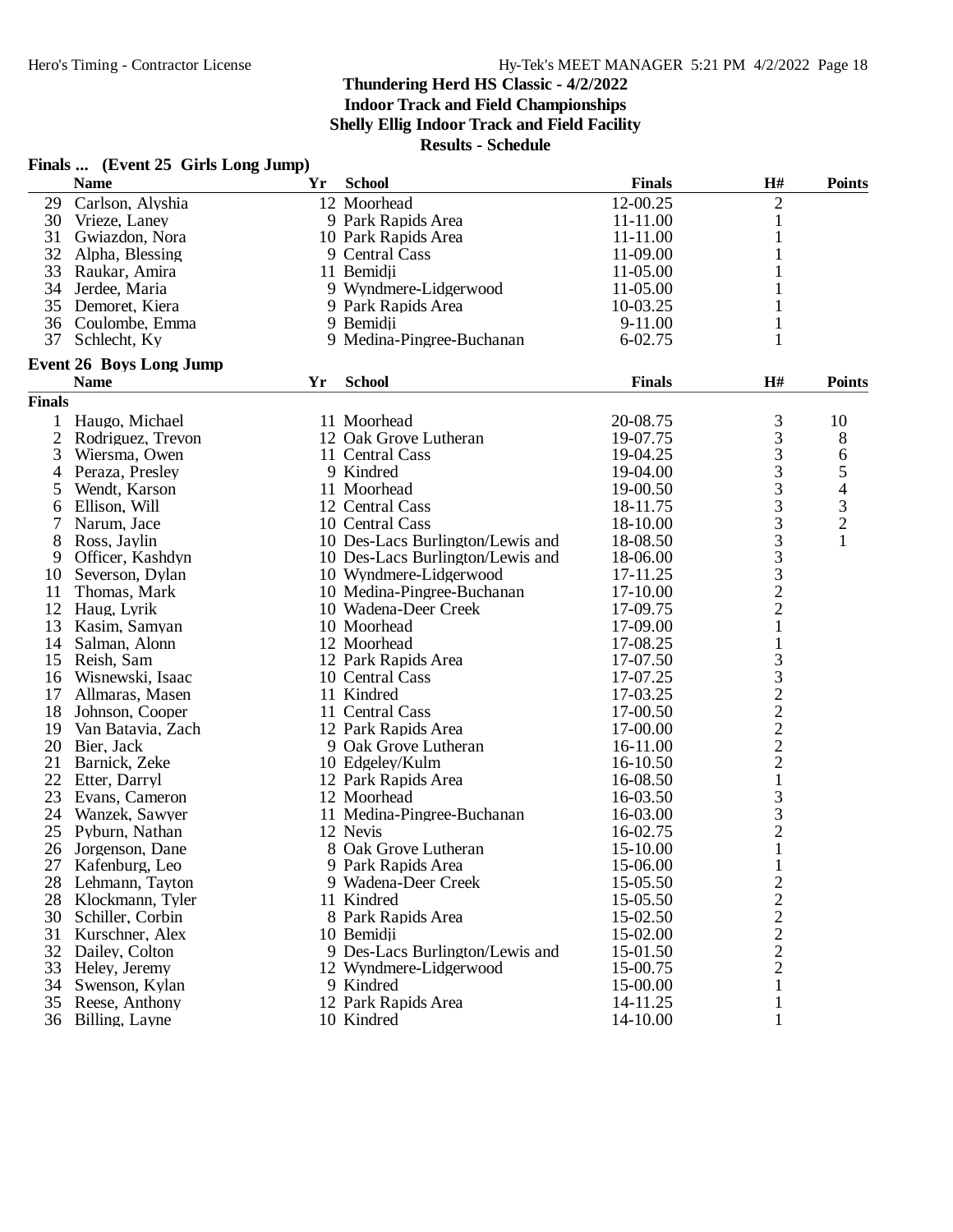**Indoor Track and Field Championships**

**Shelly Ellig Indoor Track and Field Facility**

|                | Finals  (Event 26 Boys Long Jump) |    |                                  |               |                                            |                |
|----------------|-----------------------------------|----|----------------------------------|---------------|--------------------------------------------|----------------|
|                | <b>Name</b>                       | Yr | <b>School</b>                    | <b>Finals</b> | H#                                         | <b>Points</b>  |
| 37             | Podoll, Evan                      |    | 12 LaMoure/Litch-Marion          | 14-05.75      | 1                                          |                |
|                | 38 Exner, Russel                  |    | 9 LaMoure/Litch-Marion           | 13-10.50      | $\mathbf{1}$                               |                |
|                | 39 Leino Novotny, Josiah          |    | 8 Oak Grove Lutheran             | 13-01.25      | $\mathbf{1}$                               |                |
| 40             | Jones, Tucker                     |    | 8 LaMoure/Litch-Marion           | 13-01.00      | 1                                          |                |
|                | 41 Puschinsky, Brandon            |    | 11 Bemidji                       | 12-07.50      |                                            |                |
| $---$          | Ness, Will                        |    | 7 Oak Grove Lutheran             | <b>FOUL</b>   | 1                                          |                |
|                | <b>Event 27 Girls Triple Jump</b> |    |                                  |               |                                            |                |
|                | <b>Name</b>                       | Yr | <b>School</b>                    | <b>Finals</b> | H#                                         | <b>Points</b>  |
| <b>Finals</b>  |                                   |    |                                  |               |                                            |                |
| 1              | Jacobson, Mayzee                  |    | 11 Central Cass                  | 33-10.25      | $\overline{c}$                             | 10             |
| $\overline{c}$ | Davis, Olivia                     |    | 11 Park Rapids Area              | 32-05.50      |                                            | 8              |
| 3              | Larason, Isabelle                 |    | 10 Wadena-Deer Creek             | 32-02.00      |                                            | 6              |
| 4              | Olderbak, Alexis                  |    | 11 Moorhead                      | 31-08.00      |                                            |                |
| 5              | Nelson, Gracie                    |    | 11 Kindred                       | 30-11.00      | $\begin{array}{c} 2 \\ 2 \\ 2 \end{array}$ | $\frac{5}{4}$  |
| 6              | Hansen, Katryna                   |    | 11 Moorhead                      | 30-06.50      | $\mathbf{1}$                               |                |
| 7              | Lee, Morgan                       |    | 12 Central Cass                  | 29-08.25      | $\overline{2}$                             | $\frac{3}{2}$  |
| 8              | Morgan, Brandi                    |    | 9 Park Rapids Area               | 28-03.50      | $\mathbf{1}$                               | $\mathbf{1}$   |
| 9              | Lange, Olivia                     |    | 10 Park Rapids Area              | 28-00.00      | 1                                          |                |
| 10             | Van Eeden, Mia                    |    | 8 LaMoure/Litch-Marion           | 27-11.50      | 1                                          |                |
| 11             | Jerdee, Maria                     |    | 9 Wyndmere-Lidgerwood            | 27-10.75      | $\mathbf{1}$                               |                |
| 12             | Cotton, Delaney                   |    | 11 Central Cass                  | 27-10.50      | $\overline{\mathbf{c}}$                    |                |
| 13             | Musland, Molly                    |    | 12 LaMoure/Litch-Marion          | 27-06.00      | $\overline{c}$                             |                |
| 14             | Voge, Hannah                      |    | 10 Bemidji                       | 26-08.50      | $\,1$                                      |                |
| 14             | Carlson, Alyshia                  |    | 12 Moorhead                      | 26-08.50      | $\overline{c}$                             |                |
|                | 16 Matetich, Molly                |    | 10 Bemidji                       | 26-06.75      | $\mathbf{1}$                               |                |
| 17             | Wolff, Simone                     |    | 12 Park Rapids Area              | 26-05.50      | $\overline{c}$                             |                |
| 18             | Lachowitzer, Kalin                |    | 12 Kindred                       | 25-08.00      | $\mathbf{1}$                               |                |
| 19             | Coulombe, Emma                    |    | 9 Bemidji                        | 23-09.00      | $\mathbf{1}$                               |                |
| 20             | Williams, Brynn                   |    | 9 Wyndmere-Lidgerwood            | 23-07.75      | $\mathbf{1}$                               |                |
|                |                                   |    |                                  |               |                                            |                |
|                | <b>Event 28 Boys Triple Jump</b>  |    |                                  |               |                                            |                |
|                | <b>Name</b>                       | Yr | <b>School</b>                    | <b>Finals</b> | H#                                         | <b>Points</b>  |
| <b>Finals</b>  |                                   |    |                                  |               |                                            |                |
| 1              | Haugo, Michael                    |    | 11 Moorhead                      | 42-05.00      | $\overline{c}$                             | 10             |
| $\overline{2}$ | Ross, Jaylin                      |    | 10 Des-Lacs Burlington/Lewis and | 40-03.25      | $\frac{2}{2}$                              | 8              |
| 3              | Wiersma, Owen                     |    | 11 Central Cass                  | 39-10.00      |                                            | 6              |
| 4              | Narum, Jace                       |    | 10 Central Cass                  | 38-09.75      | $\overline{c}$                             | 5              |
| 5              | Bushinger, Charlie                |    | 11 Wadena-Deer Creek             | 38-09.00      | $\overline{2}$                             | 4              |
| 6              | Allmaras, Masen                   |    | 11 Kindred                       | 38-03.00      | $\overline{c}$                             | 3              |
| 7              | Czapiewski, Ashton                |    | 11 Central Cass                  | 37-03.00      | $\overline{2}$                             | $\overline{c}$ |
| 8              | Thielges, Gunner                  |    | 8 LaMoure/Litch-Marion           | 36-11.00      | $\mathbf{1}$                               | 1              |
| 9              | Reish, Sam                        |    | 12 Park Rapids Area              | 36-07.75      | $\overline{c}$                             |                |
|                | 10 Van Batavia, Zach              |    | 12 Park Rapids Area              | 36-01.00      | $\overline{c}$                             |                |
| 11             | Davis, Jack                       |    | 10 Kindred                       | 35-05.50      | $\mathbf{1}$                               |                |
| 12             | Severson, Dylan                   |    | 10 Wyndmere-Lidgerwood           | 35-02.75      | $\overline{c}$                             |                |
| 13             | Heley, Jeremy                     |    | 12 Wyndmere-Lidgerwood           | 33-04.50      |                                            |                |
| 14             | Deblieck, Pierce                  |    | 11 Park Rapids Area              | 33-02.50      | 1                                          |                |
| 15             | Swenson, Kylan                    |    | 9 Kindred                        | 33-01.50      | 1                                          |                |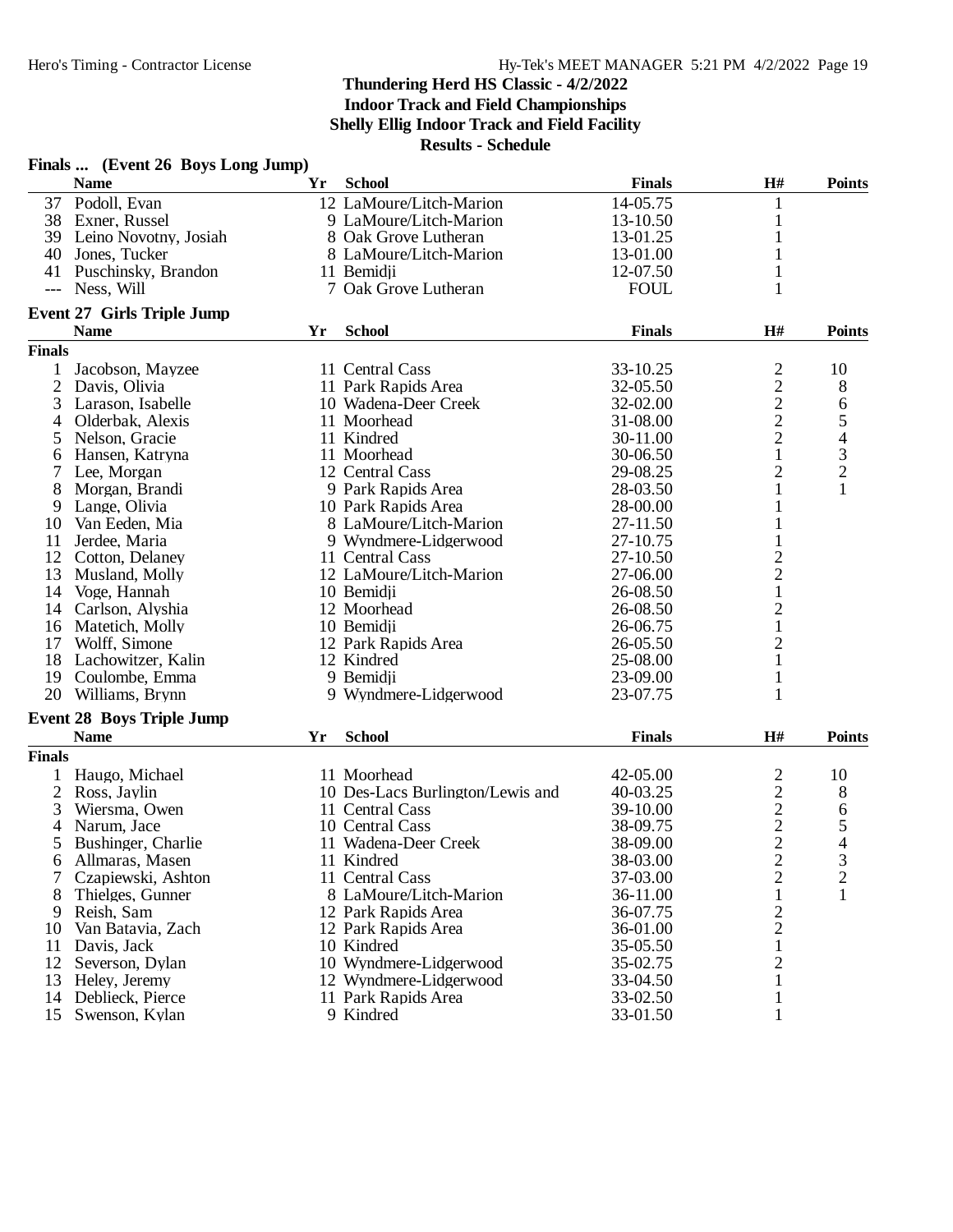**Indoor Track and Field Championships**

**Shelly Ellig Indoor Track and Field Facility**

|                | Finals  (Event 28 Boys Triple Jump)    |    |                                  |                      |                              |                |
|----------------|----------------------------------------|----|----------------------------------|----------------------|------------------------------|----------------|
|                | <b>Name</b>                            | Yr | <b>School</b>                    | <b>Finals</b>        | H#                           | <b>Points</b>  |
| 16             | Stahl, Coleson                         |    | 9 Central Cass                   | 32-03.25             | 1                            |                |
|                | 17 Pyburn, Nathan                      |    | 12 Nevis                         | 32-00.00             | 1                            |                |
|                | 18 Link, Grady                         |    | 9 Central Cass                   | 31-04.00             | $\mathbf{1}$                 |                |
| ---            | Olson, Jack                            |    | 12 Kindred                       | <b>FOUL</b>          | $\overline{c}$               |                |
|                | Swenson, Jorgen                        |    | 11 Kindred                       | <b>FOUL</b>          | 1                            |                |
|                | <b>Event 29 Girls Shot Put</b>         |    |                                  |                      |                              |                |
|                | <b>Name</b>                            | Yr | <b>School</b>                    | <b>Finals</b>        | H#                           | <b>Points</b>  |
| <b>Finals</b>  |                                        |    |                                  |                      |                              |                |
|                | Smith, Kennedy                         |    | 12 Bemidii                       | 32-07.75             | 4                            | 10             |
| $\overline{2}$ | Anderson, Rosie                        |    | 12 Moorhead                      | 32-06.00             | 4                            | 8              |
| 3              | Ebens, Ashley                          |    | 12 Kindred                       | 32-01.25             | 4                            | 6              |
| 4              | Cotton, Jaylin                         |    | 12 Central Cass                  | 32-00.50             | 4                            | $\mathfrak{S}$ |
| 5              | Gravelle, Lauryn                       |    | 12 Wadena-Deer Creek             | 31-07.50             | 4                            | 4              |
| 6              | Kinzler, Emily                         |    | 12 Edgeley/Kulm                  | 31-04.00             | 4                            | $\mathfrak{Z}$ |
|                | Arm, Gracie                            |    | 8 Wadena-Deer Creek              | 31-02.25             | 4                            | $\overline{c}$ |
| 8              | MacFarland, Cameron                    |    | 12 Moorhead                      | 30-11.00             | $\overline{\mathcal{A}}$     | $\mathbf{1}$   |
| 9              | DeWulf, Liddy                          |    | 11 Nevis                         | 30-02.75             | 4                            |                |
| 10             | Vosberg, Makenna                       |    | 10 Wyndmere-Lidgerwood           | 29-11.00             | 3                            |                |
| 11             | Kaczynski, Gracie                      |    | 11 Wyndmere-Lidgerwood           | 29-02.00             | 4                            |                |
| 12             | Gunderson, Klaire                      |    | 10 Des-Lacs Burlington/Lewis and | 29-01.75             | 4                            |                |
| 13             | Beauclair, Averi                       |    | 8 Kindred                        | 28-07.25             | 3                            |                |
| 14             | Neumann, Hailey                        |    | 9 Oak Grove Lutheran             | 28-01.25             | 3                            |                |
| 15             | Cotton, Avah                           |    | 9 Central Cass                   | 27-10.50             | $\overline{c}$               |                |
| 15             | Hale, Ellie                            |    | 11 Wadena-Deer Creek             | 27-10.50             | 4                            |                |
| 17             | Rerick, Kordiea                        |    | 12 West Fargo                    | 27-09.75             |                              |                |
| 18             | Flynn, Jordan                          |    | 11 Central Cass                  | 27-05.25             | $\frac{2}{3}$                |                |
| 19             | Engst, Marissa                         |    | 12 Nevis                         | 26-08.75             |                              |                |
| 20             | Lettenmaier, Georgia                   |    | 9 LaMoure/Litch-Marion           | 26-08.50             | $\frac{3}{2}$                |                |
|                | 21 Grove, Megan                        |    | 11 West Fargo                    | 26-06.75             | $\overline{\mathcal{A}}$     |                |
| 22             | Kelley, Bailie                         |    | 9 LaMoure/Litch-Marion           | 26-04.00             | 3                            |                |
| 23             | Kellerman, Julia                       |    | 11 Oak Grove Lutheran            | 26-03.00             | $\overline{c}$               |                |
|                | 24 Engler, Kennedy                     |    | 10 West Fargo                    | 26-00.75             | $\mathbf{1}$                 |                |
| 25             | Surprenant, Grace                      |    | 10 Kindred                       | 25-10.00             |                              |                |
| 26             | Priewe, Amanda                         |    | 10 Central Cass                  | 25-09.50             | $\frac{2}{3}$                |                |
| 27             | Dotzenrod, Samantha                    |    | 9 Wyndmere-Lidgerwood            | 25-09.25             | $\overline{c}$               |                |
| 28             | Meidinger, Karyssa                     |    | 8 LaMoure/Litch-Marion           | 25-08.00             |                              |                |
| 28             | Wolff, Simone                          |    | 12 Park Rapids Area              | 25-08.00             | $\frac{2}{3}$                |                |
|                | 30 Oster, Lauren                       |    | 11 Wyndmere-Lidgerwood           | 25-07.00             | 3                            |                |
| 31             | Tong, Macey                            |    | 11 Oak Grove Lutheran            | 25-05.75             |                              |                |
| 32             | Harmon, Julia                          |    | 11 Park Rapids Area              | 25-04.50             | $\overline{\mathbf{c}}$<br>3 |                |
| 33             | Zeiszler, Dree                         |    | 12 West Fargo                    | 24-07.50             | $\overline{c}$               |                |
| 34             | Jones, Makayla                         |    | 12 LaMoure/Litch-Marion          | 24-06.50             | 3                            |                |
| 35             | Fenner, BriAuna                        |    | 8 Kindred                        | 24-04.25             | 3                            |                |
| 36             | Mathern, Abby                          |    | 10 Edgeley/Kulm                  | 24-00.25             | 3                            |                |
| 37             |                                        |    | 10 Kindred                       |                      |                              |                |
| 38             | Hendrickson, Hope<br>Steinhaus, Summer |    | 9 Wyndmere-Lidgerwood            | 24-00.00<br>23-11.50 | 2                            |                |
|                | 39 Metcalf, Brenna                     |    | 10 Wyndmere-Lidgerwood           | 23-03.75             | 1                            |                |
|                | 40 Mittleider, Brydgette               |    | 11 Medina-Pingree-Buchanan       | 23-01.75             | 1                            |                |
|                |                                        |    |                                  |                      |                              |                |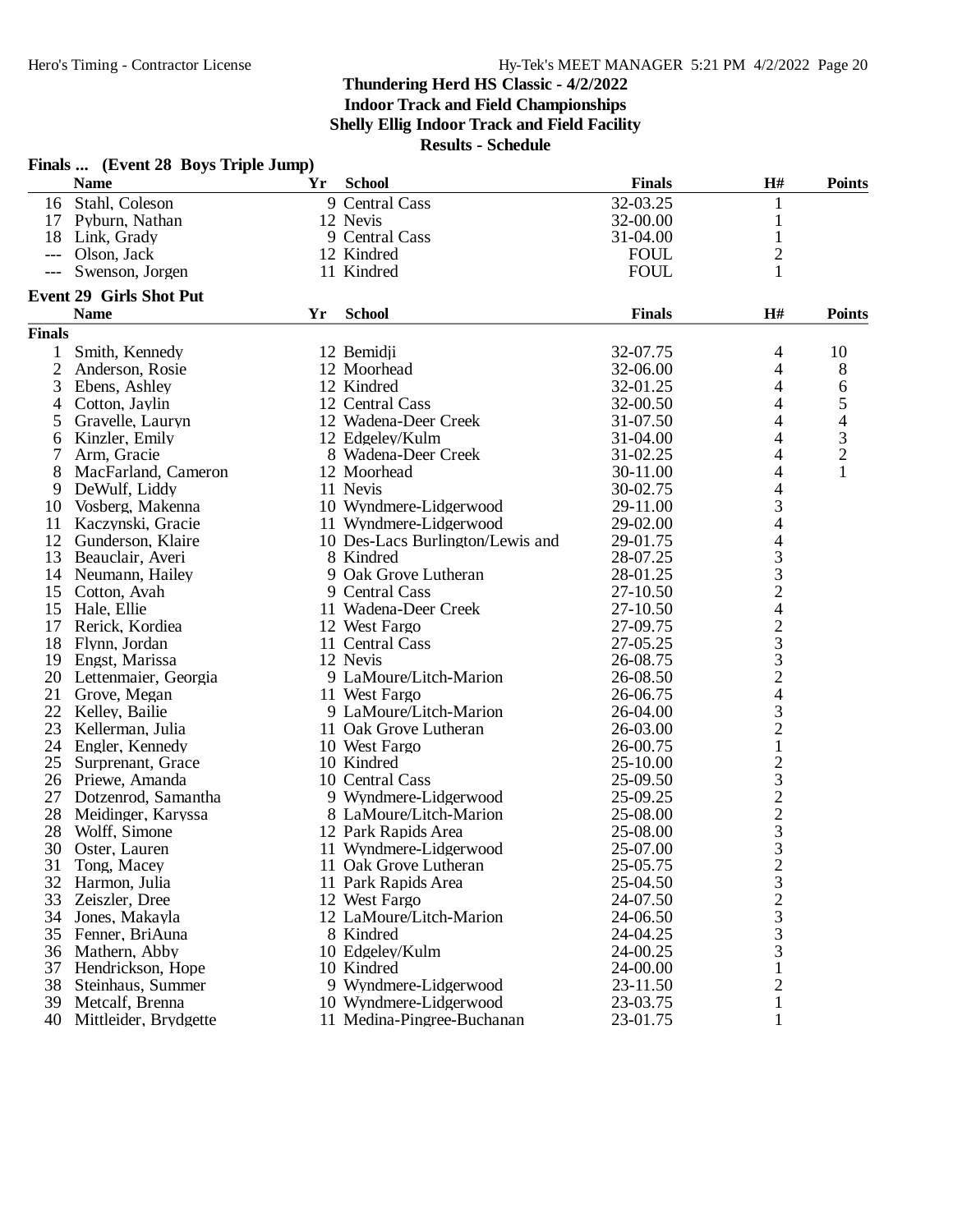|                | Finals  (Event 29 Girls Shot Put) |    |                                  |               |                |                                                 |
|----------------|-----------------------------------|----|----------------------------------|---------------|----------------|-------------------------------------------------|
|                | <b>Name</b>                       | Yr | <b>School</b>                    | <b>Finals</b> | H#             | <b>Points</b>                                   |
| 41             | Winter, Megan                     |    | 10 Oak Grove Lutheran            | 22-04.50      | $\mathbf{1}$   |                                                 |
|                | 42 Lemke, Sophia                  |    | 11 Bemidji                       | 21-08.25      | $\overline{c}$ |                                                 |
| 43             | Varela, Jennifer                  |    | 9 Wadena-Deer Creek              | 21-06.50      | $\mathbf{1}$   |                                                 |
| 44             | Gulleson, Ava                     |    | 9 Central Cass                   | 21-04.00      | $\mathbf{1}$   |                                                 |
| 45             | Johnson, Abigail                  |    | 10 Bemidii                       | 20-11.00      | $\overline{c}$ |                                                 |
| 46             | Meier, Jena                       |    | 9 Park Rapids Area               | 19-11.00      | $\mathbf{1}$   |                                                 |
| 47             | Dravis, Kate                      |    | 9 Park Rapids Area               | 18-09.00      | 1              |                                                 |
|                | 48 Metcalfe, Hailey               |    | 10 West Fargo                    | 18-06.25      | 1              |                                                 |
| 49             | Schelske, Taya                    |    | 9 Medina-Pingree-Buchanan        | 18-04.50      | 1              |                                                 |
|                | 50 Laferriere, Madison            |    | 9 Park Rapids Area               | 17-10.00      | 1              |                                                 |
| 51             | Schmidt, Ryann                    |    | 10 Wadena-Deer Creek             | 16-06.00      | $\overline{2}$ |                                                 |
|                | <b>Event 30 Boys Shot Put</b>     |    |                                  |               |                |                                                 |
|                | <b>Name</b>                       | Yr | <b>School</b>                    | <b>Finals</b> | H#             | <b>Points</b>                                   |
| <b>Finals</b>  |                                   |    |                                  |               |                |                                                 |
| 1              | Packer, Jack                      |    | 11 Kindred                       | 52-10.25      | 3              | 10                                              |
| $\overline{2}$ | Davis, Elinneus                   |    | 11 Moorhead                      | 50-04.00      | 3              | $8\,$                                           |
| 3              | Sunram, Riley                     |    | 10 Kindred                       | 47-05.00      | 3              | 6                                               |
| 4              | Houska, Blake                     |    | 11 Kindred                       | 45-10.50      | 3              | 5                                               |
|                |                                   |    |                                  | 43-10.00      | 3              |                                                 |
| 5              | Schaefer, Jack                    |    | 12 Des-Lacs Burlington/Lewis and |               | 3              | $\begin{array}{c} 4 \\ 3 \\ 2 \\ 1 \end{array}$ |
| 6              | Hill, Tristan                     |    | 12 Park Rapids Area              | 42-11.50      |                |                                                 |
| 7              | Hartung, Luke                     |    | 11 Park Rapids Area              | 42-11.50      | 3              |                                                 |
| 8              | Filler, Dilon                     |    | 10 Kindred                       | 42-11.00      | 3              |                                                 |
| 9              | Haugen, Garrett                   |    | 11 Central Cass                  | 39-02.00      |                |                                                 |
| 10             | Alcivar, Jose                     |    | 10 Oak Grove Lutheran            | 37-04.50      |                |                                                 |
| 11             | Linn, Zane                        |    | 12 Moorhead                      | 36-08.50      |                |                                                 |
| 12             | Fornshell, Ethan                  |    | 9 Kindred                        | 35-05.75      | 32323222       |                                                 |
| 13             | Kiecker, Justus                   |    | 12 Edgeley/Kulm                  | 35-02.50      |                |                                                 |
| 14             | Frazer, Garrett                   |    | 11 Bemidji                       | 34-10.25      |                |                                                 |
| 15             | Dimmer, Greg                      |    | 10 West Fargo                    | 34-05.50      |                |                                                 |
| 16             | Rahn, Carter                      |    | 9 West Fargo                     | 33-11.50      |                |                                                 |
| 17             | Lyle, Cody                        |    | 11 Bemidii                       | 32-09.50      |                |                                                 |
| 17             | Cooper, Chase                     |    | 9 Wyndmere-Lidgerwood            | 32-09.50      | $\mathbf 1$    |                                                 |
| 19             | Klein, Braden                     |    | 9 Central Cass                   | 32-08.00      | $\overline{c}$ |                                                 |
| 20             | Wilkins, Kiergon                  |    | 12 Park Rapids Area              | 32-05.75      | $\frac{2}{3}$  |                                                 |
| 21             | Baker, Brady                      |    | 10 Oak Grove Lutheran            | 32-03.00      |                |                                                 |
| 22             | Plantz, Brady                     |    | 9 Central Cass                   | 31-09.50      |                |                                                 |
| 23             | Frankki, Dylan                    |    | 12 Wyndmere-Lidgerwood           | 31-08.50      | $\overline{2}$ |                                                 |
| 24             | Grove, Lucas                      |    | 9 West Fargo                     | 31-08.25      | 1              |                                                 |
| 25             | Wirth, Dylan                      |    | 11 Wadena-Deer Creek             | 31-05.50      | $\mathbf 1$    |                                                 |
| 26             | Kramer, Jake                      |    | 9 LaMoure/Litch-Marion           | 30-08.00      | $\overline{c}$ |                                                 |
| 27             | Roark, Mason                      |    | 10 Des-Lacs Burlington/Lewis and | 30-06.00      | $\frac{2}{2}$  |                                                 |
| 28             | Branson, Riley                    |    | 10 Bemidji                       | 30-02.50      |                |                                                 |
| 29             | Knuth, Andrew                     |    | 11 Central Cass                  | 29-10.00      |                |                                                 |
| 30             | Moldenhauer, Cade                 |    | 9 Central Cass                   | 28-01.00      | 1              |                                                 |
| 30             | Patterson, David                  |    | 9 Wyndmere-Lidgerwood            | 28-01.00      |                |                                                 |
| 32             | Briggs, Mikael                    |    | 9 Wadena-Deer Creek              | 27-05.75      |                |                                                 |
| 33             | Jones, Tucker                     |    | 8 LaMoure/Litch-Marion           | 27-02.50      |                |                                                 |
|                | 34 Martin, Malachi                |    | 11 Park Rapids Area              | 27-01.50      | 1              |                                                 |